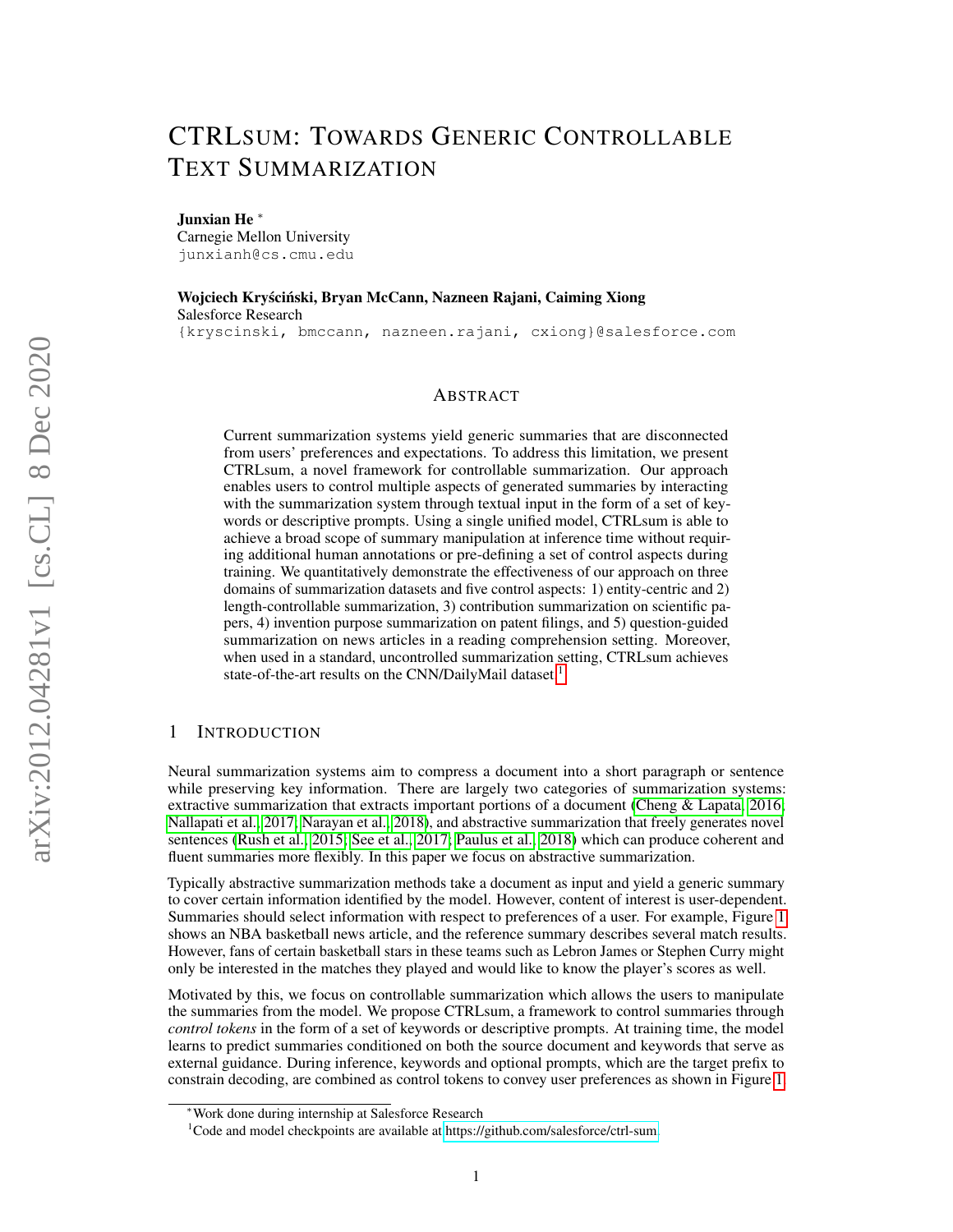<span id="page-1-0"></span>

Figure 1: Workflow of the CTRLsum framework at inference time. Users interact with summaries through textual control tokens in the form of keywords or prompts. Keywords are required as input during training and testing, while prompts are optionally used at test time. Dashed lines represent optional paths – control tokens can come from the source article, user, or both. The right portion of the figure shows actual outputs from CTRLsum.

Keywords and prompts are complementary. Prompts do not perform well in many cases such as entity or length controlled summarization as our preliminary experiments imply, but keywords can achieve those goals in a flexible way, for example, by using entity as keywords or varying the number of keywords to control entities and length respectively. However, keywords struggle in more open-ended scenarios like summarizing a list of contributions of scientific papers, while constraining the decoding with prompt "the main contributions of this paper are:(1)" is possibly sufficient to achieve the goal.

CTRLsum is trained using only keywords as additional input which can be easily identified from training summaries. It requires neither extra human annotations nor pre-defining control aspects for training, yet is quite flexible to achieve a broad scope of text manipulation as we will show in this paper. In contrast, prior work primarily rely on pre-defined "control codes" [\(Fan et al., 2018;](#page-9-1) [Liu](#page-10-2) [et al., 2018;](#page-10-2) [Keskar et al., 2019\)](#page-10-3), thus need to collect annotations for training and cannot generalize to unseen control aspects easily at test time.

We use pretrained BART [\(Lewis et al., 2019\)](#page-10-4) as the underlying architecture and perform experiments on three datasets in three distinct domains: CNN/Dailymail news articles [\(Hermann et al., 2015\)](#page-10-5), arXiv scientific papers [\(Cohan et al., 2018\)](#page-9-2), and BIGPATENT patent documents [\(Sharma et al.,](#page-11-3) [2019\)](#page-11-3). We quantitatively evaluate CTRLsum on five control aspects: (1) entity-centric ([§4.2\)](#page-5-0) and (2) length-controllable summarization  $(\S4.3)$ ,  $(\S)$  summarizing the contributions of scientific papers,  $(4)$ summarizing the purpose of an invention ([§4.4\)](#page-6-1), and (5) summarizing answers to given questions in a zero-shot reading comprehension setting ([§4.5\)](#page-7-0). Notably, our approach also achieves comparable or superior performance to the strong BART summarization model on all datasets in a standard, uncontrolled setting ([§4.6\)](#page-7-1), leading to state-of-the-art results on the CNN/Dailymail dataset.

# 2 CTRLSUM

## 2.1 OVERVIEW

Unconstrained neural summarization methods are trained to learn the conditional distribution  $p(y|x)$ , where x and y represent the source document and summary respectively. The generated summaries depend solely on the document x without human involvement. To control the output summaries, we propose using additional control tokens z to represent user preferences and training a summarization model that predicts the conditional distribution  $p(\mathbf{y}|\mathbf{x}, \mathbf{z})$ .

The control tokens z include keywords as extra inputs during training and inference. They can also optionally include prompts at test time to further constrain the decoding process. As shown in Figure [1,](#page-1-0) control tokens – in the form of keywords, prompts, or a combination of both – act as an interface between users and an otherwise black-box neural model, providing a flexible way for users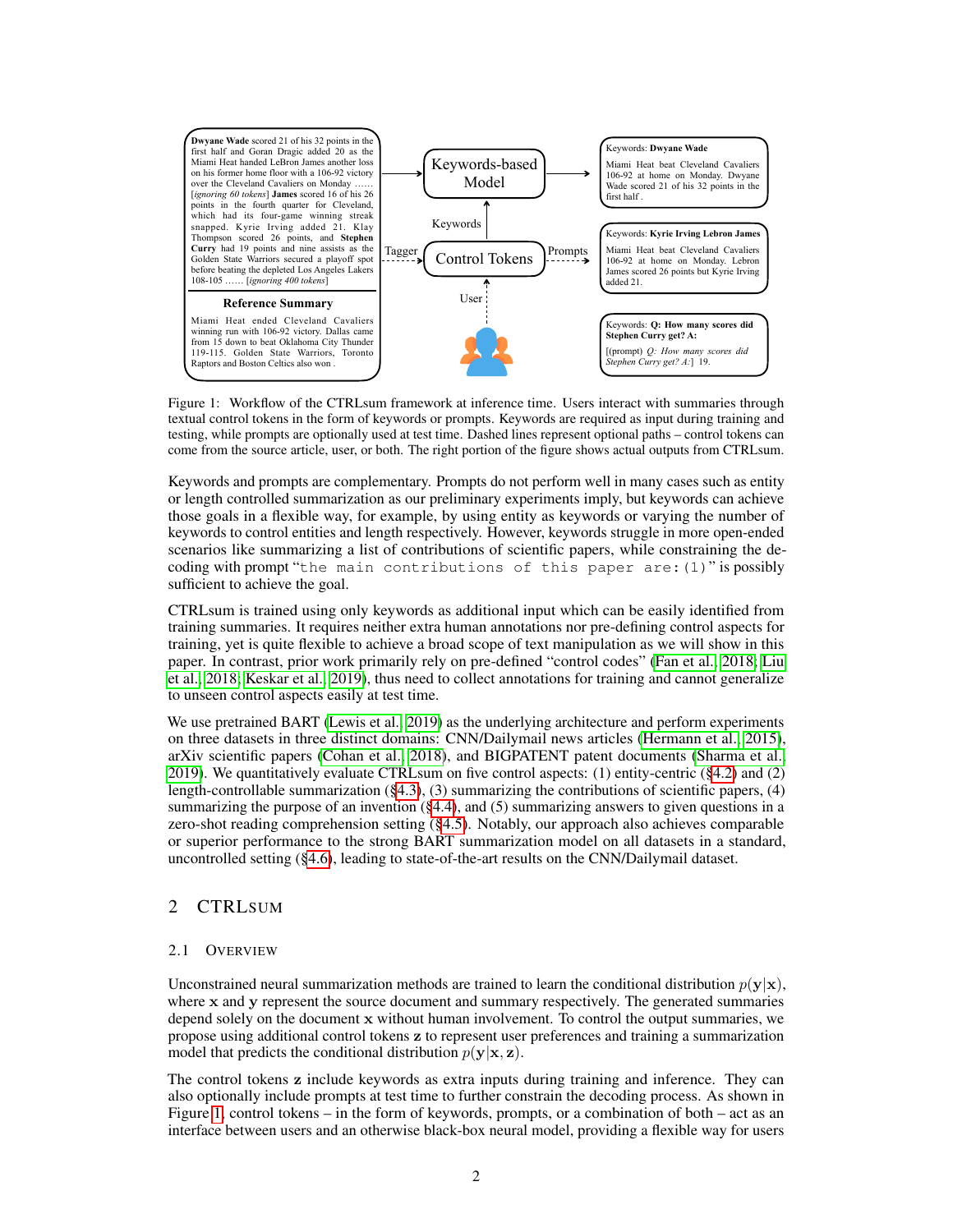to explicitly control automatic summarization. Next we describe how to obtain automatic keywords for training as well as potential applications at test time.

## <span id="page-2-0"></span>2.2 AUTOMATIC KEYWORD EXTRACTION

In addition to extracting keywords from training data to train the model, CTRLsum also features an automatic keywords extraction mechanism at test time, which can be used to suggest automatic keywords according to user preferences, or perform uncontrolled summarization without user signals. Next we describe the keywords extraction methods at training and inference time respectively.

Training. For training, we use the ground-truth summary to identify keywords in the source document. Specifically, we first greedily select sentences from the document that maximize the ROUGE scores [\(Lin, 2004\)](#page-10-6) with the reference summary. This step constrains keywords to those found in important sentences. Then, we identify all the longest sub-sequences in the extracted sentences that have matched sub-sequences in the ground-truth summary, similar to the copying word recognition method in [\(Gehrmann et al., 2018\)](#page-9-3). Finally, we remove duplicate words and stop words and keep the remaining tokens as keywords. Compared to other keywords extraction methods [\(Riloff &](#page-11-4) [Lehnert, 1994;](#page-11-4) [Mihalcea & Tarau, 2004\)](#page-10-7) which output only a few salient words, our extraction retains most content words found in the summary. This encourages dependence on the given keywords by building a reliable correlation between their presence in the input and the target. It in turn ensures that user-provided keywords are not ignored by the model at test time, which is catastrophic for a controllable summarization system.

Inference. We formulate the keyword extraction problem at test time as a sequence labeling task. Concretely, we train a BERT-based sequence tagger [\(Devlin et al., 2018\)](#page-9-4) on the keywords and documents from training dataset. This tagger then computes the selection probability  $q_i$  for each token in the test document. Similar to training time extraction, we first select  $n<sub>s</sub>$  sentences with the highest average token selection probability. Within these sentences words with  $q_i > \epsilon$  are selected as keywords up to a maximum number of  $m_{\text{max}}$ . The three hyperparameters  $n_s, \epsilon, m_{\text{max}}$  are selected based on the uncontrolled summarization performance on validation datasets. The results are reasonably robust to different settings (see Appendix [D](#page-16-0) for details).

#### 2.3 SUMMARIZATION: TRAINING DETAILS

Format. At training time we prepend the keyword sequence to the source document separated with a special token. The summarization model is then trained to maximize  $p(y|x, z)$  in an end-to-end fashion. The keyword sequence maintains the order of the keywords as they were in the source document, but we observe that the model often ignores this ordering as it frequently differs between source and target summary. We also separate keywords from different source sentences with the special token ("|"). In applications where the sentence boundary is unknown, as when users propose their own keywords, the "|" token can be ignored as in some of our experiments.

Keyword Dropout. As mentioned in [§2.2,](#page-2-0) our keyword extraction strategy retains most words from the summary found in the source document. Without regularization, the dependence on such keywords is strong enough that the model rarely generates novel words in the summary. To remedy this, we randomly drop keywords at training time so that the model learns to rely on keywords that are present in the input, while also learning to still carry over key information from the source document that is not present in the keywords. Note that keywords dropout is applied at training time only.

Next we are going to introduce the five control aspects that we study in this paper as example use cases of CTRLsum. Qualitative examples of them are shown in Table [1.](#page-3-0)

#### 2.4 SUMMARIZATION: INFERENCE WITH KEYWORDS.

The keywords provide a generic interface to control multiple aspects of summaries, which allows the user to optionally rely on automatically extracted keywords, user provided keywords, or a combination of both. This method provides clean separation of test-time user control and the training process, including pretraining. Consequently, CTRLsum can be adapted to new use cases without changing model parameters. For example, though nothing during training specifically focuses on controlling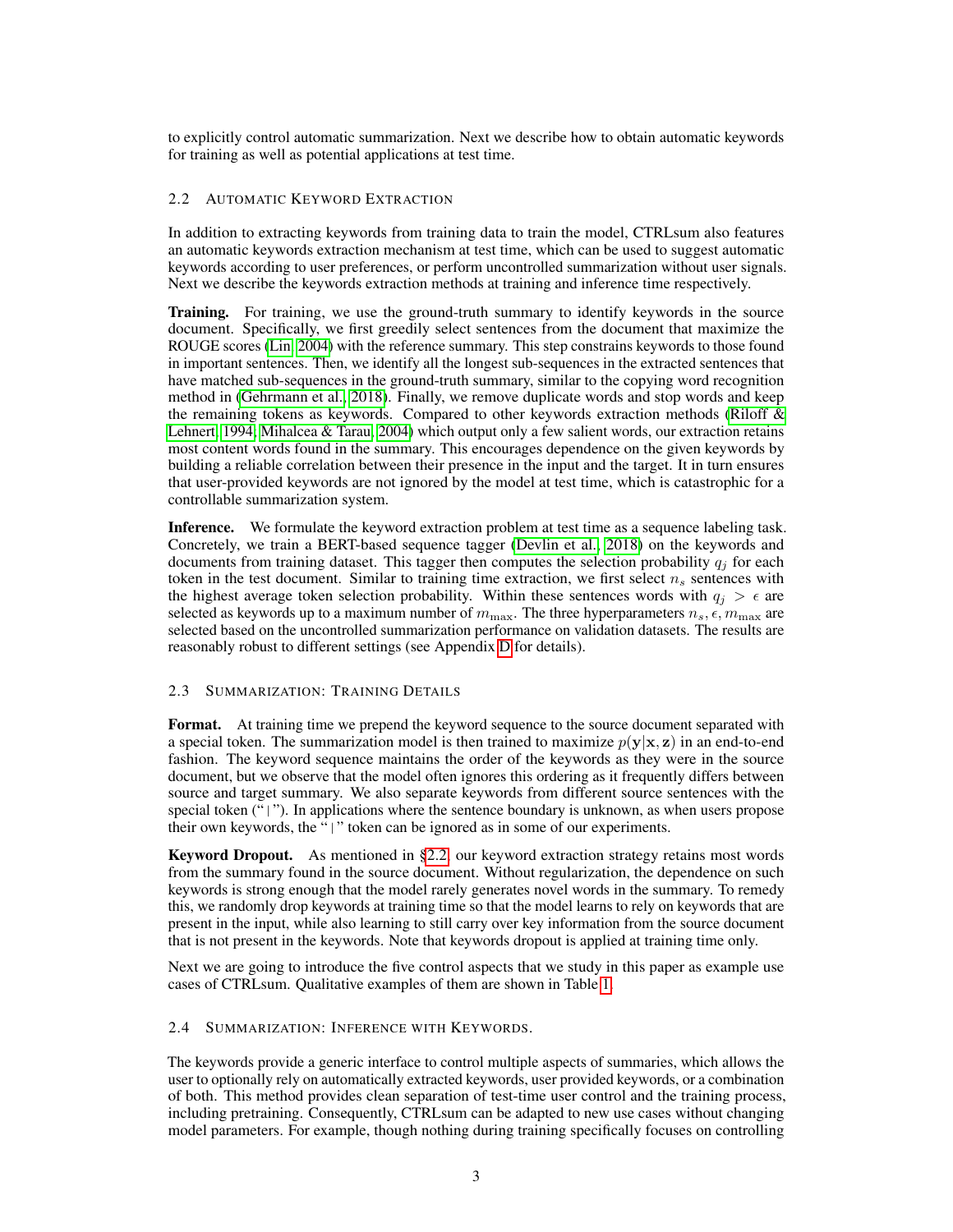<span id="page-3-0"></span>Table 1: Qualitative examples from the output of CTRLsum. Left column shows source or the generic reference summary. Keywords are bolded. "[]" denote that the tokens are used as both keywords and prompts.

| <b>Source or Reference</b>                                                                                                                                                                                                                                                                                                                                                                                                                                                                                                                          | <b>Control Aspect</b> | Keywords (bolded) or Prompts and Model Output                                                                                                                                                                                                                                                                                                                                                                                                                                                                                                      |
|-----------------------------------------------------------------------------------------------------------------------------------------------------------------------------------------------------------------------------------------------------------------------------------------------------------------------------------------------------------------------------------------------------------------------------------------------------------------------------------------------------------------------------------------------------|-----------------------|----------------------------------------------------------------------------------------------------------------------------------------------------------------------------------------------------------------------------------------------------------------------------------------------------------------------------------------------------------------------------------------------------------------------------------------------------------------------------------------------------------------------------------------------------|
| Source: Hundreds of additional Iraqi troops are being<br>sent to reinforce colleagues who are trying to fend off<br>ISIS' attempt to overrun Iraq's largest oil refinery, a<br>key paramilitary force said Tuesday. The reinforcements<br>come four days after ISIS began attacking northern Iraq's<br>Baiji oil refinery, a key strategic resource that has long<br>been a target because the facility refines much of the fuel                                                                                                                    | Entity                | <b>ISIS</b> – The reinforcements come four days after ISIS<br>began attacking Baiji oil refinery.<br>Hasd Al-Shaabi – The reinforcements come from<br>Camp Speicher, a fortified Iraqi base near Tikrit. They<br>include two federal police regiments, an Iraqi military<br>quick reaction force battalion and a regiment from Hasd<br>Al-Shaabi.                                                                                                                                                                                                  |
| used by Iraqis domestically. The additional troops came<br>from Camp Speicher, a fortified Iraqi base near the city<br>of Tikrit, according to the media office of the Hasd Al-<br>Shaabi militia. The reinforcements include two federal<br>police regiments, an Iraqi military quick reaction force<br>battalion and a regiment from Hasd Al-Shaabi. [ignoring]                                                                                                                                                                                   | Length                | (Length bucket 0) Iraqi troops ISIS oil refinery   come<br>days attacking Baiji refinery   base Tikrit - The re-<br>inforcements come four days after ISIS began attacking<br>Iraq's Baiji oil refinery. The additional troops came from<br>Camp Speicher, a fortified Iraqi base near Tikrit.                                                                                                                                                                                                                                                     |
| 110 tokens] The refinery is 40 kilometers (25 miles) from<br>Tikrit.                                                                                                                                                                                                                                                                                                                                                                                                                                                                                | QA                    | [O: Where did the additional troops come from? A:]<br>- Camp Speicher near the city of Tikrit.                                                                                                                                                                                                                                                                                                                                                                                                                                                     |
| <i>Reference:</i> multiple sclerosis is a degenerative condition<br>of the central nervous system that affects nearly 2.5 mil-<br>lion of individuals in terms of their [ignoring 60 tokens].<br>in this work we resort to regularized machine learning<br>methods for binary classification and multiple output re-<br>gression we propose a pipeline that can be used to predict<br>the disease progression from patient reported measures.<br>the obtained model is tested on a data set collected from<br>an ongoing clinical research project. | Contribution          | [the main contributions of this paper are : $(1)$ ] – we<br>propose a regularization - based data analysis pipeline for<br>the prediction of the transition point between relapsing -<br>remitting and secondary - progressive forms of multiple<br>sclerosis; (2) we test the performance of the proposed<br>pipeline on a data set collected from patients currently<br>enrolled in an ongoing funded project; (3) we discuss<br>the potential role of patient reported outcome measures (<br>_ proms _ ) in the study of the disease evolution. |
| Reference: an implantable intraocular pressure sensor<br>system has a sealed geometric shape with an internal pres-<br>sure at a first value . the sealed geometric shape has a first<br>light permitting surface and a second flexible surface. a<br>pair of photocells is located in the sealed geometric shape<br>. a light shield is coupled to the second flexible surface.<br>when the second flexible surface is deflected, a light mea-<br>surement by the pair of photocells indicates an intraocu-<br>lar pressure condition.             | Purpose               | [the purpose of the present invention is] $-$ to provide<br>an intraocular pressure measuring system that is small<br>enough to be implanted in the eye of a patient                                                                                                                                                                                                                                                                                                                                                                               |

entities or length, examples below demonstrate the general applicability of keyword control to entity and length manipulation.

Entity Control. The goal of entity control is to produce summaries that focus on entities of interest. Figure [1](#page-1-0) exemplifies summarization with respect to different players when those player names are included as keywords directly influencing the summary.

Length Control. Users may have different preferences as to the length of summaries. We allow such manipulation of the summary length through a user-specified length parameter. Specifically, we first separate the training data into 5 buckets by summary length so that each bucket has the same number of examples. Then we compute the average number of keywords  $K_l$  for each bucket on the training data. At test time, a user can specify length parameter  $l \in \{0, 1, 2, 3, 4\}$  to include the  $K_l$ keywords with the highest selection probability computed by the sequence tagger. This is similar to [\(Saito et al., 2020a\)](#page-11-5), which uses the number of "guiding words" to control summary length.

# 2.5 SUMMARIZATION: INFERENCE WITH KEYWORDS AND PROMPTS

Prompts are pre-defined text sequences used as the target prefix to constrain decoding. They have been utilized to perform multi-purpose text generation with a single unified model [\(Radford et al.,](#page-11-6) [2019;](#page-11-6) [Brown et al., 2020\)](#page-9-5). In the CTRLsum framework, prompts are a kind of control token sequence, and we always use such tokens as *both* the target prefix and keywords (ablation results on using prompts as keywords or prefix alone can be found in Appendix [C\)](#page-14-0). We find that using prompts as keywords besides prefix helps focus on prompt-related content and mitigate the over-generation issue of vanilla summarization models, as we will show in [§4.4.](#page-6-1) To the best of our knowledge, we are the first to evaluate such a prompt-based control method for summarization systems.

**Summarizing Contributions.** Existing datasets about scientific papers such as arXiv [\(Cohan et al.,](#page-9-2) [2018\)](#page-9-2) collect paper abstracts as the summaries, which often include extra background context and lack detailed contribution descriptions for the associated paper. In many cases, readers would benefit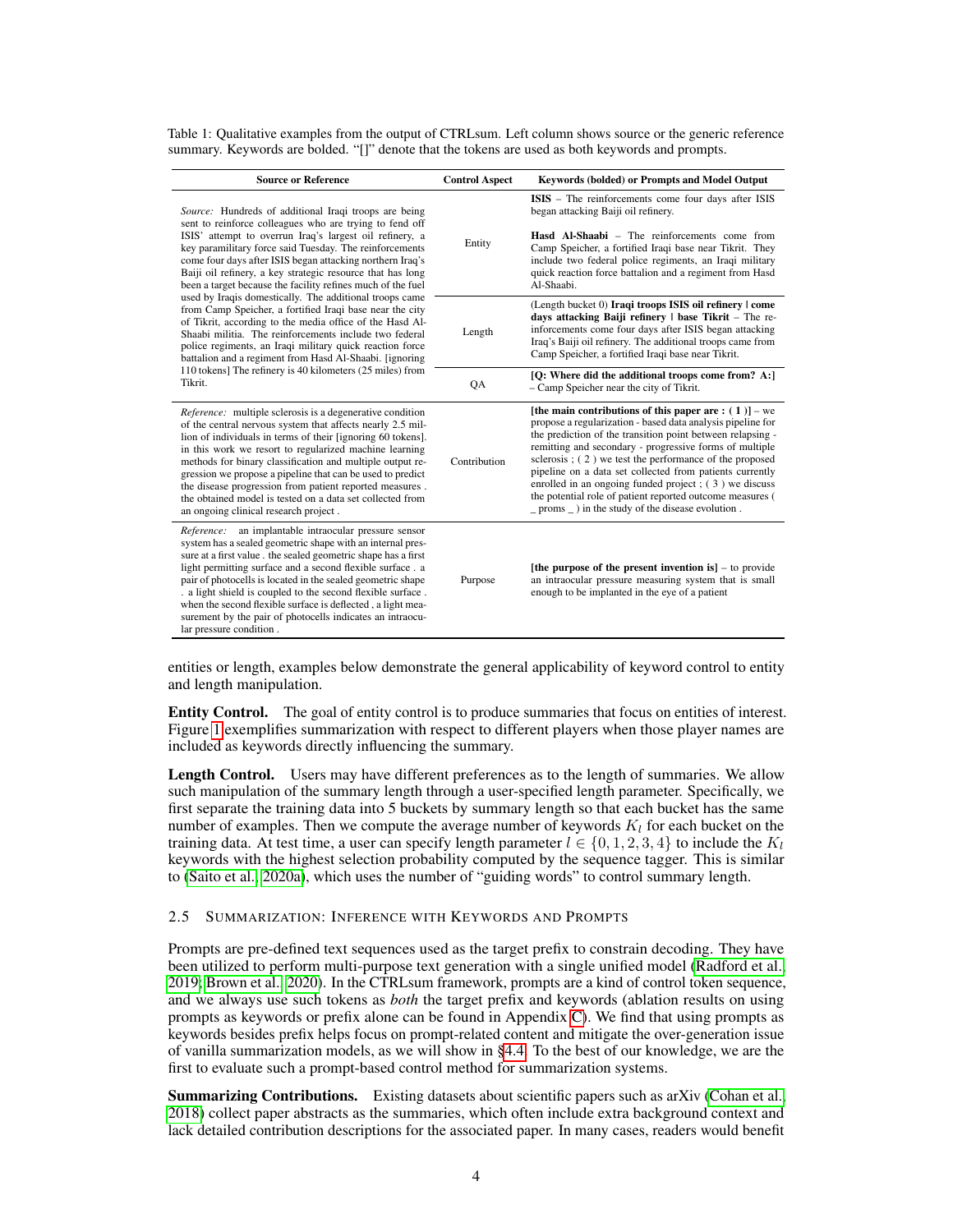from an explicit list of contributions in order to understand the novelty and value of the paper. For these cases, we propose using control tokens  $-$  "the main contributions of this paper are:(1)". This prompt then triggers generation of a summary focused on contributions.

Summarizing Invention Purpose. Patent article summaries in existing datasets such as BIG-PATENT [\(Sharma et al., 2019\)](#page-11-3) can be over-complicated, often covering core method details. Yet for a non-technical reader it would be preferred to provide a one-sentence summary that states the purpose of the invention while ignoring technical details. To apply CTRLsum in this scenario, we use the control tokens, "the purpose of the present invention is". This triggers a concise summary focused on patent purpose.

Question-guided summarization. Human summarization can be constrained by questions (Kryś[cinski et al., 2019\)](#page-10-8) that require answers to be found in the summary. This points to an important ´ connection between summarization and reading comprehension that we further explore. We hypothesize that a summarization model can directly answer some questions about the article if guided properly. This suggests the possibility of subsuming reading comprehension as a form of summarization. To verify this hypothesis, we use the control tokens "Q: question text? A:" to trigger reading comprehension behaviour.

We note that prompts- and keywords-based control are complementary in practice – while prompts could theoretically achieve any type of control, empirically they often do not work well for many aspects and the model is very sensitive to the precise wording of the prompt. For example, we found that using prompts such as "a summary focused on [entity] is:" or "a short summary is:" does not work as well as explicitly using keywords for entity or length control (details can be found in Appendix [C\)](#page-14-0).

# 3 RELATED WORK

Previous work on controllable summarization often collects control codes such as entity or length as supervision to train the model conditioned on both the code and article together [\(Fan et al., 2018;](#page-9-1) [Liu](#page-10-2) [et al., 2018\)](#page-10-2). These methods do not generalize for controlling aspects of the summarization that were not seen during training. Recently [Saito et al.](#page-11-5) [\(2020a\)](#page-11-5) use the number of word prototypes to control summary length in a similar way to how we use keywords. Interactive summarization provides a way for users to continuously control the information that is included in the summary [\(Bornstein et al.,](#page-9-6) [1999;](#page-9-6) [Leuski et al., 2003\)](#page-10-9). More broadly, controllable text generation has been studied for styles [\(Hu](#page-10-10) [et al., 2017;](#page-10-10) [Fu et al., 2018;](#page-9-7) [He et al., 2020b\)](#page-9-8), topics [\(Tang et al., 2019;](#page-11-7) [Huang et al., 2019\)](#page-10-11), and templates [\(Guu et al., 2018;](#page-9-9) [Wiseman et al., 2018;](#page-11-8) [He et al., 2020a\)](#page-9-10).

Keyword-guided text generation has been applied in other contexts with different motivations. [Gehrmann et al.](#page-9-3) [\(2018\)](#page-9-3) utilize copying words at test time to mask copying operations in a summarization task. [Li et al.](#page-10-12) [\(2018\)](#page-10-12) and [Saito et al.](#page-11-9) [\(2020b\)](#page-11-9) use keywords as extra input to improve the uncontrolled summarization performance. [Wang et al.](#page-11-10) [\(2016\)](#page-11-10), [Mou et al.](#page-10-13) [\(2016\)](#page-10-13), and [Yao et al.](#page-12-0) [\(2019\)](#page-12-0) use textual input to plan poetry, dialogue, and stories respectively. Lexically-constrained decoding specifies certain lexicons as hard constraints in the target text [\(Hokamp & Liu, 2017;](#page-10-14) [Post](#page-11-11) [& Vilar, 2018\)](#page-11-11). Prefix-constrained decoding was used in machine translation [\(Knowles & Koehn,](#page-10-15) [2016;](#page-10-15) [Wuebker et al., 2016\)](#page-11-12) and also to demonstrate the multi-task ability present in large pretrained models [\(McCann et al., 2018;](#page-10-16) [Radford et al., 2019;](#page-11-6) [Keskar et al., 2019;](#page-10-3) [Brown et al., 2020\)](#page-9-5).

# 4 EXPERIMENTS

Our experiments below are designed to (1) test the control efficacy of CTRLsum on five different aspects, and (2) examine the performance of CTRLsum in a traditional summarization setting without external control signals. Also, extensive model output examples can be found in Appendix [E.](#page-17-0)

## 4.1 EXPERIMENTAL DETAILS

We perform experiments on three distinct-domain summarization datasets: CNN/Dailymail (CN-NDM) news articles [\(Hermann et al., 2015\)](#page-10-5), arXiv scientific papers [\(Cohan et al., 2018\)](#page-9-2), and BIGPATENT patent articles [\(Sharma et al., 2019\)](#page-11-3). For all datasets the source documents are trun-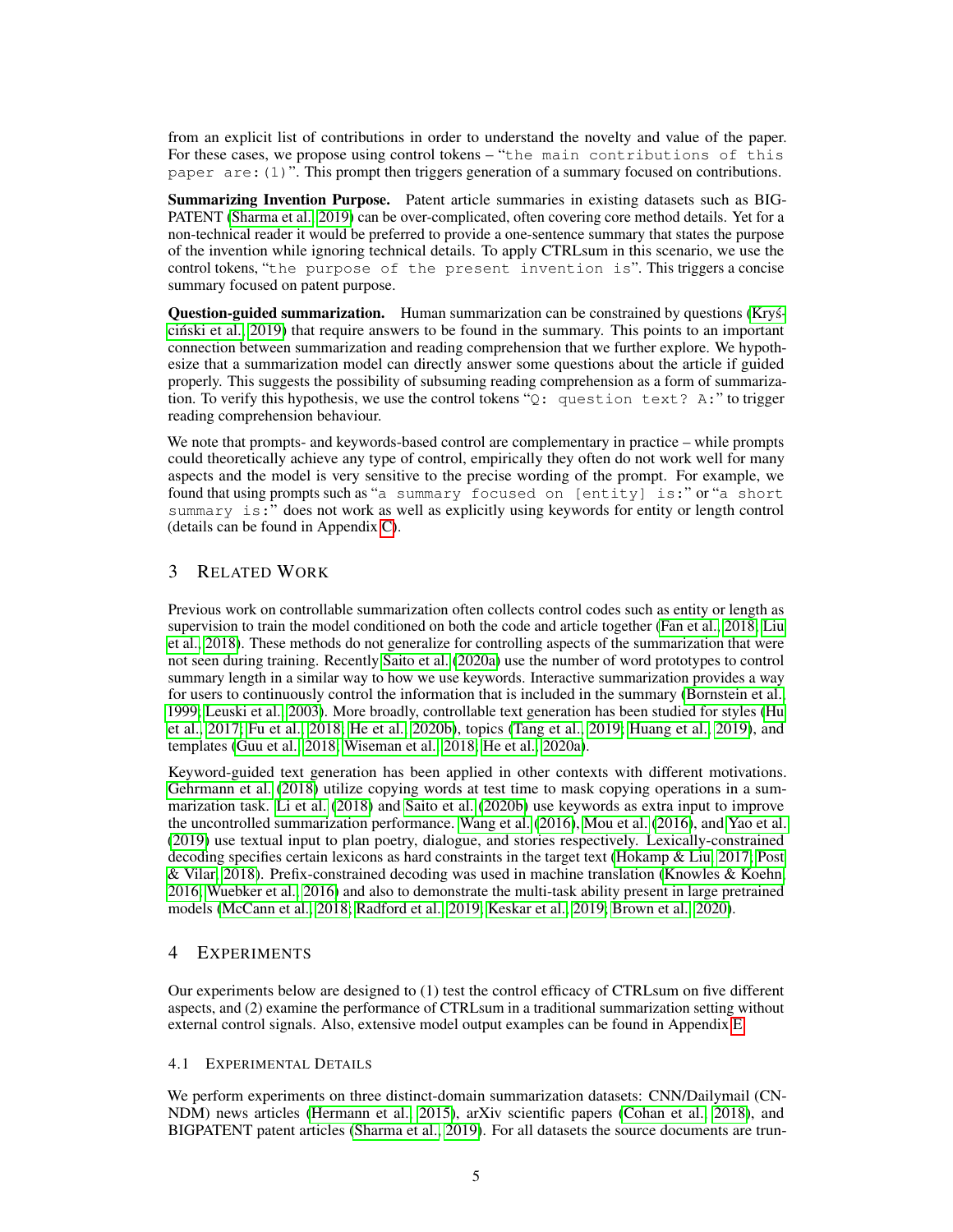<span id="page-5-1"></span>Table 2: Summarization performance with oracle entity or length signals from the reference summary. "CTRLsum (automatic)" represents our model using automatic keywords in an uncontrolled setting. LengthCode is a length-control baseline. Both BART and LengthCode numbers are from our runs.

| Model                                                                               | <b>CNNDM</b><br>ROUGE-1/2/L                                 | <b>BERTScore</b>        | arXiv<br>$ROUGE-1/2/L$<br><b>BERTScore</b> |                |  |
|-------------------------------------------------------------------------------------|-------------------------------------------------------------|-------------------------|--------------------------------------------|----------------|--|
| BART (Lewis et al., 2019)<br>CTRLsum (automatic)                                    | 44.24/21.25/41.06<br>45.65/22.35/42.50                      | 0.336<br>0.363          | 45.16/17.36/40.55<br>46.91/18.02/42.14     | 0.164<br>0.169 |  |
| LengthCode (Fan et al., 2018)<br>CTRLsum (oracle entity)<br>CTRLsum (oracle length) | 43.44/21.10/40.35<br>48.75/25.98/45.42<br>46.26/22.60/43.10 | 0.346<br>0.422<br>0.365 | 45.91/17.33/41.38<br>47.58/18.33/42.79     | 0.147<br>0.173 |  |

<span id="page-5-2"></span>Table 3: Entity control results on CNNDM. Success rate is the fraction of decoded summaries that actually mention the given entity, while factual correctness is the fraction of summaries that are judged as factually correct by human annotators. The BART numbers are in terms of unconstrained generated summaries. EntityCode numbers are directly from [\(Fan et al., 2018\)](#page-9-1), which is obtained with a weaker convolutional seq2seq architecture and requires entity annotations at training time.

| Model                         |        | Success Rate $(\%)$ | <b>Factual Correctness</b> |             |  |
|-------------------------------|--------|---------------------|----------------------------|-------------|--|
|                               | Lead-3 | Full-article        | Important                  | Unimportant |  |
| BART (Lewis et al., 2019)     | 61.4   | 29.0                | 98.0                       |             |  |
| EntityCode (Fan et al., 2018) | 61.2   | 33.8                | $\overline{\phantom{a}}$   |             |  |
| <b>CTRLsum</b>                | 97.6   | 94.8                | 99.0                       | 100.0       |  |

cated to 1024 tokens and the target summaries are truncated to 256 tokens following [\(Zhang et al.,](#page-12-1) [2019\)](#page-12-1). The conditional distribution  $p(y|x, z)$  in CTRLsum is our fine-tuned version of the pretrained  $BART_{LARGE}$  model [\(Lewis et al., 2019\)](#page-10-4), which achieves state-of-the-art performance on several summarization benchmarks. The automatic keyword tagger at test time is based on the pretrained BERT<sub>LARGE</sub> model [\(Devlin et al., 2018\)](#page-9-4) fine-tuned as described in [§2.2.](#page-2-0) Our summarization model implementation is based on the fairseq toolkit [\(Ott et al., 2019\)](#page-11-13) and the automatic keyword extraction model is based on the HuggingFace Transformers library [\(Wolf et al., 2019\)](#page-11-14). Complete setup and training details can be found in Appendix [A.1.](#page-13-0)

For evaluation, we measure commonly used ROUGE scores [\(Lin, 2004\)](#page-10-6) and the recently proposed BERTScore [\(Zhang et al., 2020\)](#page-12-2) when ground-truth is available. For control-related evaluation where we often do not have reference summaries, we (1) collect ground-truth summaries when possible, (2) examine whether summaries respect the control signal, or (3) resort to human evaluation.

## <span id="page-5-0"></span>4.2 ENTITY CONTROL

**Setup.** We first simulate user preference by providing the model with oracle entities extracted from the ground-truth target. Then we compare it to the model using automatic keywords in a uncontrolled setting to show the effect of oracle entities. To examine whether the decoded summaries respect entity change, we sample 100 documents and repeatedly acquire every entity in the document to generate summaries, following [Fan et al.](#page-9-1) [\(2018\)](#page-9-1). Then we compute *Success Rate*, the fraction of requested entity actually occurring in the output summaries. The results are reported in separation of whether the entity is from leading 3 sentences or from the full article. To test if the summaries from different entity input are factually consistent with the document, we sample another 100 documents, and for each we randomly sample one "important" entity that appears in the reference, and one "unimportant" entity that occurs neither in the reference nor the leading three source sentences to produce summaries. For each (article, summary) pair we ask 3 annotators from Amazon Mechanical Turk to make a binary decision as to whether the summary can be entailed from the article. We then take the majority vote as the result and report the fraction of factually correct summaries. We evaluate on CNNDM only since many examples in arXiv and BIGPATENT do not have identifiable entities.

Results. In Table [2](#page-5-1) we observe that the use of oracle entities helps boost the ROUGE-2 score by 3.6 points compared with using automatic keywords, which means CTRLsum is able to take advantage of the given entities. Table [3](#page-5-2) shows the Success Rate and factual correctness evaluations. We include the numbers from [Fan et al.](#page-9-1) [\(2018\)](#page-9-1) (EntityCode) for reference point. We note that their numbers come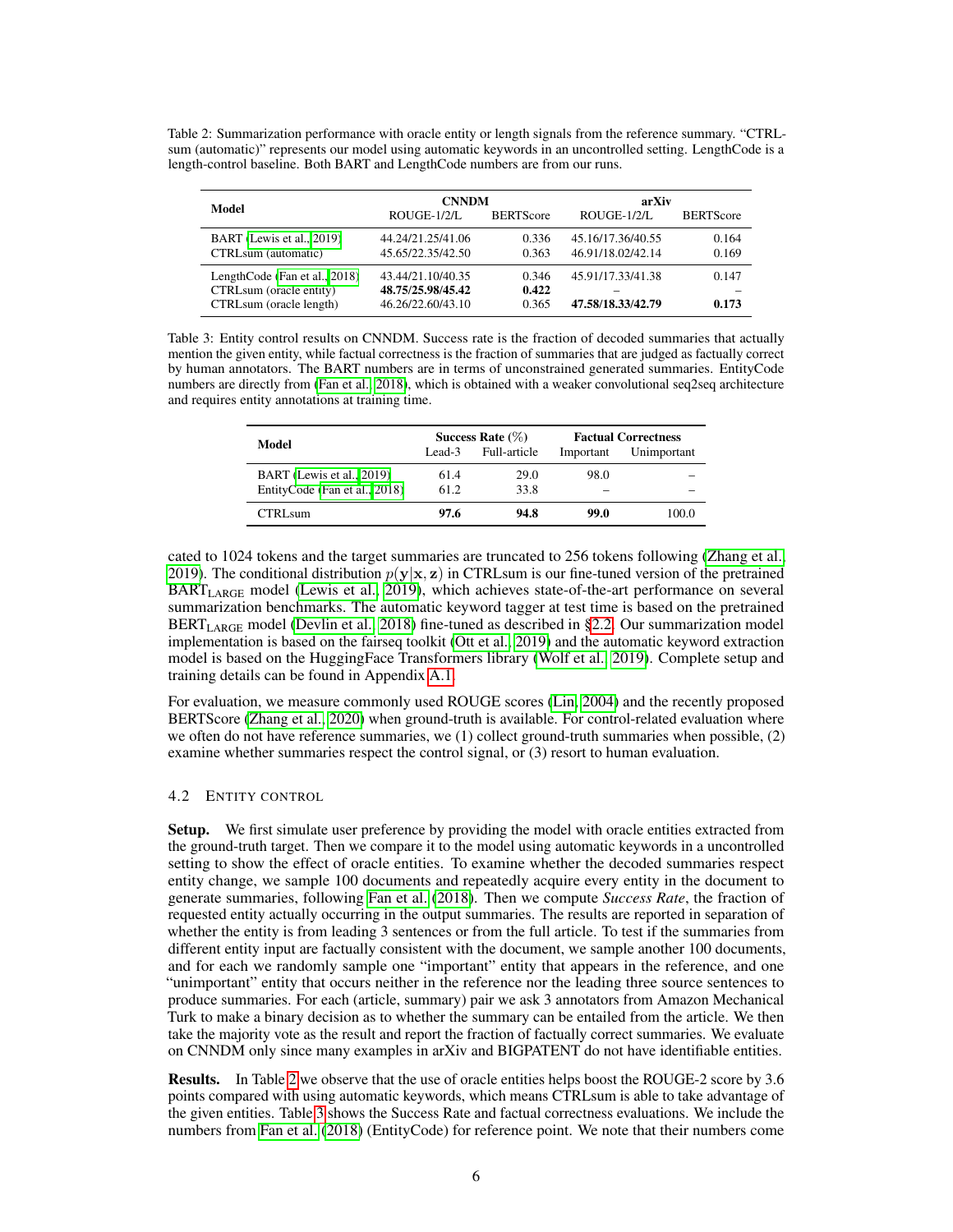while PCC represents the correlation between given the same trigger as both keywords and prompts. length signal and the actual output length.

<span id="page-6-2"></span>Table 4: Length control performance. MAD measures SQuAD. GPT2 results are from our runs. The BART the deviation of output length from reference length, baseline and GPT2 use prompts while CTRLsum use Table 5: F1 scores on the dev set of NewsQA and

|                               |              |                |             |                | Model                                     | <b>NewsOA</b> | SOuAD v1.1 |
|-------------------------------|--------------|----------------|-------------|----------------|-------------------------------------------|---------------|------------|
| Model                         | <b>CNNDM</b> |                | arXiv       |                | <b>Supervised</b>                         |               |            |
|                               | $MAD \perp$  | $PCC \uparrow$ | $MAD \perp$ | $PCC \uparrow$ | SpanBERT (Joshi et al., 2020)             | 73.0          | 94.6       |
| <b>BART</b>                   | 1.20         | 0.00           | 1.08        | 0.00           | MatchLSTM (Wang & Jiang, 2017)            | 49.6          | 70.0       |
| CTRLsum (automatic)           | 1.25         | 0.00           | 0.98        | 0.00           | Zero-Shot                                 |               |            |
|                               |              |                |             |                | GPT2-Large (774M params, w/o fine-tuning) | 24.9          | 23.5       |
| LengthCode (Fan et al., 2018) | 1.17         | $-0.02$        | 1.06        | 0.00           | BART (406M params, w/o fine-tuning)       | 8.2           | 15.8       |
| CTRLsum (+length)             | 0.87         | 0.53           | 0.69        | 0.48           | BART (406M params, fine-tuned on CNNDM)   | 32.6          | 41.7       |
|                               |              |                |             |                | CTRLsum (406M params, trained on CNNDM)   | 48.2          | 59.6       |

from a convolutional seq2seq architecture (see Appendix [B](#page-14-1) for ablation analysis on this) and their method utilizes entity annotations during training time, thus is not very comparable to CTRLsum. Remarkably, our model achieves a high success rate for both lead-3 and full-article entities reaching around 95%. Yet other systems struggle to include the given entities especially for the ones that do not occur in the beginning of the article. Factual correctness scores from human annotators suggest that CTRLsum is able to generate factually consistent summaries no matter whether the entity of interest is important or not, comparable to the unconstrained BART baseline.

#### <span id="page-6-0"></span>4.3 LENGTH CONTROL

Setup. Similar to entity control, we first examine the effect of oracle length signal from the reference to simulate user preference. In addition to ROUGE and BERTScore, we measure the length distance between the decoded summary and the reference following [\(Liu et al., 2018\)](#page-10-2). Specifically, we compute the mean of absolute deviation (MAD) of the actual length bucket code  $l_{sys}$  of the decoded summary from the ground-truth control code  $l_{\text{ref}}$ , as  $\frac{1}{N} \sum_{n=1}^{N} |l_{\text{sys}}^{(n)} - l_{\text{ref}}^{(n)}|$ . To assess the summary variations as length signals change, we further sample 1000 documents and decode 5 different-length summaries for each document. Then we report the Pearson Correlation Coefficient (PCC) between the input bucket code and actual bucket code. Experiments are conducted on CNNDM and arXiv.

Results. In Table [2](#page-5-1) CTRLsum with oracle length signals only presents relatively small gains over the automatic CTRLsum baseline. This implies that oracle lengths only convey limited additional information to help generate the reference summary. We also run the LengthCode baseline [\(Fan](#page-9-1) [et al., 2018\)](#page-9-1) based on BART, where the ground-truth length bucket code is prepended to the article at both training at test time. However, LengthCode fails to consistently improve over BART with oracle length signals. Moreover, we find that the BART model fine-tuned with LengthCode method almost ignores the length signal with PCC close to 0, as shown in Table [4.](#page-6-2) This is not very surprising since length code would be less useful when the summarizers grow stronger, which can already learn a good length predictor implicitly. In contrast, CTRLsum with length-guided keywords achieves high positive PCC between control signal and actual output length, and is able to reduce the length deviation MAD compared to automatic baselines.

#### <span id="page-6-1"></span>4.4 CONTRIBUTION AND PURPOSE SUMMARIZATION

Contribution Summarization Setup. There is no existing dataset to evaluate contribution summarization of scientific papers, bringing challenges to our evaluation. However, researchers often summarize the bullet contributions of their paper in the Introduction section, which inspire us to extract such contribution claims as the reference summary. Therefore, we resort to the entire arXiv database,<sup>[2](#page-6-3)</sup> and download all the papers whose first submission time is within the first six months of 2019<sup>[3](#page-6-4)</sup> that gives us 67K papers. We extract the Introduction section and bullet contributions with regular expression and filter out the ones that fail. The contributions are used as the reference and the Introduction section after removing the contribution claims is used as the source article – we aim

<span id="page-6-3"></span><sup>&</sup>lt;sup>2</sup>We do not use the arXiv test set because we can only extract 20 valid test points from it. The entire arXiv database is at: <https://www.kaggle.com/Cornell-University/arxiv>

<span id="page-6-4"></span><sup>&</sup>lt;sup>3</sup>The arXiv dataset used to train CTRLsum is collected before April 2018 according to their paper submission time, thus there should be no data overlap between the training data and our contribution test data.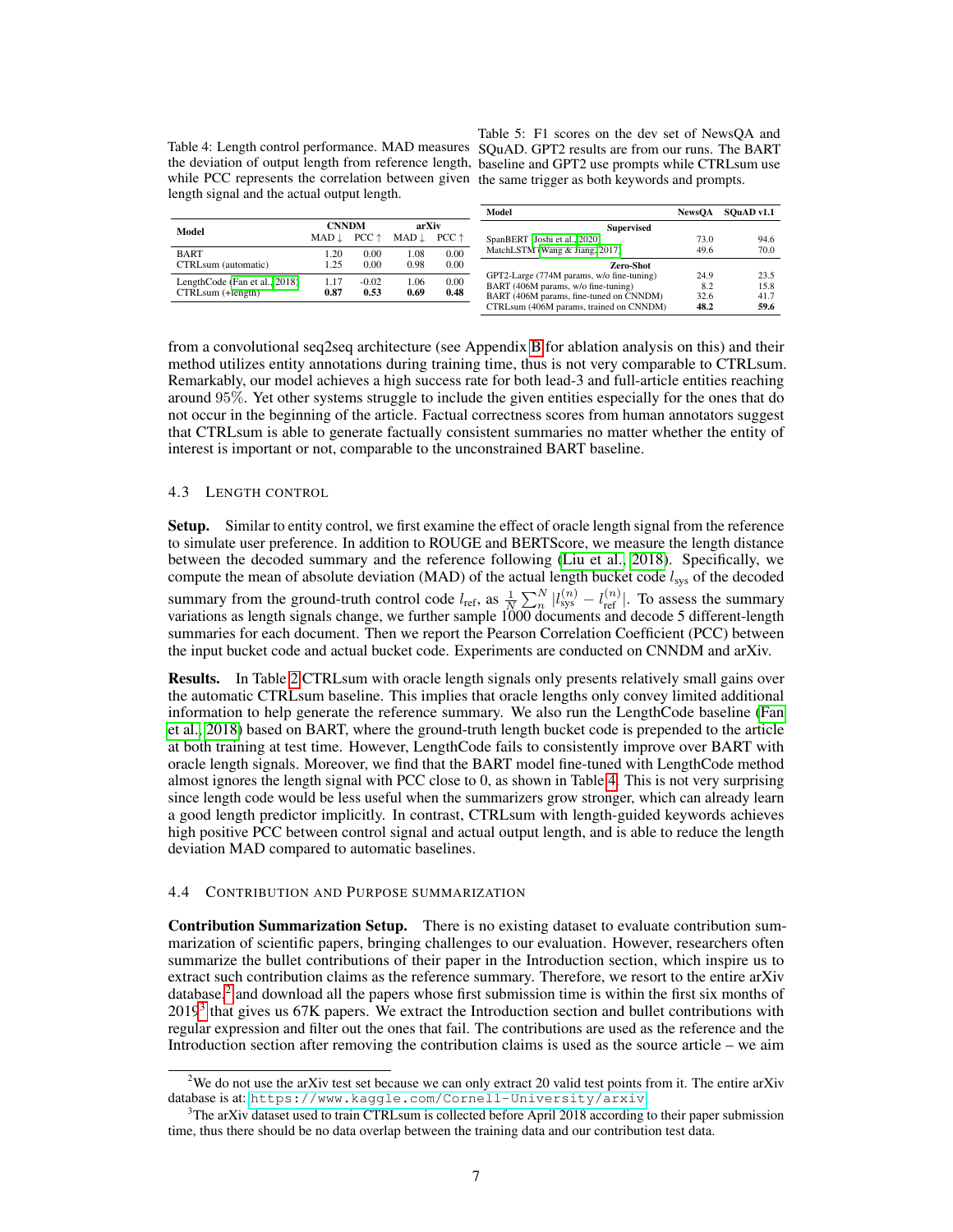<span id="page-7-2"></span>Table 6: Summarization performance on contributions of papers and purpose of inventions. The BART baseline uses prompts while CTRLsum use the same trigger as both keywords and prompts.

| Model                    |                   | <b>Contribution</b> | <b>Patent Purpose</b> |                    |  |
|--------------------------|-------------------|---------------------|-----------------------|--------------------|--|
|                          | ROUGE-1/2/L       | BERTScore (P/R/F1)  | ROUGE-1/2/L           | BERTScore (P/R/F1) |  |
| BART (prompt)            | 43.84/17.46/25.89 | 0.119/0.142/0.130   | 29.05/11.80/22.50     | 0.016/0.236/0.107  |  |
| CTRLsum (prompt+keyword) | 43.88/18.17/27.79 | 0.179/0.098/0.138   | 33.64/11.37/24.24     | 0.180/0.152/0.165  |  |

to predict contributions from the rest of the introduction section. This procedure leads to 1018 test examples. We test the model trained on arXiv.

Purpose Summarization Setup. To collect a test dataset that features one-sentence invention purpose summaries, we sample 1000 test examples from BIGPATENT and present their reference summaries to human annotators from Amazon Mechanical Turk. For each example we ask one annotator to select the sentence that convey the purpose of the invention. We also provide the option for annotators that the invention purpose cannot be identified. After filtering out the invalid examples, we collect 763 examples as our test data.

Results. Table [6](#page-7-2) shows results of contribution summarization on scientific papers and invention purpose summarization on patent filings. Through using the prompt text as both the decoder prefix and keywords, CTRLsum outperforms the BART baseline in most cases. We further report the precision (P) and recall (R) scores in BERTScore besides F1. We observe that the BART baseline tends to over-generate a full summary with low precision scores while CTRLsum is able to focus on keywords-related content.

## <span id="page-7-0"></span>4.5 QUESTION-GUIDED SUMMARIZATION

Setup. We directly test question-guided summarization on reading comprehension benchmarks in a zero-shot setting. Specifically, we evaluate the CNNDM summarization models on in-domain NewsQA [\(Trischler et al., 2017\)](#page-11-16) and out-of-domain SQuAD 1.1 [\(Rajpurkar et al., 2016\)](#page-11-17) respectively. We note that some NewsQA test articles are present in the CNNDM summarization training dataset, yet we think it is still a reasonable unsupervised setting since our model never sees questions or answers during training. In addition to comparing with the vanilla BART model, we also include the zero-shot performance from GPT2 language models [\(Radford et al., 2019\)](#page-11-6) (without fine-tuning) as a reference point. We omit the largest GPT2 model with 1.5B parameters since it cannot be evaluated in our single GPU device due to memory limits. We report F1 scores on the two benchmarks.

Results. BART is pretrained with a denoising task to predict the denoised version of the source, and performs poorly on zero-shot reading comprehension out of box, as shown in Table [5.](#page-6-2) Interestingly, however, BART fine-tuned on a summarization task – without seeing any question-answer pairs in the training data – is able to improve the F1 scores by 24.4 and 25.9 points on NewsQA and SQuAD respectively. Moreover, CTRLsum equipped with question keywords is able to further boost the performance by 15.6 and 17.9 points, approaching the supervised MatchLSTM [\(Wang & Jiang, 2017\)](#page-11-15) score on NewsQA. Such results suggest that summarization might be a suitable transfer task for abstractive reading comprehension, which we leave for future work to explore.

## <span id="page-7-1"></span>4.6 AUTOMATIC SUMMARIZATION

<span id="page-7-3"></span>Table [7](#page-8-0) shows the uncontrolled summarization performance without any user input, where our method uses the automatically extracted keywords as described in [§2.2.](#page-2-0) On CNNDM and arXiv datasets CTRLsum outperforms the strong BART and PEGASUS baselines by a large margin, leading to new state-of-the-art performance on CNNDM. It also performs comparably to the BART baseline on BIGPATENT in terms of BERTScore, though with an inferior ROUGE-2 score. Yet there is a big performance gap between BART-based models and PEGASUS on BIGPATENT. The reasons might be different dataset processing,<sup>[4](#page-8-1)</sup> sub-optimal learning schedule, or inherent difference between BART and PEGASUS.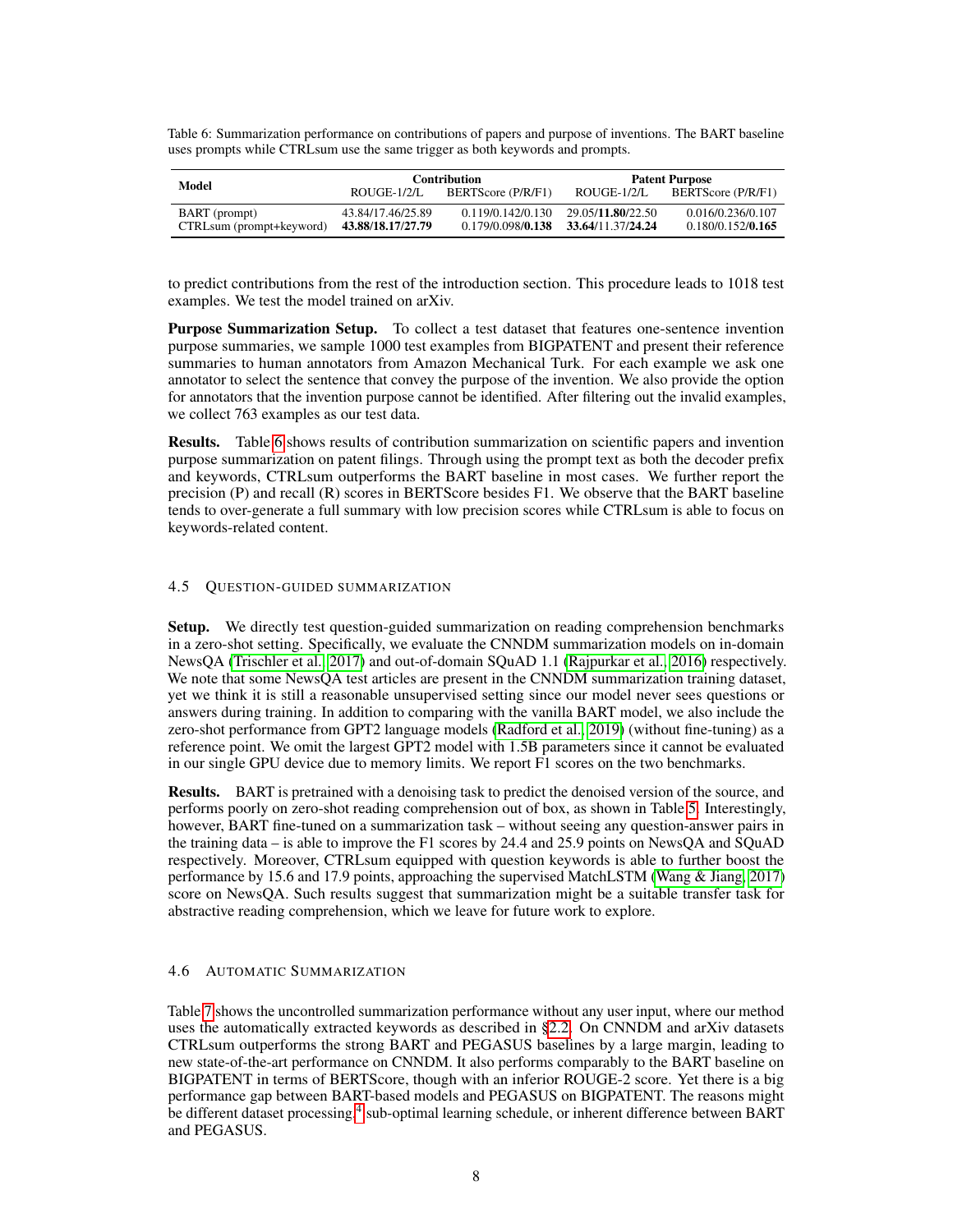<span id="page-8-0"></span>Table 7: Uncontrolled summarization performance. Automatic keywords are from the sequence tagger, while oracle keywords are obtained utilizing the gold summaries. We report the oracle performance for a reference point. The BART results are from our runs. BS denotes BERTScore.

|                              | <b>CNNDM</b>      |                          | arXiv             |                          | <b>BIGPATENT</b>        |       |
|------------------------------|-------------------|--------------------------|-------------------|--------------------------|-------------------------|-------|
| Model                        | ROUGE-1/2/L       | <b>BS</b>                | ROUGE-1/2/L       | BS                       | ROUGE-1/2/L             | BS    |
| CTRLsum (Oracle Keywords)    | 64.65/40.42/60.92 | 0.555                    | 56.08/25.31/50.23 |                          | 0.268 55.19/26.62/47.10 | 0.291 |
| BART (Lewis et al., 2019)    | 44.24/21.25/41.06 | 0.336                    | 45.16/17.36/40.55 | 0.164                    | 45.83/19.53/39.47       | 0.187 |
| PEGASUS (Zhang et al., 2019) | 44.17/21.47/41.11 | $\overline{\phantom{0}}$ | 44.70/17.27/25.80 | $\overline{\phantom{0}}$ | 53.63/33.16/42.25       |       |
| CTRLsum (Automatic Keywords) | 45.65/22.35/42.50 | 0.363                    | 46.91/18.02/42.14 | 0.169                    | 45.80/18.68/39.06       | 0.188 |

<span id="page-8-2"></span>Table 8: Human evaluation scores (scale 1-5, higher is better) on entity control and purpose control experiments. Control accuracy (CA) and control relevance (CR) are reported. A score significantly different (according to the Welch Two Sample t-test, with  $p < 0.05$ ) than CTRLsum is denoted by  $*$ .

| Model          |         | <b>Important Entity</b><br>CA CR | CA.    | <b>Unimportant Entity</b><br>CR. | CA CR | <b>Purpose</b> |
|----------------|---------|----------------------------------|--------|----------------------------------|-------|----------------|
|                |         |                                  |        |                                  |       |                |
| <b>CTRLsum</b> | 3.5 4.2 |                                  | 40     | 4.0                              | 40    | 3.7            |
| <b>BART</b>    |         | $3.8 \quad 3.7^*$                | $1.3*$ | $1.2^*$                          | 40    | $30*$          |

<span id="page-8-3"></span>Table 9: Human evaluation scores (scale 1-5, higher is better) of uncontrolled summarization performance. Evaluation Dimensions from left to right are: factual consistency (FAC), relevance (REL), fluency (FLU), coherence (COH). A score significantly different (according to the Welch Two Sample t-test, with  $p < 0.05$ ) than CTRLsum (Automatic Keyword) is denoted by ∗.

| Model                       | <b>CNNDM</b><br>FAC/REL/FLU/COH | arXiv<br>FAC/REL/FLU/COH | <b>BIGPATENT</b><br><b>FAC/REL/FLU/COH</b> |  |
|-----------------------------|---------------------------------|--------------------------|--------------------------------------------|--|
| CTRLsum (Automatic Keyword) | 4.6/4.6/4.1/4.1                 | 4.1/4.3/4.1/4.1          | 4.2/4.2/4.0/4.1                            |  |
| <b>BART</b>                 | 4.6/4.7/4.2/4.1                 | $4.1/4.1*$ /3.9/4.0      | 4.2/4.3/4.1/4.0                            |  |
| CTRLsum (Oracle Keyword)    | 4.6/4.7/4.1/4.1                 | 4.2/4.3/4.0/4.1          | $4.2/4.2/4.2*74.1$                         |  |

#### 4.7 HUMAN EVALUATION

In this section we present human evaluation results for both controlled and uncontrolled summarization. Full experiment details can be found in Appendix [A.2.](#page-13-1)

Controlled Summarization. We present further human evaluation results to evaluate "control" directly by informing annotators the intended control signal. We conduct experiments on entity and purpose control. Specifically, we inform the annotators our intent (to obtain summaries focused on a specific entity or purpose of patent), then we ask them to provide scores in scale 1-5 over two dimensions: (1) Control Accuracy (CA): whether the summary contains accurate main information with respect to the intent, and (2) Control Relevance (CR): how the summary is relevant to the control intent overall – a summary that contains redundant contents that are unrelated to the intent will be penalized. Results including significance tests are shown in Table [8.](#page-8-2) The control accuracy for important entity control and purpose control are comparable between BART and CTRLsum without significant difference (p-value  $> 0.05$ ), while CTRLsum shows significantly better control relevance overall by focusing on the desired information. Also, the unconstrained BART are unable to generate unimportant-entity-related summaries and thus suffers from poor scores on both dimensions.

Uncontrolled Summarization. We follow [\(Grusky et al., 2018;](#page-9-11) [Fabbri et al., 2020\)](#page-9-12) to ask human annotators from Amazon Mechanical Turk to score summaries (scale 1-5) over four dimensions: (1) Factual Consistency (FAC): the summary should only contain statements that can be entailed by the source document, (2) Relevance (REL): the summary should only contain *important* information of the source document, (3) Fluency (FLU): each sentence in the summary should be fluent, and (4) Coherence (COH): the summary should be well-structured and well-organized. Results including significance tests are present in Table [9.](#page-8-3) The quality of summaries from all systems on all dimensions is generally good with a score mostly higher than 4.0. However, most scores do not show significant difference from CTRLsum (Automatic Keyword) with large p-values, despite their very different similarities against the reference summaries in terms of ROUGE/BERTScore (e.g. CTRLsum with oracle keywords). This implies that the summary quality from different systems powered by strong pretrained models like BART has become difficult to be clearly distinguished by non-expert MTurkers.

<span id="page-8-1"></span><sup>&</sup>lt;sup>4</sup>PEGASUS updated the BIGPATENT data to preserve casing and applied some format cleaning.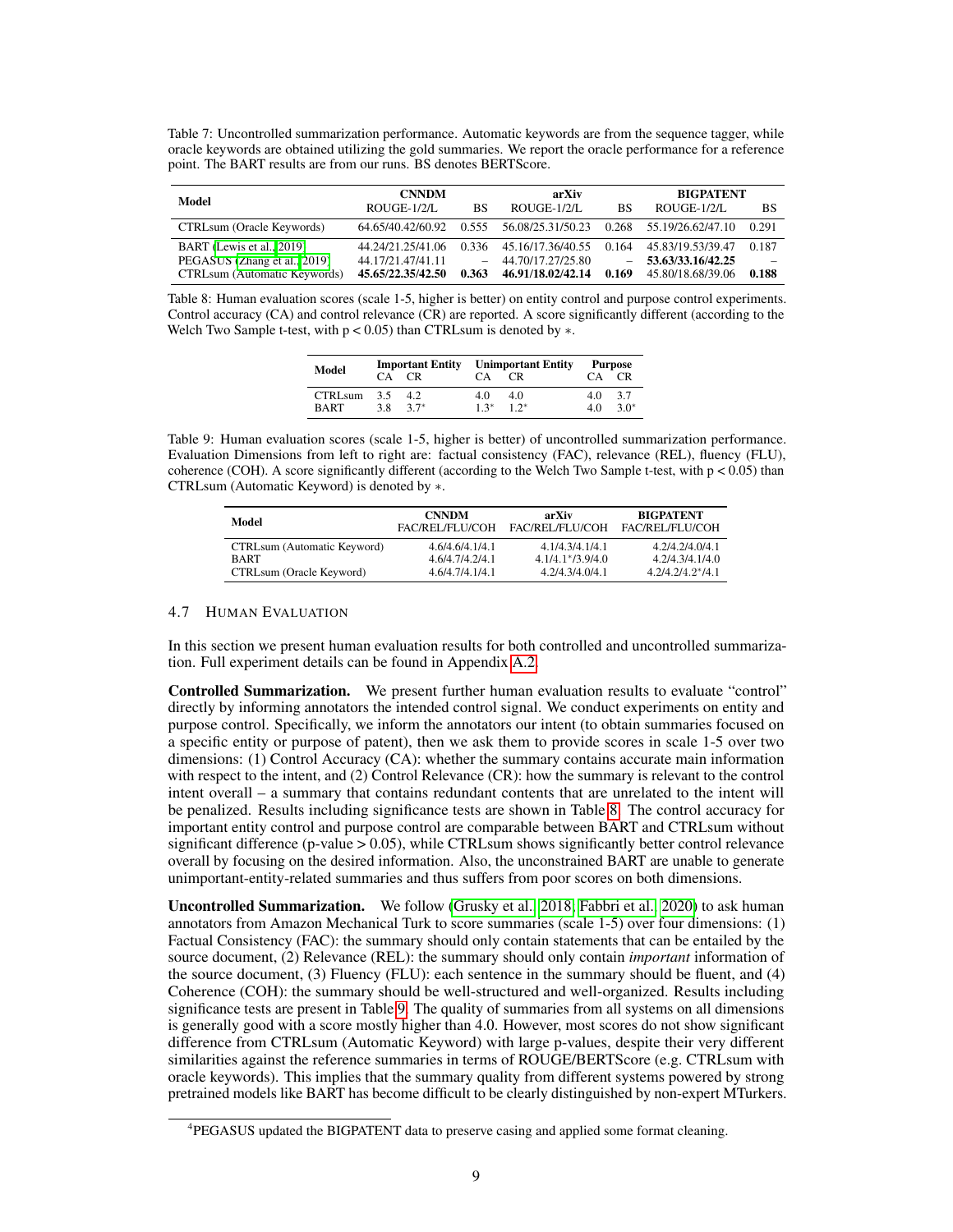We also note that non-expert human judgement for summarization may be unreliable and exhibit poor correlation with expert judgement [\(Gillick & Liu, 2010;](#page-9-13) [Fabbri et al., 2020\)](#page-9-12).

## 5 CONCLUSION

In this paper we propose a generic framework to perform multi-aspect controllable summarization. The model is conditioned on keywords to predict summaries during training. At inference time the control tokens, in the form of keywords or prompts, enable users to interact with models in a very flexible way. Experiments on five different control aspects demonstrate the efficacy of our method.

## **REFERENCES**

- <span id="page-9-6"></span>Jeremy J Bornstein, Douglass R Cutting, John D Hatton, and Daniel E Rose. Interactive document summarization, 1999. US Patent 5,867,164.
- <span id="page-9-5"></span>Tom B Brown, Benjamin Mann, Nick Ryder, Melanie Subbiah, Jared Kaplan, Prafulla Dhariwal, Arvind Neelakantan, Pranav Shyam, Girish Sastry, Amanda Askell, et al. Language models are few-shot learners. *arXiv preprint arXiv:2005.14165*, 2020.
- <span id="page-9-0"></span>Jianpeng Cheng and Mirella Lapata. Neural summarization by extracting sentences and words. In *Proceedings of ACL*, 2016.
- <span id="page-9-2"></span>Arman Cohan, Franck Dernoncourt, Doo Soon Kim, Trung Bui, Seokhwan Kim, Walter Chang, and Nazli Goharian. A discourse-aware attention model for abstractive summarization of long documents. In *Proceedings of NAACL (Short Papers)*, 2018.
- <span id="page-9-4"></span>Jacob Devlin, Ming-Wei Chang, Kenton Lee, and Kristina Toutanova. Bert: Pre-training of deep bidirectional transformers for language understanding. *arXiv preprint arXiv:1810.04805*, 2018.
- <span id="page-9-12"></span>Alexander R Fabbri, Wojciech Kryściński, Bryan McCann, Caiming Xiong, Richard Socher, and Dragomir Radev. Summeval: Re-evaluating summarization evaluation. *arXiv preprint arXiv:2007.12626*, 2020.
- <span id="page-9-1"></span>Angela Fan, David Grangier, and Michael Auli. Controllable abstractive summarization. In *Proceedings of the 2nd Workshop on Neural Machine Translation and Generation*, 2018.
- <span id="page-9-7"></span>Zhenxin Fu, Xiaoye Tan, Nanyun Peng, Dongyan Zhao, and Rui Yan. Style transfer in text: Exploration and evaluation. 2018.
- <span id="page-9-14"></span>Jonas Gehring, Michael Auli, David Grangier, Denis Yarats, and Yann N Dauphin. Convolutional sequence to sequence learning. In *Proceedings of ICML*, 2017.
- <span id="page-9-3"></span>Sebastian Gehrmann, Yuntian Deng, and Alexander M Rush. Bottom-up abstractive summarization. In *Proceedings of EMNLP*, 2018.
- <span id="page-9-13"></span>Dan Gillick and Yang Liu. Non-expert evaluation of summarization systems is risky. In *Proceedings of the NAACL HLT 2010 Workshop on Creating Speech and Language Data with Amazon's Mechanical Turk*, 2010.
- <span id="page-9-11"></span>Max Grusky, Mor Naaman, and Yoav Artzi. Newsroom: A dataset of 1.3 million summaries with diverse extractive strategies. In *NAACL*, 2018.
- <span id="page-9-9"></span>Kelvin Guu, Tatsunori B Hashimoto, Yonatan Oren, and Percy Liang. Generating sentences by editing prototypes. *Transactions of the Association for Computational Linguistics*, 6:437–450, 2018.
- <span id="page-9-10"></span>Junxian He, Taylor Berg-Kirkpatrick, and Graham Neubig. Learning sparse prototypes for text generation. In *Proceedings of NeurIPS*, 2020a.
- <span id="page-9-8"></span>Junxian He, Xinyi Wang, Graham Neubig, and Taylor Berg-Kirkpatrick. A probabilistic formulation of unsupervised text style transfer. In *Proceedings of ICLR*, 2020b.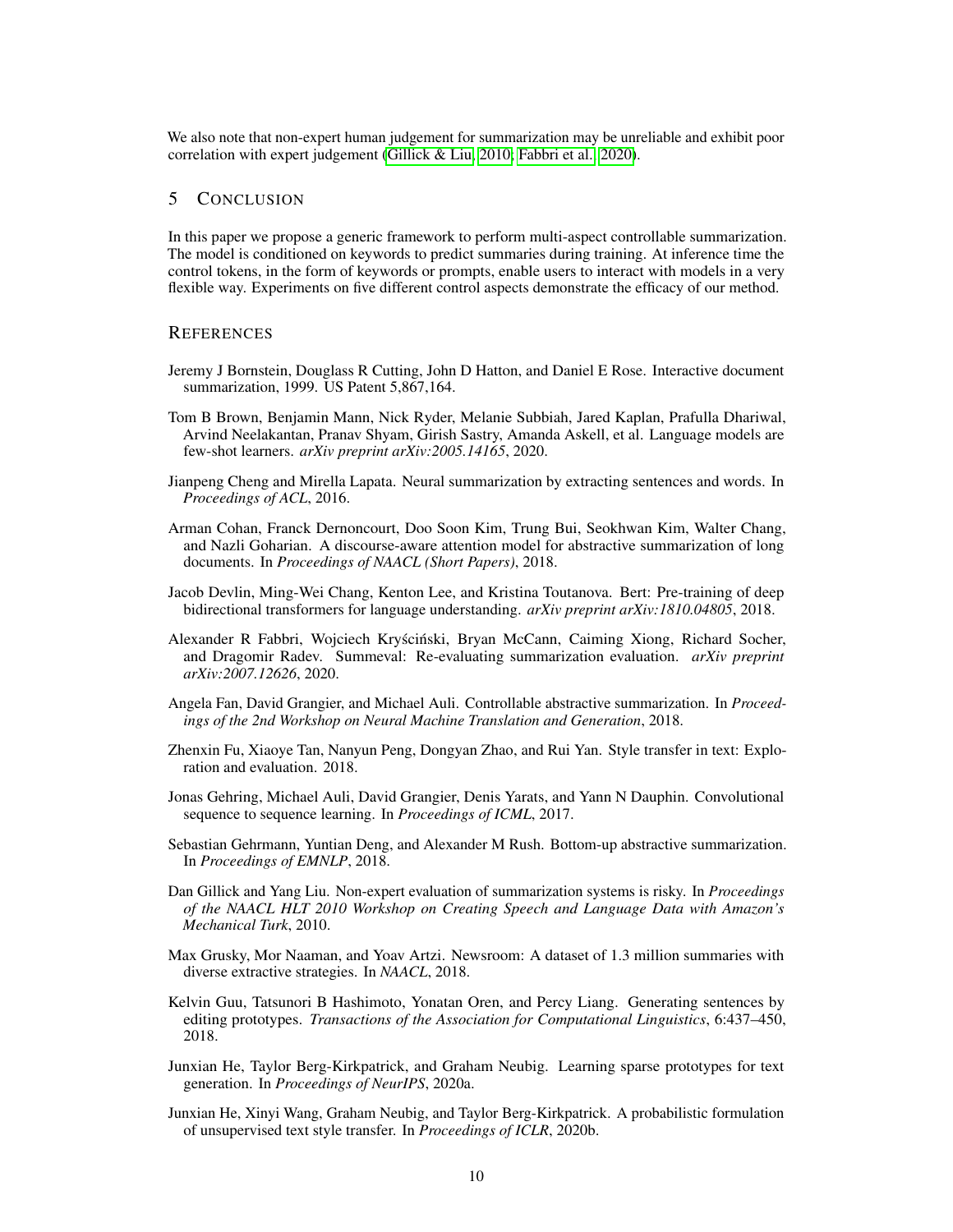- <span id="page-10-5"></span>Karl Moritz Hermann, Tomas Kocisky, Edward Grefenstette, Lasse Espeholt, Will Kay, Mustafa Suleyman, and Phil Blunsom. Teaching machines to read and comprehend. In *Proceedings of NeurIPS*, 2015.
- <span id="page-10-14"></span>Chris Hokamp and Qun Liu. Lexically constrained decoding for sequence generation using grid beam search. In *Proceedings of ACL*, 2017.
- <span id="page-10-10"></span>Zhiting Hu, Zichao Yang, Xiaodan Liang, Ruslan Salakhutdinov, and Eric P Xing. Toward controlled generation of text. In *Proceedings of ICML*, 2017.
- <span id="page-10-11"></span>Qiuyuan Huang, Zhe Gan, Asli Celikyilmaz, Dapeng Wu, Jianfeng Wang, and Xiaodong He. Hierarchically structured reinforcement learning for topically coherent visual story generation. In *Proceedings of AAAI*, 2019.
- <span id="page-10-17"></span>Mandar Joshi, Danqi Chen, Yinhan Liu, Daniel S Weld, Luke Zettlemoyer, and Omer Levy. Spanbert: Improving pre-training by representing and predicting spans. *Transactions of the Association for Computational Linguistics*, 8:64–77, 2020.
- <span id="page-10-3"></span>Nitish Shirish Keskar, Bryan McCann, Lav R Varshney, Caiming Xiong, and Richard Socher. Ctrl: A conditional transformer language model for controllable generation. *arXiv preprint arXiv:1909.05858*, 2019.
- <span id="page-10-18"></span>Diederik P Kingma and Jimmy Ba. Adam: A method for stochastic optimization. In *Proceedings of ICLR*, 2015.
- <span id="page-10-15"></span>Rebecca Knowles and Philipp Koehn. Neural interactive translation prediction. In *Proceedings of the Association for Machine Translation in the Americas*, pp. 107–120, 2016.
- <span id="page-10-8"></span>Wojciech Kryściński, Nitish Shirish Keskar, Bryan McCann, Caiming Xiong, and Richard Socher. Neural text summarization: A critical evaluation. In *Proceedings of EMNLP*, 2019.
- <span id="page-10-9"></span>Anton Leuski, Chin-Yew Lin, and Eduard Hovy. ineats: interactive multi-document summarization. In *Proceedings of ACL*, 2003.
- <span id="page-10-4"></span>Mike Lewis, Yinhan Liu, Naman Goyal, Marjan Ghazvininejad, Abdelrahman Mohamed, Omer Levy, Ves Stoyanov, and Luke Zettlemoyer. Bart: Denoising sequence-to-sequence pre-training for natural language generation, translation, and comprehension. *arXiv preprint arXiv:1910.13461*, 2019.
- <span id="page-10-12"></span>Chenliang Li, Weiran Xu, Si Li, and Sheng Gao. Guiding generation for abstractive text summarization based on key information guide network. In *NAACL (Short Papers)*, 2018.
- <span id="page-10-6"></span>Chin-Yew Lin. Rouge: A package for automatic evaluation of summaries. In *Text summarization branches out*, 2004.
- <span id="page-10-2"></span>Yizhu Liu, Zhiyi Luo, and Kenny Zhu. Controlling length in abstractive summarization using a convolutional neural network. In *Proceedings of EMNLP*, 2018.
- <span id="page-10-16"></span>Bryan McCann, Nitish Shirish Keskar, Caiming Xiong, and Richard Socher. The natural language decathlon: Multitask learning as question answering. *arXiv preprint arXiv:1806.08730*, 2018.
- <span id="page-10-7"></span>Rada Mihalcea and Paul Tarau. TextRank: Bringing order into text. In *Proceedings of EMNLP*, 2004.
- <span id="page-10-13"></span>Lili Mou, Yiping Song, Rui Yan, Ge Li, Lu Zhang, and Zhi Jin. Sequence to backward and forward sequences: A content-introducing approach to generative short-text conversation. In *Proceedings of COLING*, 2016.
- <span id="page-10-0"></span>Ramesh Nallapati, Feifei Zhai, and Bowen Zhou. SummaRuNNer: a recurrent neural network based sequence model for extractive summarization of documents. In *Proceedings of AAAI*, 2017.
- <span id="page-10-1"></span>Shashi Narayan, Shay B Cohen, and Mirella Lapata. Ranking sentences for extractive summarization with reinforcement learning. In *Proceedings of NAACL*, 2018.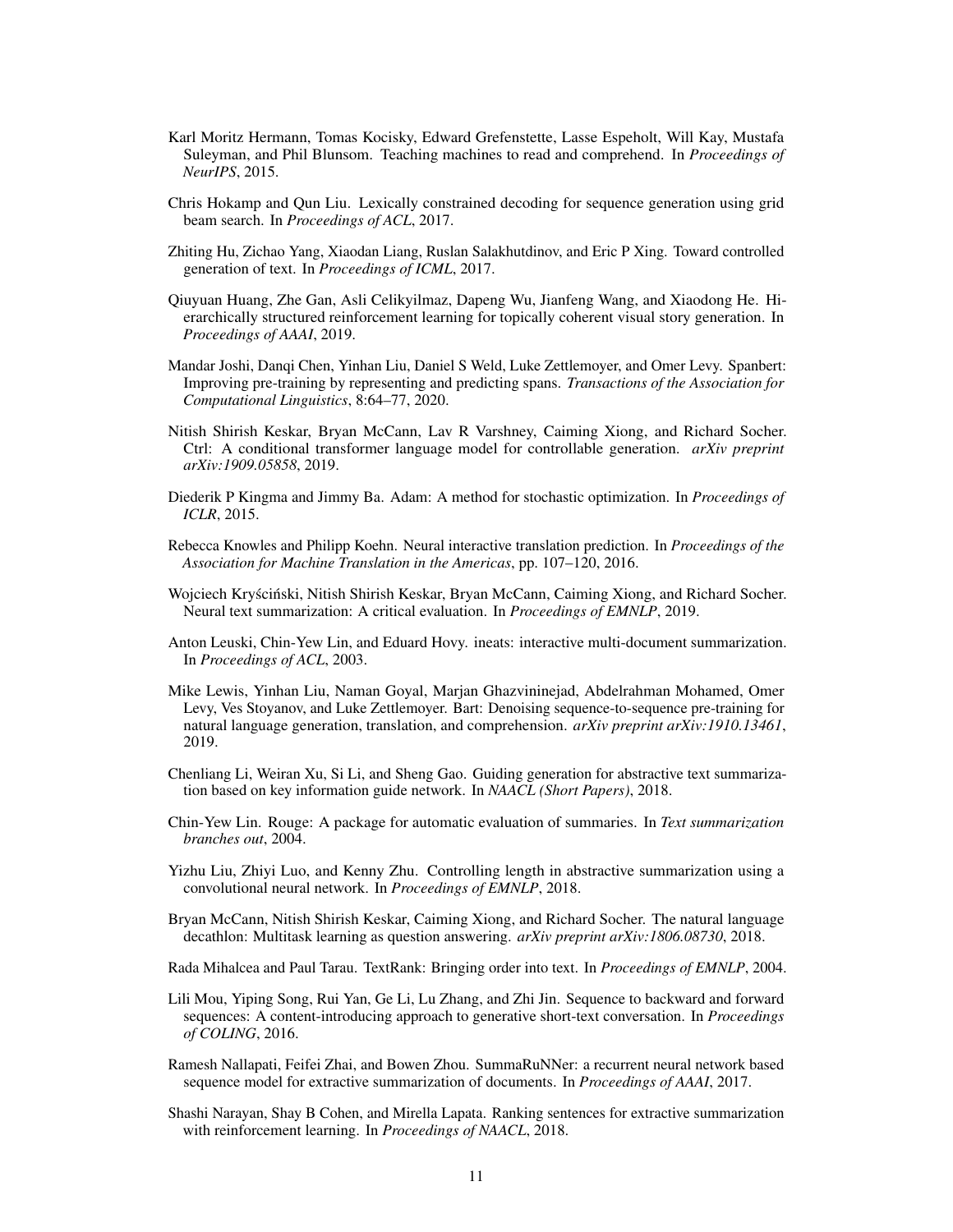- <span id="page-11-13"></span>Myle Ott, Sergey Edunov, Alexei Baevski, Angela Fan, Sam Gross, Nathan Ng, David Grangier, and Michael Auli. fairseq: A fast, extensible toolkit for sequence modeling. In *Proceedings of NAACL (Demo Paper)*, 2019.
- <span id="page-11-2"></span>Romain Paulus, Caiming Xiong, and Richard Socher. A deep reinforced model for abstractive summarization. In *Proceedings of ICLR*, 2018.
- <span id="page-11-11"></span>Matt Post and David Vilar. Fast lexically constrained decoding with dynamic beam allocation for neural machine translation. In *Proceedings of NAACL*, 2018.
- <span id="page-11-6"></span>Alec Radford, Jeffrey Wu, Rewon Child, David Luan, Dario Amodei, and Ilya Sutskever. Language models are unsupervised multitask learners. *OpenAI Blog*, 1(8):9, 2019.
- <span id="page-11-17"></span>Pranav Rajpurkar, Jian Zhang, Konstantin Lopyrev, and Percy Liang. SQuAD: 100,000+ questions for machine comprehension of text. In *Proceedings of EMNLP*, 2016.
- <span id="page-11-4"></span>Ellen Riloff and Wendy Lehnert. Information extraction as a basis for high-precision text classification. *ACM Transactions on Information Systems (TOIS)*, 12(3):296–333, 1994.
- <span id="page-11-0"></span>Alexander M Rush, Sumit Chopra, and Jason Weston. A neural attention model for abstractive sentence summarization. In *Proceedings of EMNLP*, 2015.
- <span id="page-11-5"></span>Itsumi Saito, Kyosuke Nishida, Kosuke Nishida, Atsushi Otsuka, Hisako Asano, Junji Tomita, Hiroyuki Shindo, and Yuji Matsumoto. Length-controllable abstractive summarization by guiding with summary prototype. *arXiv preprint arXiv:2001.07331*, 2020a.
- <span id="page-11-9"></span>Itsumi Saito, Kyosuke Nishida, Kosuke Nishida, and Junji Tomita. Abstractive summarization with combination of pre-trained sequence-to-sequence and saliency models. *arXiv preprint arXiv:2003.13028*, 2020b.
- <span id="page-11-1"></span>Abigail See, Peter J Liu, and Christopher D Manning. Get to the point: Summarization with pointer-generator networks. In *Proceedings of ACL*, 2017.
- <span id="page-11-3"></span>Eva Sharma, Chen Li, and Lu Wang. BIGPATENT: A large-scale dataset for abstractive and coherent summarization. In *Proceedings of ACL*, 2019.
- <span id="page-11-7"></span>Jianheng Tang, Tiancheng Zhao, Chenyan Xiong, Xiaodan Liang, Eric Xing, and Zhiting Hu. Targetguided open-domain conversation. In *Proceedings of ACL*, 2019.
- <span id="page-11-16"></span>Adam Trischler, Tong Wang, Xingdi Yuan, Justin Harris, Alessandro Sordoni, Philip Bachman, and Kaheer Suleman. Newsqa: A machine comprehension dataset. In *Proceedings of the 2nd Workshop on Representation Learning for NLP*, 2017.
- <span id="page-11-18"></span>Ashish Vaswani, Noam Shazeer, Niki Parmar, Jakob Uszkoreit, Llion Jones, Aidan N Gomez, Łukasz Kaiser, and Illia Polosukhin. Attention is all you need. In *Proceedings of NeurIPS*, 2017.
- <span id="page-11-10"></span>Daisy Zhe Wang, Wei He, Hua Wu, Haiyang Wu, Wei Li, Haifeng Wang, and Enhong Chen. Chinese poetry generation with planning based neural network. In *Proceedings of COLING*, 2016.
- <span id="page-11-15"></span>Shuohang Wang and Jing Jiang. Machine comprehension using match-lstm and answer pointer. In *Proceedings of ICLR*, 2017.
- <span id="page-11-8"></span>Sam Wiseman, Stuart M Shieber, and Alexander M Rush. Learning neural templates for text generation. In *Proceedings of EMNLP*, 2018.
- <span id="page-11-14"></span>Thomas Wolf, Lysandre Debut, Victor Sanh, Julien Chaumond, Clement Delangue, Anthony Moi, Pierric Cistac, Tim Rault, Rémi Louf, Morgan Funtowicz, Joe Davison, Sam Shleifer, Patrick von Platen, Clara Ma, Yacine Jernite, Julien Plu, Canwen Xu, Teven Le Scao, Sylvain Gugger, Mariama Drame, Quentin Lhoest, and Alexander M. Rush. Huggingface's transformers: State-of-the-art natural language processing. *ArXiv*, abs/1910.03771, 2019.
- <span id="page-11-12"></span>Joern Wuebker, Spence Green, John DeNero, Saša Hasan, and Minh-Thang Luong. Models and inference for prefix-constrained machine translation. In *Proceedings of ACL*, 2016.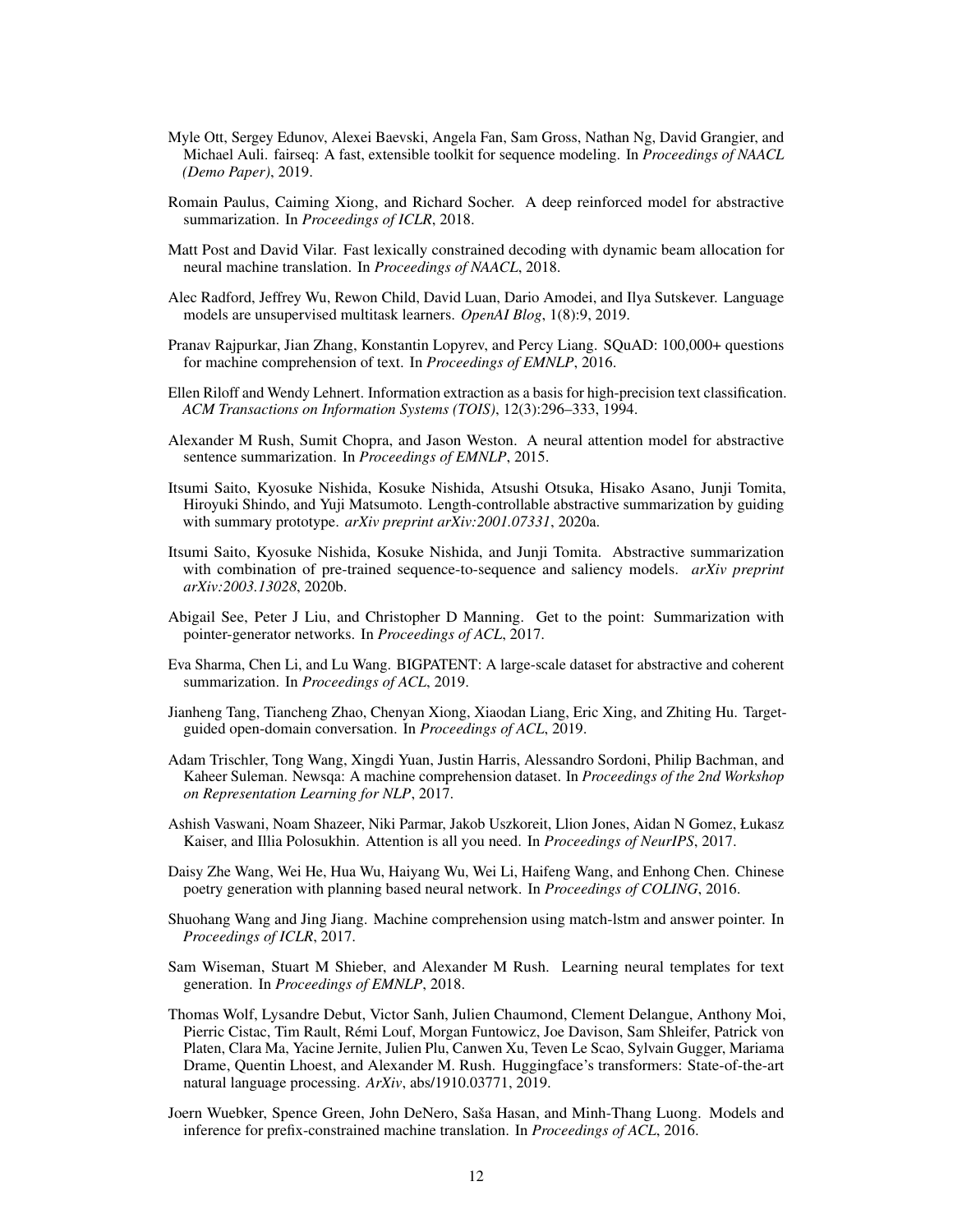- <span id="page-12-0"></span>Lili Yao, Nanyun Peng, Ralph Weischedel, Kevin Knight, Dongyan Zhao, and Rui Yan. Plan-andwrite: Towards better automatic storytelling. In *Proceedings of AAAI*, 2019.
- <span id="page-12-1"></span>Jingqing Zhang, Yao Zhao, Mohammad Saleh, and Peter J Liu. Pegasus: Pre-training with extracted gap-sentences for abstractive summarization. *arXiv preprint arXiv:1912.08777*, 2019.
- <span id="page-12-2"></span>Tianyi Zhang, Varsha Kishore, Felix Wu, Kilian Q. Weinberger, and Yoav Artzi. BERTScore: Evaluating text generation with bert. In *Proceedings of ICLR*, 2020.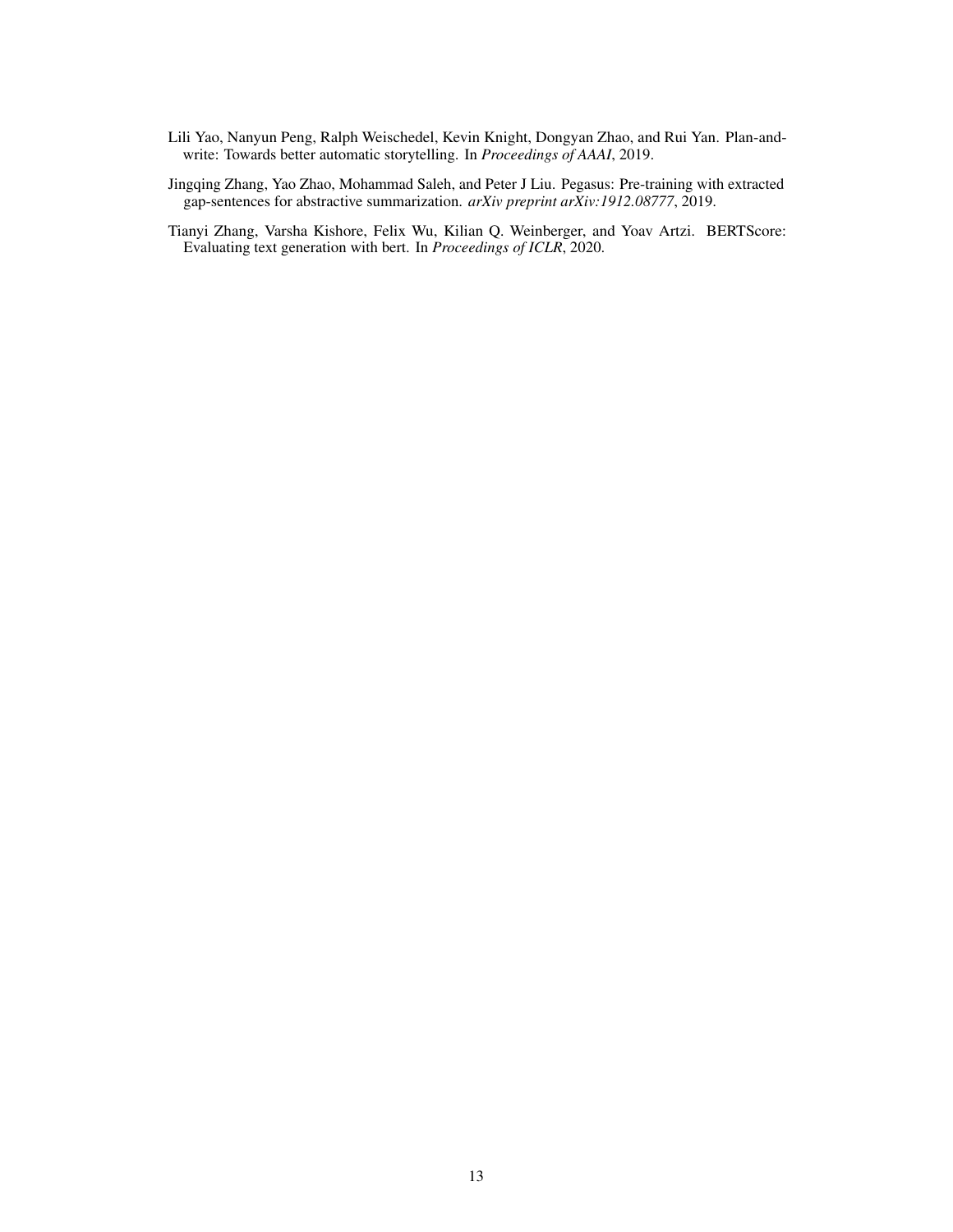# A EXPERIMENTAL SETUP DETAILS

#### <span id="page-13-0"></span>A.1 GENERAL SETUP

In this section we include additional experimental details left out in the main content due to space limitations. We fine-tune the pretrained BARTLARGE model in all our experiments. Specifically we use the bart.large checkpoint from fairseq [\(Ott et al., 2019\)](#page-11-13). For all BART-based summarization models, we fine-tune with learning rate 3e-5 and a polynomial learning rate decay schedule, the optimizer is Adam (Kingma  $\&$  Ba, 2015) and batch size is 64. Our optimization scheme and hyperparameters follow the BART fine-tuning instructions in fairseq examples. We train the summarization models with 20k steps on CNNDM, 50k steps on arXiv, and 300k steps on BIGPATENT. We train the BERT tagger with learning rate 5e-5, Adam optimizer, and batch size of 128 on all datasets. Similar to summarization models, the tagger is trained with 20k, 50k, and 300k steps on CNNDM, arXiv, and BIGPATENT respectively. Also, we adopt a sliding window approach so that the BERT-based tagger is able to handle sequences that are longer than 512 tokens. For both ROUGE and BERTScore evaluation, we report the F1 measure. We report the rescaled BERTScore, and the hash code is roberta-large\_L17\_no-idf\_version=0.3.6(hug\_trans=3.0.2)-rescaled.

As mentioned in [§2.2,](#page-2-0) we need three hyperparameters for automatic keywords extraction during inference – the number of pre-selected sentences  $n<sub>s</sub>$ , the selection probability threshold  $\epsilon$ , and the maximum number of keywords  $m_{\text{max}}$ . We select these hyperparameters for each dataset based on the uncontrolled summarization ROUGE-2 score on validation dataset. The summarization performance is robust to these hyperparameters in a reasonable range, as shown in Appendix [D.](#page-16-0) Specifically, we use  $\{n_s = 10, \epsilon = 0.25, m_{\text{max}} = 30\}$  for CNNDM,  $\{n_s = 10, \epsilon = 0.15, m_{\text{max}} = 40\}$  for arXiv, and  $\{n_s = 5, \epsilon = 0.15, m_{\text{max}} = 30\}.$ 

Invention Purpose Summarization. In the experiment of summarizing invention purpose on patent articles ([§4.4\)](#page-6-1). We examined whether the model would possibly copy source sentences through matching the prompts, we search strings in the form of "the purpose of [some words or phrases] is" among 763 test examples, and only 3 test articles are identified. This means the models are not generating by exactly matching prompts most of the time.

## <span id="page-13-1"></span>A.2 HUMAN EVALUATION SETUP

Here we include details about human evaluation experiments in [§4.7.](#page-7-3)

Controlled Summarization. For controlled summarization, we sample 100 examples for each task, and summaries of each example from all systems are presented together to the human annotator to be scored. For CNNDM we provide article and summaries, while for BIGPATENT we provide reference and summaries using the reference summary as a surrogate for the source article. This is because the source patent documents are very long and hard to be read by non-expert humans. We did not evaluate contribution summarization since it is unrealistic to ask humans to judge contributions of many scientific papers from various domains. We tried to hire workers from Amazon Mechanical Turk first, but we failed to obtain reliable results from them – they often ignored the given user intent and tended to score the text as uncontrolled summaries (reflected by very poor scores on unimportant-entity summaries because these summaries do not contain the main information of the article), even though we instructed them that the control signal is critical. Therefore, we ask two independent human annotators through personal correspondence from the authors of this paper. One of the annotator is a PhD researcher on physics, and the other is a law graduate on intellectual property in the United States. They are able to follow the given control intent and considered more reliable than the MTurkers. We take the average of two annotators as the score for each example, and average over all examples to obtain the final score.

Uncontrolled Summarization. For uncontrolled summarization, we sample 100 examples for each dataset, and hire 3 independent workers from Amazon Mechanical Turk to conduct evaluation. For CNNDM we provide article and summaries, while for arXiv and BIGPATENT we provide reference and summaries using the reference summary as a surrogate for the source article. This is because the source patent documents or scientific papers are very long and hard to be read by non-expert humans. Summaries of each example from all systems are presented together to the human annotator to be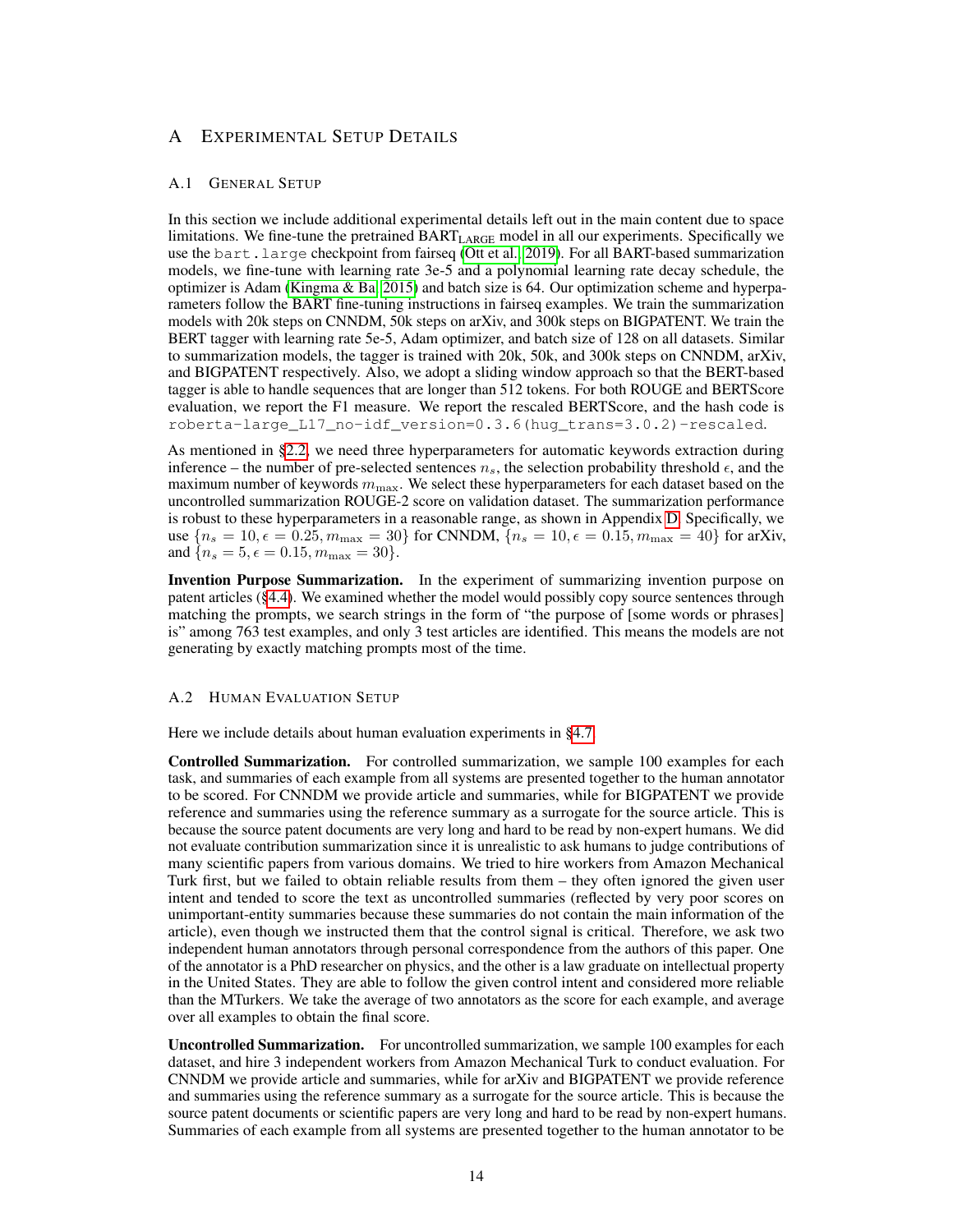<span id="page-14-1"></span>scored. The median score of 3 workers is taken for each example, and average over all examples is reported.

# B ABLATION ANALYSIS OF ENTITY CONTROL

In Table [3](#page-5-2) we observe that CTRLsum achieves a very high success rate ( $\sim 95\%$ ) of entity control, compared to previous work [\(Fan et al., 2018\)](#page-9-1) which can only succeed 61.2% and 33.8% of the time on lead-3 and full-article entities respectively. We perform ablation analysis to understand the important gradients that contribute to the success of CTRLsum. We train CTRLsum with another two architectures in addition to BART: (1) convolutional seq2seq [\(Gehring et al., 2017\)](#page-9-14) with the same hyperparameters as in [\(Fan et al., 2018\)](#page-9-1), and (2) transformer seq2seq with the same hyperparameters as the base model in [\(Vaswani et al., 2017\)](#page-11-18). Note that the transformer model is trained from scratch without pretraining. Results are shown in Table [10.](#page-14-2) CTRLsum parameterized with a weaker convolutional seq2seq architecture fails to depend on the keywords well with an over 40-point success rate drop, yet the success rate of transformer seq2seq without pretraining only drops around 5 points. This implies that the transformer seq2seq architecture is critical for CTRLsum to depend on the keywords well, while pretraining can further improves it.<sup>[5](#page-14-3)</sup>

<span id="page-14-2"></span>Table 10: Entity control results on CNNDM. Success rate is the fraction of decoded summaries that actually mention the given entity.

| Model                         | Success Rate $(\%)$ |                     |  |  |
|-------------------------------|---------------------|---------------------|--|--|
|                               |                     | Lead-3 Full-article |  |  |
| BART (Lewis et al., 2019)     | 61.4                | 29.0                |  |  |
| Fan et al. (2018)             | 61.2                | 33.8                |  |  |
| CTRLsum (Conv Seq2Seq)        | 50.1                | 23.3                |  |  |
| CTRLsum (Transformer Seq2Seq) | 92.6                | 88.3                |  |  |
| CTRLsum (BART)                | 97.6                | 94.8                |  |  |

# <span id="page-14-0"></span>C ABLATION ANALYSIS ON KEYWORDS AND PROMPTS

In the controlling aspects we studied CTRLsum uses control tokens either as keywords alone (entity and length), or as keywords and prompts together (contribution, purpose, QA). Here we present further results when control tokens are used as prompts, keywords, or both for entity control, contribution control, and NewsQA tasks. Specifically for entity control, we use the control tokens "a summary focused on [entity] is:" for "prompt" and "prompt + keyword" variants.<sup>[6](#page-14-4)</sup> In this case success rate is computed excluding the prompt text. The control tokens for other settings are the same as previous experiments. Results are shown in Table [11,](#page-15-0) where keywords and prompts are of different importance for different tasks and are complementary in general. For example, using prompts to control entities turns out to be difficult with a very low success rate – we find that the system fails to understand the prompt and produce summaries appropriately in most cases. However, prompts contribute the most to contribution summarization with comparable performance with using prompts and keywords together, while removing prompts and using keywords alone suffers from drastic performance drop to trigger the contribution. For NewsQA task, prompts and keywords demonstrate mixing effectiveness – using either of them alone experiences over 20 F1 points loss compared to using them together.

<span id="page-14-3"></span><sup>&</sup>lt;sup>5</sup> For reference points, the ROUGE-1/2/L scores (with automatic keywords) of CTRLsum (Conv Seq2Seq) is 41.19/18.71/38.05 while CTRLsum (Transformer Seq2Seq) obtained 43.69/20.78/40.55.

<span id="page-14-4"></span><sup>&</sup>lt;sup>6</sup>We tried several prompts variants, for example, QA style ones "Q: What happened to [entity]? A:" or "Q: What do we know about [entity]? A:". None of them lead to meaningful entity control.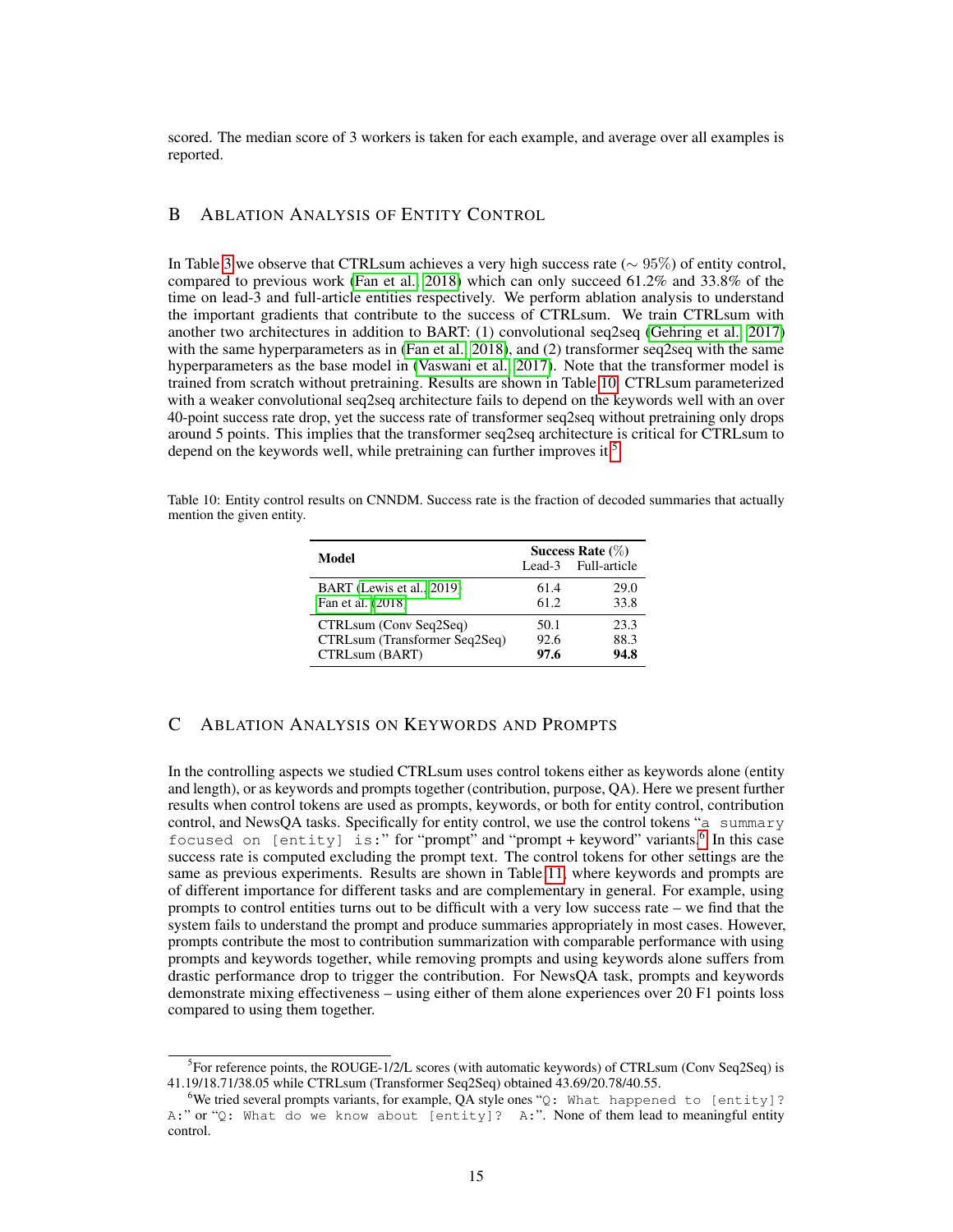<span id="page-15-0"></span>

|                              |  |  |  | Table 11: Ablation analysis on the role of keyword and prompt respectively. Entity success rate refers to the full |  |
|------------------------------|--|--|--|--------------------------------------------------------------------------------------------------------------------|--|
| article entity success rate. |  |  |  |                                                                                                                    |  |

| Model                      | Entity              | <b>Contribution</b>   | <b>NewsOA</b> |      |
|----------------------------|---------------------|-----------------------|---------------|------|
|                            | Success Rate $(\%)$ | ROUGE-1/2/L BERTScore |               | F1   |
| CTRLsum (keyword)          | 94.8                | 39.96/12.74/22.68     | 0.088         | 15.5 |
| CTRLsum (prompt)           | 17.6                | 43.82/18.12/27.64     | 0.133         | 26.3 |
| CTRLsum (prompt + keyword) | 12.6                | 43.88/18.17/27.79     | 0.138         | 48.2 |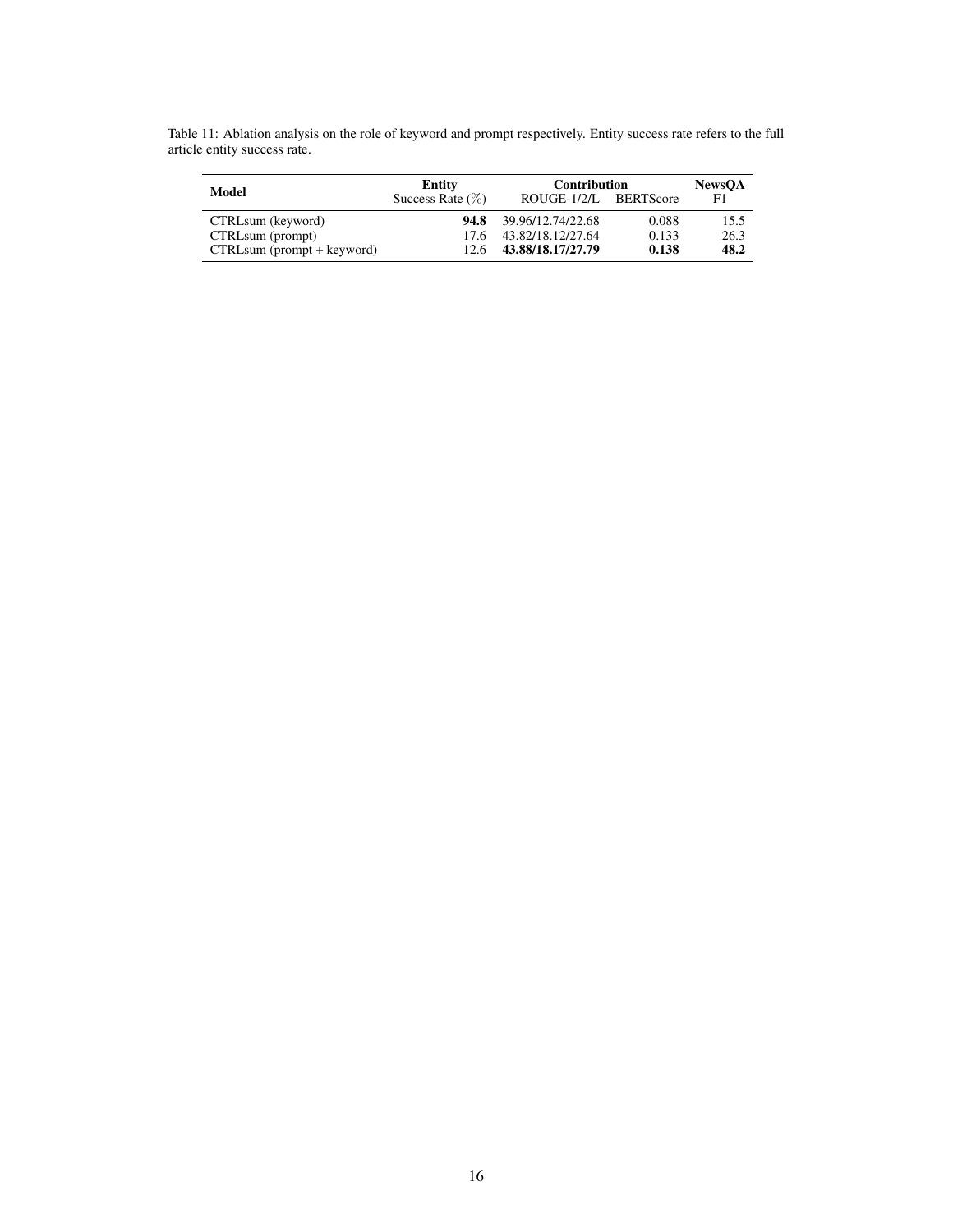# <span id="page-16-0"></span>D ROBUSTNESS ANALYSIS OF KEYWORDS EXTRACTION HYPERPARAMETERS

Table [12](#page-16-1) shows the ROUGE-2 scores of uncontrolled summarization on the validation set with different keywords extraction hyperparameters. We use more fine-grained stride size to iterate the  $m_{\text{max}}$  hyperparameter for CNNDM since its source articles are usually shorter than arXiv and BIGPATENT. As observed, the automatic summarization performance is relatively robust to these hyperparameters in a reasonable range.

<span id="page-16-1"></span>Table 12: ROUGE-2 scores of uncontrolled summarization on the validation set with different keywords extraction hyperparameters.

| <b>Model</b>                                                                              | <b>CNNDM</b>             | arXiv | <b>BIGPATENT</b> |
|-------------------------------------------------------------------------------------------|--------------------------|-------|------------------|
| $\epsilon = 0.10, n_s = 5, m_{\text{max}} = 25$                                           | 22.82                    |       |                  |
| $\epsilon = 0.10, n_s = 5, m_{\text{max}} = 30$                                           | 22.71                    | 17.81 | 18.60            |
| $\epsilon = 0.10, n_s = 5, m_{\text{max}} = 35$                                           | 22.54                    |       |                  |
| $\epsilon = 0.10, n_s = 5, m_{\text{max}} = 40$                                           | $\overline{\phantom{0}}$ | 17.96 | 18.35            |
| $\epsilon=0.10, n_s=10, m_{\rm max}=25$                                                   | 22.83                    |       |                  |
| $\epsilon = 0.10, n_s = 10, m_{\rm max} = 30$                                             | 22.67                    | 17.99 | 18.61            |
| $\epsilon = 0.10, n_s = 10, m_{\text{max}} = 35$                                          | 22.44                    |       |                  |
| $\epsilon = 0.10, n_s = 10, m_{\text{max}} = 40$                                          | $\overline{\phantom{0}}$ | 18.03 | 18.04            |
| $\epsilon = 0.15, n_s = 5, m_{\text{max}} = 25$                                           | 22.85                    |       |                  |
| $\epsilon = 0.15, n_s = 5, m_{\text{max}} = 30$                                           | 22.79                    | 17.80 | 18.79            |
| $\epsilon = 0.15, n_s = 5, m_{\text{max}} = 35$                                           | 22.71                    |       |                  |
| $\epsilon = 0.15, n_s = 5, m_{\text{max}} = 40$                                           |                          | 17.95 | 18.76            |
| $\epsilon = 0.15, n_s = 10, m_{\text{max}} = 25$                                          | 22.85                    |       |                  |
| $\epsilon = 0.15, n_s = 10, m_{\text{max}} = 30$                                          | 22.77                    | 17.99 | 18.76            |
| $\epsilon = 0.15, n_s = 10, m_{\text{max}} = 35$                                          | 22.41                    |       |                  |
| $\epsilon = 0.15, n_s = 10, m_{\text{max}} = 40$                                          | $\equiv$                 | 18.05 | 18.62            |
| $\epsilon = 0.20, n_s = 5, m_{\text{max}} = 25$                                           | 22.86                    |       |                  |
| $\epsilon = 0.20, n_s = 5, m_{\text{max}} = 30$                                           | 22.87                    | 17.71 | 18.77            |
| $\epsilon = 0.20, n_s = 5, m_{\text{max}} = 35$                                           | 22.89                    |       |                  |
| $\epsilon = 0.20, n_s = 5, m_{\text{max}} = 40$                                           |                          | 17.88 | 18.71            |
| $\epsilon = 0.20, n_s = 10, m_{\text{max}} = 25$                                          | 22.87                    |       |                  |
| $\epsilon = 0.20, n_s = 10, m_{\text{max}} = 30$                                          | 22.85                    | 17.88 | 18.77            |
| $\epsilon=0.20, n_s=10, m_{\rm max}=35$                                                   | 22.84                    |       |                  |
| $\epsilon = 0.20, n_s = 10, m_{\text{max}} = 40$                                          |                          | 17.98 | 18.73            |
| $\epsilon = 0.25, n_s = 5, m_{\text{max}} = 25$                                           | 22.84                    |       |                  |
| $\epsilon = 0.25, n_s = 5, m_{\text{max}} = 30$                                           | 22.88                    | 17.57 | 18.67            |
| $\epsilon = 0.25, n_s = 5, m_{\text{max}} = 35$                                           | 22.91                    |       |                  |
| $\epsilon = 0.25, n_s = 5, m_{\text{max}} = 40$                                           |                          | 17.71 | 18.66            |
| $\epsilon = 0.25, n_s = 10, m_{\text{max}} = 25$                                          | 22.90                    |       |                  |
| $\epsilon = 0.25, n_s = 10, m_{\text{max}} = 30$                                          | 22.95                    | 17.76 | 18.72            |
| $\epsilon = 0.25, n_s = 10, m_{\text{max}} = 35$                                          | 22.95                    | 17.84 | 18.70            |
| $\epsilon = 0.25, n_s = 10, m_{\text{max}} = 40$                                          | 22.58                    |       |                  |
| $\epsilon=0.30, n_s=5, m_{\rm max}=25$                                                    | 22.62                    | 17.24 | 18.53            |
| $\epsilon=0.30, n_s=5, m_{\rm max}=30$<br>$\epsilon = 0.30, n_s = 5, m_{\text{max}} = 35$ | 22.63                    |       |                  |
| $\epsilon = 0.30, n_s = 5, m_{\text{max}} = 40$                                           | $\overline{\phantom{0}}$ | 17.32 | 18.52            |
| $\epsilon = 0.30, n_s = 10, m_{\text{max}} = 25$                                          | 22.65                    |       |                  |
| $\epsilon=0.30, n_s=10, m_{\rm max}=30$                                                   | 22.70                    | 17.38 | 18.55            |
| $\epsilon=0.30, n_s=10, m_{\rm max}=35$                                                   | 22.70                    |       |                  |
| $\epsilon = 0.30, n_s = 10, m_{\text{max}} = 40$                                          |                          | 17.44 | 18.55            |
|                                                                                           |                          |       |                  |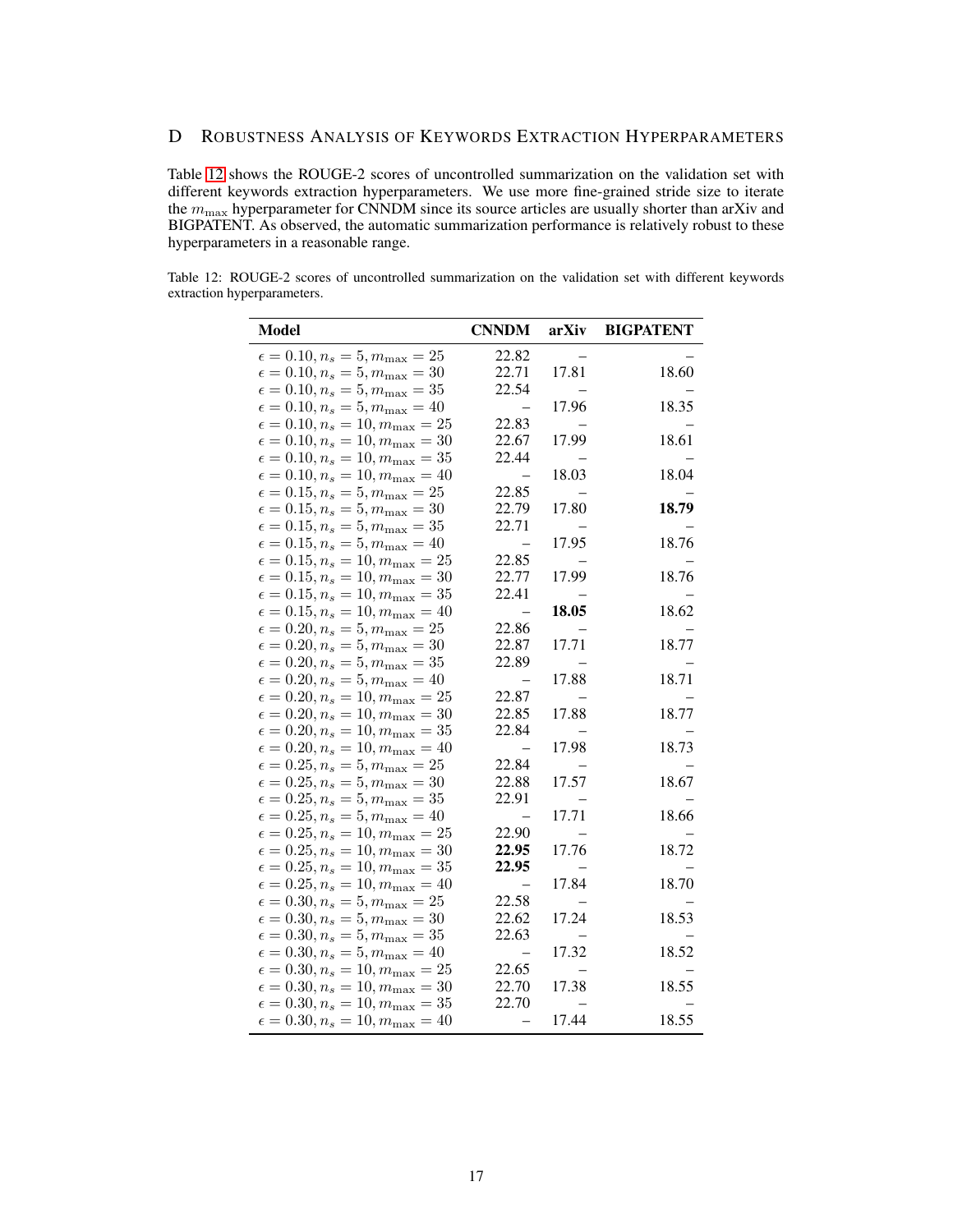# <span id="page-17-0"></span>E RANDOM OUTPUT EXAMPLES

In this section, we randomly sample test examples and show the source aticle, reference summary, and the model output from CTRLsum for each control aspect.

# E.1 ENTITY CONTROL

For entity control, we randomly sample 3 articles from CNNDM and for each article we randomly select 5 entites as keywords to show the model output.

## Table 13: Random Entity Control Examples

| Article              | Americans on the United States' no-fly list will now be privy to information about why they have been banned<br>from commercial flights and be given the opportunity to dispute their status, according to court documents filed<br>by the Justice Department this week. The revised policy comes in response to a June ruling by a federal judge<br>that said the old process was in violation of the Fifth Amendment's guarantee of due process. The decision<br>was part of an American Civil Liberties Union lawsuit brought on behalf of 13 Americans on the list. But the<br>ACLU isn't satisfied with the government's new policy, outlined in documents filed Monday in federal courts in<br>Oregon (PDF) and Virginia (PDF). "After years of fighting in court for complete secrecy and losing, it's good<br>that the government is finally now going to tell people of their status on the No Fly List," said Hina Shamsi,<br>director of the ACLU National Security Project and the lead attorney on the case, in a statement. "Unfortunately,<br>we've found that the government's new redress process falls far short of constitutional requirements because it<br>denies our clients meaningful notice, evidence, and a hearing. The government had an opportunity to come up<br>with a fair process but failed, so we're challenging it in court again." People on the no-fly list, managed by the<br>FBI's Terrorist Screening Center, are prohibited from boarding a commercial flight for travel into or out of the<br>United States. The number of people on the list is classified. An official with knowledge of the government's<br>figures told CNN in 2012 that the list contained about 21,000 names, including about 500 Americans. Before<br>the change, American citizens and permanent residents who inquired with the government about being denied<br>aircraft boarding received a letter that neither confirmed nor denied their inclusion on the no-fly list. Now, they'll<br>be made aware of their status if they apply for redress, with an option to request further information. "The U.S.<br>government is making enhancements to the Department of Homeland Security Traveler Redress Inquiry Program<br>(DHS TRIP) to provide additional transparency and process for U.S. citizens and lawful permanent residents<br>who have been denied boarding on a commercial aircraft because they are on the No Fly List," the Department<br>of Homeland Security said in a statement. In cases in which travelers included on the list request to receive<br>or submit more information about their status, the government will provide a second, more detailed response,<br>identifying "specific criterion under which the individual has been placed on the No Fly List," according to<br>the court documents. An unclassified summary of that information will be provided "to the extent feasible,<br>consistent with the national security and law enforcement interests at stake," court papers said. Those who<br>appear on the no-fly list will then have further opportunity to dispute their status in writing, with supporting<br>materials or exhibits, and will receive a final written decision from the Transportation Security Administration.<br>The 2014 ruling that prompted the policy changes had called for passengers on the list to be given the opportunity<br>to dispute their status before a judge. |
|----------------------|--------------------------------------------------------------------------------------------------------------------------------------------------------------------------------------------------------------------------------------------------------------------------------------------------------------------------------------------------------------------------------------------------------------------------------------------------------------------------------------------------------------------------------------------------------------------------------------------------------------------------------------------------------------------------------------------------------------------------------------------------------------------------------------------------------------------------------------------------------------------------------------------------------------------------------------------------------------------------------------------------------------------------------------------------------------------------------------------------------------------------------------------------------------------------------------------------------------------------------------------------------------------------------------------------------------------------------------------------------------------------------------------------------------------------------------------------------------------------------------------------------------------------------------------------------------------------------------------------------------------------------------------------------------------------------------------------------------------------------------------------------------------------------------------------------------------------------------------------------------------------------------------------------------------------------------------------------------------------------------------------------------------------------------------------------------------------------------------------------------------------------------------------------------------------------------------------------------------------------------------------------------------------------------------------------------------------------------------------------------------------------------------------------------------------------------------------------------------------------------------------------------------------------------------------------------------------------------------------------------------------------------------------------------------------------------------------------------------------------------------------------------------------------------------------------------------------------------------------------------------------------------------------------------------------------------------------------------------------------------------------------------------------------------------------------------------------------------------------------------------------------------------------------------------------------------------------------------------------------------------------------------------------------------------------------------------------------------------------------------------------------------------------------------------------------------------------------------------|
| Reference<br>Summary | Americans on the no-fly list will now get info about why they've been banned from flights. ACLU says the<br>policy still denies "meaningful notice, evidence, and a hearing"                                                                                                                                                                                                                                                                                                                                                                                                                                                                                                                                                                                                                                                                                                                                                                                                                                                                                                                                                                                                                                                                                                                                                                                                                                                                                                                                                                                                                                                                                                                                                                                                                                                                                                                                                                                                                                                                                                                                                                                                                                                                                                                                                                                                                                                                                                                                                                                                                                                                                                                                                                                                                                                                                                                                                                                                                                                                                                                                                                                                                                                                                                                                                                                                                                                                                       |
| <b>CTRLsum</b>       | the Fifth Amendment's: The new policy is in response to a June ruling that said the old process was in<br>violation of the Fifth Amendment's guarantee of due process.<br>Civil Liberties Union: The American Civil Liberties Union says it's not satisfied with the govern-<br>ment's new policy.<br>the Transportation Security Administration: The Transportation Security Administration will pro-<br>vide travelers with more information about their status. A June ruling had called for passengers on the list to be<br>given the opportunity to dispute their status before a judge.<br>Virginia: The ACLU is challenging the new policy in federal courts in Oregon and Virginia.<br><b>FBI:</b> People on the no-fly list, managed by the FBI's Terrorist Screening Center, are prohibited from<br>boarding commercial flights. The ACLU isn't satisfied with the government's new policy.                                                                                                                                                                                                                                                                                                                                                                                                                                                                                                                                                                                                                                                                                                                                                                                                                                                                                                                                                                                                                                                                                                                                                                                                                                                                                                                                                                                                                                                                                                                                                                                                                                                                                                                                                                                                                                                                                                                                                                                                                                                                                                                                                                                                                                                                                                                                                                                                                                                                                                                                                              |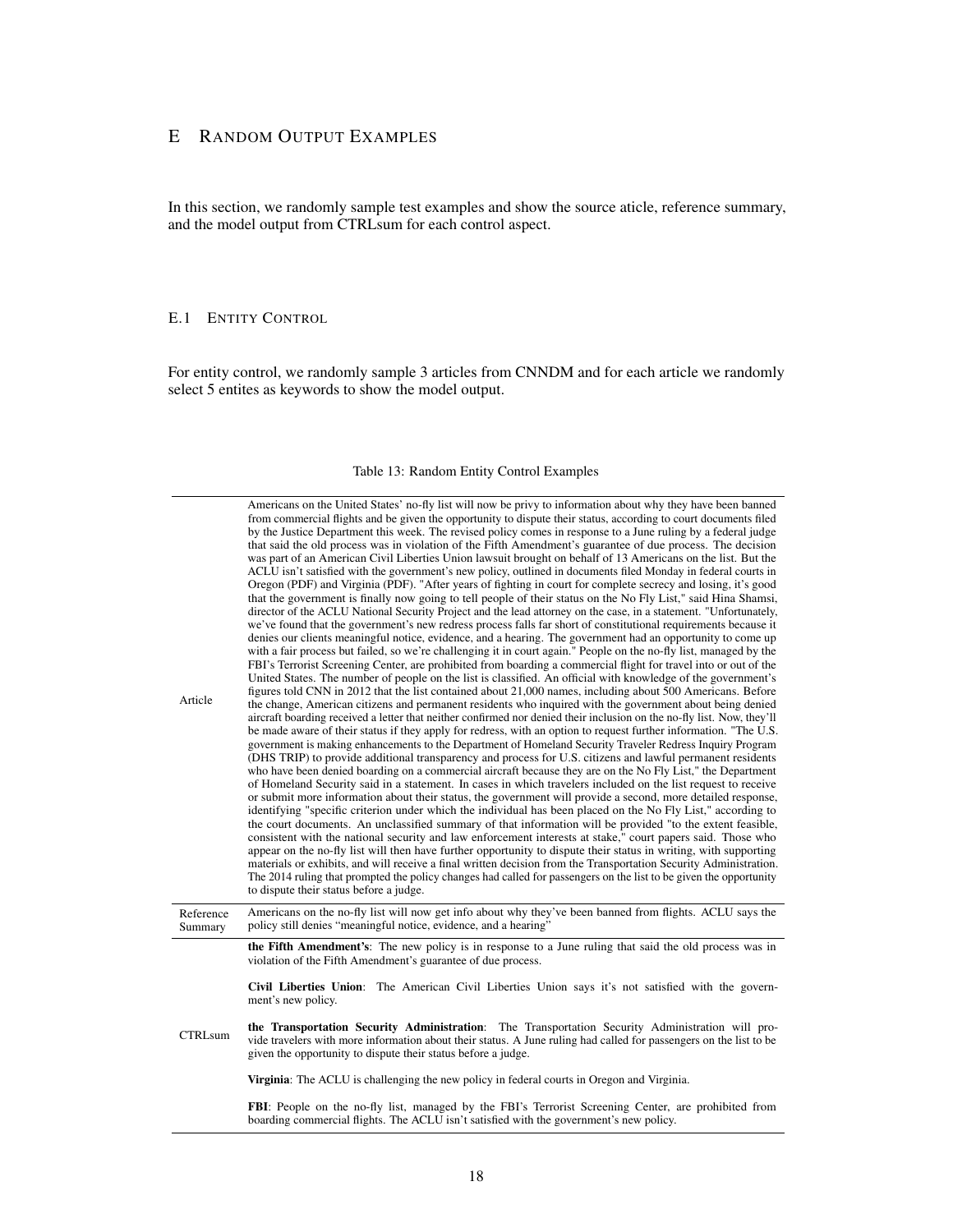# Table 14: Random Entity Control Examples

| Article              | Point guard Stephen Curry nearly single-handedly outscored New Orleans with 11 first-quarter points as the<br>Warriors built a 15-point lead and rolled to victory in Game One of their Western Conference first-round series.<br>Game Two in the best-of-seven series is scheduled for Monday night in Oakland. Golden State, the top seed in<br>the West, picked up right where it left off in the regular season, recording a 19th straight home win and 40th in<br>42 games this year. Stephen Curry scored a stunning 34 points for the Golden State Warriors in there play-off<br>game. The Warriors did it by taking a 25-point lead into the final minute of the third quarter, then holding on.<br>We missed a lot of free throws, which made it a lot closer than it needed to be,' coach Steve Kerr said. 'But in'<br>the playoffs you've just got to get it done somehow. We're up 1-0. That's where we want to be.' Curry led the<br>Warriors with 34 points, hitting 13 of 25 shots and four three-pointers. All five Golden State starters scored in<br>double figures. Guard Klay Thompson complemented Curry with 21 points, while power forward Draymond<br>Green (15 points, 12 rebounds) and center Andrew Bogut (12 points, 14 rebounds) recorded double-doubles.<br>The point guard has been in spectacular form as he looks to lead the Warriors to the NBA glory. Curry celebrates<br>after scoring a three-pointer on his way to scoring 11 first quarter points. New Orleans power forward Anthony<br>Davis scored a game-high 35 points, 20 in the fourth quarter. He also blocked four shots and grabbed seven<br>rebounds. Small forward Quincy Pondexter, assigned to cover Curry most of the game, added 20 points for<br>the Pelicans. Visiting Washington outscored Toronto 11-4 in the overtime in winning the opener of their<br>first-round playoff series. Washington traveled to Toronto and came away with the victory with a confident<br>overtime performance. Forward Paul Pierce started the overtime with a three-pointer and scored 20 points to lead<br>the Wizards, who let a 15-point lead slip away in the fourth quarter before winning. Guard Bradley Beal added<br>16 points for Washington and forward Nene contributed 12 points and 13 rebounds. Forward Amir Johnson<br>came off the bench to lead the Raptors with 18 points and guard DeMar DeRozan added 15 points. . Paul Pierce<br>(left) top-scored in the clash with 20 points as the Wizards secured an important play-off win. |
|----------------------|-------------------------------------------------------------------------------------------------------------------------------------------------------------------------------------------------------------------------------------------------------------------------------------------------------------------------------------------------------------------------------------------------------------------------------------------------------------------------------------------------------------------------------------------------------------------------------------------------------------------------------------------------------------------------------------------------------------------------------------------------------------------------------------------------------------------------------------------------------------------------------------------------------------------------------------------------------------------------------------------------------------------------------------------------------------------------------------------------------------------------------------------------------------------------------------------------------------------------------------------------------------------------------------------------------------------------------------------------------------------------------------------------------------------------------------------------------------------------------------------------------------------------------------------------------------------------------------------------------------------------------------------------------------------------------------------------------------------------------------------------------------------------------------------------------------------------------------------------------------------------------------------------------------------------------------------------------------------------------------------------------------------------------------------------------------------------------------------------------------------------------------------------------------------------------------------------------------------------------------------------------------------------------------------------------------------------------------------------------------------------------------------------------------------------------------------------------------------------------------------------------------------------------------------------|
| Reference<br>Summary | Stephen Curry scored 34 points for Golden State against New Orleans. The Californian-based team defeated<br>the Pelicans 106-99. Washington Wizards outscored the Toronto Raptors 11-4 in overtime. Paul Pierce led the<br>scoring with 20 points for the Wizards.                                                                                                                                                                                                                                                                                                                                                                                                                                                                                                                                                                                                                                                                                                                                                                                                                                                                                                                                                                                                                                                                                                                                                                                                                                                                                                                                                                                                                                                                                                                                                                                                                                                                                                                                                                                                                                                                                                                                                                                                                                                                                                                                                                                                                                                                              |
|                      | Stephen Curry: Stephen Curry scored 34 points as Golden State Warriors beat New Orleans Pelicans.<br>Washington Wizards beat Toronto Raptors in overtime in play-off game.                                                                                                                                                                                                                                                                                                                                                                                                                                                                                                                                                                                                                                                                                                                                                                                                                                                                                                                                                                                                                                                                                                                                                                                                                                                                                                                                                                                                                                                                                                                                                                                                                                                                                                                                                                                                                                                                                                                                                                                                                                                                                                                                                                                                                                                                                                                                                                      |
|                      | Oakland: Stephen Curry scored 34 points for the Golden State Warriors. Game Two in the best-of-<br>seven series is scheduled for Monday night in Oakland.                                                                                                                                                                                                                                                                                                                                                                                                                                                                                                                                                                                                                                                                                                                                                                                                                                                                                                                                                                                                                                                                                                                                                                                                                                                                                                                                                                                                                                                                                                                                                                                                                                                                                                                                                                                                                                                                                                                                                                                                                                                                                                                                                                                                                                                                                                                                                                                       |
| <b>CTRLsum</b>       | <b>Steve Kerr:</b> Stephen Curry scored 34 points as the Warriors beat the Pelicans.<br>Coach Steve Kerr<br>said: 'We missed a lot of free throws, which made it a lot closer than it needed to be'                                                                                                                                                                                                                                                                                                                                                                                                                                                                                                                                                                                                                                                                                                                                                                                                                                                                                                                                                                                                                                                                                                                                                                                                                                                                                                                                                                                                                                                                                                                                                                                                                                                                                                                                                                                                                                                                                                                                                                                                                                                                                                                                                                                                                                                                                                                                             |
|                      | <b>Klay Thompson:</b> Stephen Curry scored 34 points as the Warriors beat the Pelicans. Klay Thompson<br>and Draymond Green also scored in double figures.                                                                                                                                                                                                                                                                                                                                                                                                                                                                                                                                                                                                                                                                                                                                                                                                                                                                                                                                                                                                                                                                                                                                                                                                                                                                                                                                                                                                                                                                                                                                                                                                                                                                                                                                                                                                                                                                                                                                                                                                                                                                                                                                                                                                                                                                                                                                                                                      |
|                      | Andrew Bogut: Stephen Curry scored 34 points as the Warriors beat the Pelicans. Draymond Green<br>and Andrew Bogut both recorded double-doubles.                                                                                                                                                                                                                                                                                                                                                                                                                                                                                                                                                                                                                                                                                                                                                                                                                                                                                                                                                                                                                                                                                                                                                                                                                                                                                                                                                                                                                                                                                                                                                                                                                                                                                                                                                                                                                                                                                                                                                                                                                                                                                                                                                                                                                                                                                                                                                                                                |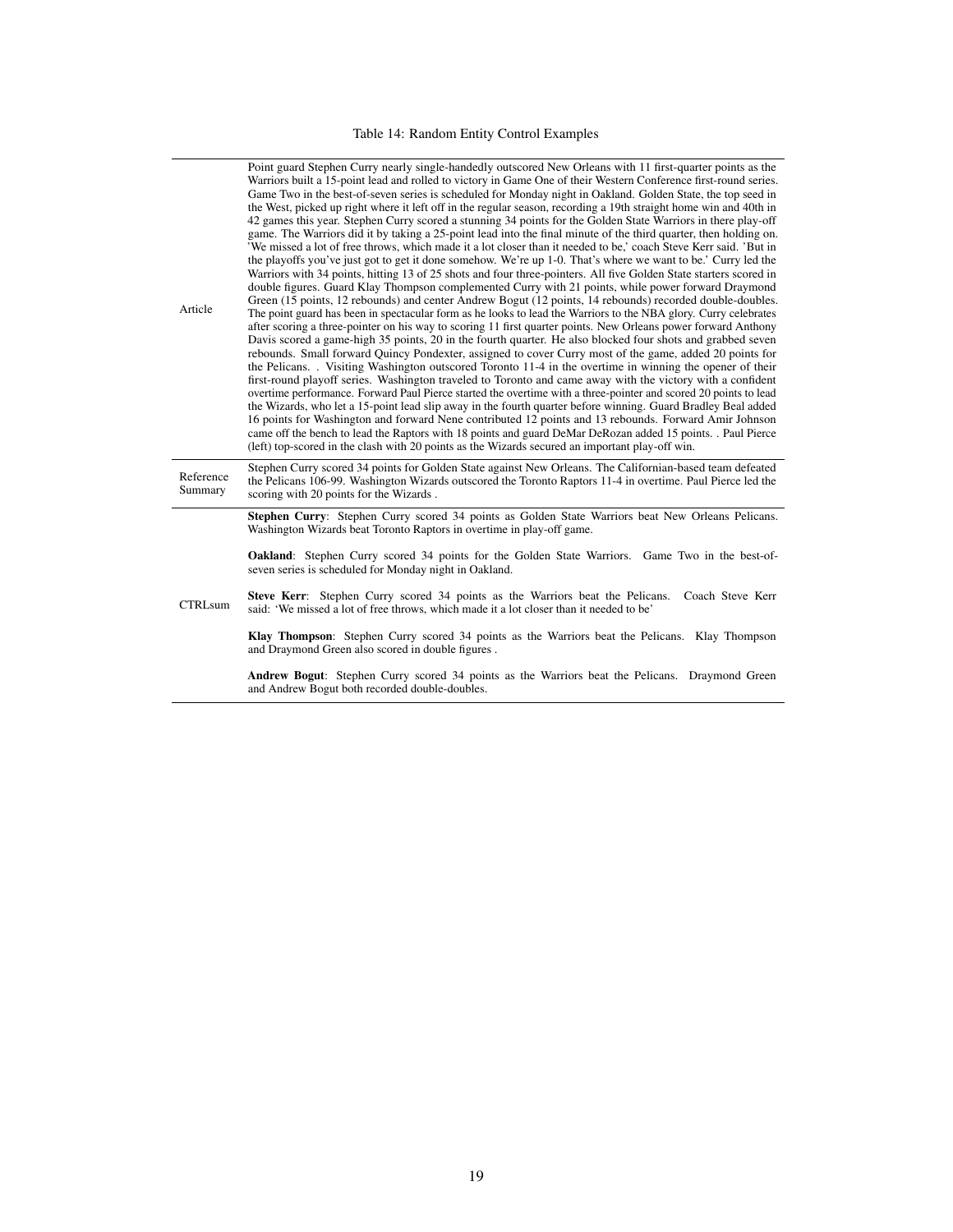#### Table 15: Random Entity Control Examples

| Article              | It's the ultimate treat for Benedict Cumberbatch fans and stands an imposing 6ft tall - just like the man himself.<br>But shoppers at London's Westfield Stratford City shopping centre looked more than a little surprised to discover<br>a chocolate sculpture of Benedict Cumberbatch in their midst. One lady was spotted cautiously approaching the<br>edible artwork before quickly backing off, while another couldn't quite hide their smile of surprise. Scroll down<br>for video. Finishing touches: The sculpture is readied for its big unveiling at Westfield Stratford City shopping<br>centre. Oh dear: Reaction to the sculpture was mixed, with some shoppers bursting into laughter. Even less<br>impressed was the shopper who stood stony-faced in front of the creation for several moments, while another<br>burst into laughter as soon as she spotted it. It did, however, prove an immediate hit with a pair of police sniffer<br>dogs who wagged their tails as they gave it a thorough sniffing down. The artwork, which has been given pride<br>of place in the shopping mall's atrium, was commissioned by UKTV to mark celebrate its screening of the third<br>series of Sherlock. It took a crew of eight people to complete the sculpture, which took over 250 man hours to<br>create and weighs 40kg. Does it look like me? Benedict Cumberbatch strikes a pose with James Corden during<br>an Oscars party. Mixed reaction: A pair of police sniffer dogs loved the sculpture but shoppers looked baffled.<br>Hilarious: A lady bursts into laughter after spotting the 6ft homage to Mr Cumberbatch. Not amused: A shopper<br>looks thoroughly unimpressed as she contemplates the artwork. Luckily for Cumberbatch, who usually enjoys<br>a considerably more complimentary response to projects he's involved in, the piece will only be in residence<br>temporarily. The 38-year-old actor, who is currently expecting his first child with wife Sophie Hunter, 37, isn't<br>the only famous face to have found himself the subject of an edible artwork. In the run up to the release of 50<br>Shades of Grey, bakers created not one but two 6ft gateaux paying homage to Jamie Dornan. One depicted the<br>actor in the grey suit beloved of his 50 Shades character Christian Grey, while the other showed him topless and<br>came complete with an edible six-pack. Award-winning: Both Jennifer Lawrence and her cake alter-ego have<br>won awards. Homage: The cake, which triumphed at a show last November, was inspired by the Hunger Games.<br>Actress Jennifer Lawrence has also been immortalised in cake, with baker Lara Clarke creating a sweet treat<br>designed to resemble the 24-year-old's Hunger Games alter-ego, Katniss Everdeen. The confection, which was<br>baked ahead of the release of Mockingjay Part One in November, met with the approval of Lawrence herself,<br>who, when asked about it, said Ms Clarke was 'incredibly talented'. Other A-listers to get the culinary treatment<br>include Kevin Bacon, whose likeness was made from bacon, and Taylor Swift who featured on a cake. The<br>Duke and Duchess of Cambridge were turned into a tasty-looking pizza, while President Barack Obama had his<br>likeness sculpted from butter. Immortalised: The Duke and Duchess of Cambridge have been turned into pizza in<br>the past. ribute: Kevin Bacon has a bacon sculpture to his name while Jamie Dornan has been made into a cake. |
|----------------------|----------------------------------------------------------------------------------------------------------------------------------------------------------------------------------------------------------------------------------------------------------------------------------------------------------------------------------------------------------------------------------------------------------------------------------------------------------------------------------------------------------------------------------------------------------------------------------------------------------------------------------------------------------------------------------------------------------------------------------------------------------------------------------------------------------------------------------------------------------------------------------------------------------------------------------------------------------------------------------------------------------------------------------------------------------------------------------------------------------------------------------------------------------------------------------------------------------------------------------------------------------------------------------------------------------------------------------------------------------------------------------------------------------------------------------------------------------------------------------------------------------------------------------------------------------------------------------------------------------------------------------------------------------------------------------------------------------------------------------------------------------------------------------------------------------------------------------------------------------------------------------------------------------------------------------------------------------------------------------------------------------------------------------------------------------------------------------------------------------------------------------------------------------------------------------------------------------------------------------------------------------------------------------------------------------------------------------------------------------------------------------------------------------------------------------------------------------------------------------------------------------------------------------------------------------------------------------------------------------------------------------------------------------------------------------------------------------------------------------------------------------------------------------------------------------------------------------------------------------------------------------------------------------------------------------------------------------------------------------------------------------------------------------------------------------------------------------------------------------------------------------------------------------------------------------------------------------------------------------------------------------------------------------------------------------------------------------------------------------------------------------------------------------------------------------------------------------------------------------------------------------------------|
| Reference<br>Summary | A 6ft chocolate sculpture of Benedict Cumberbatch has been unveiled. Toothsome statue has been placed inside<br>a London shopping centre. But shoppers reactions to the creations were decidedly unenthusiastic. One woman<br>glared at it while others just looked thoroughly baffled. It did manage to win the approval of pair of police<br>sniffer dogs. It weighs 40kg and took eight people 250 man hours to create. Other celebrities to get culinary<br>tributes include Jennifer Lawrence. Her 6ft cake won an award - and the 24-year-old's approval. Actor Kevin<br>Bacon has also been immortalised - in bacon.                                                                                                                                                                                                                                                                                                                                                                                                                                                                                                                                                                                                                                                                                                                                                                                                                                                                                                                                                                                                                                                                                                                                                                                                                                                                                                                                                                                                                                                                                                                                                                                                                                                                                                                                                                                                                                                                                                                                                                                                                                                                                                                                                                                                                                                                                                                                                                                                                                                                                                                                                                                                                                                                                                                                                                                                                                                                                          |
|                      | Westfield: The sculpture was unveiled at London's Westfield Stratford City shopping centre.                                                                                                                                                                                                                                                                                                                                                                                                                                                                                                                                                                                                                                                                                                                                                                                                                                                                                                                                                                                                                                                                                                                                                                                                                                                                                                                                                                                                                                                                                                                                                                                                                                                                                                                                                                                                                                                                                                                                                                                                                                                                                                                                                                                                                                                                                                                                                                                                                                                                                                                                                                                                                                                                                                                                                                                                                                                                                                                                                                                                                                                                                                                                                                                                                                                                                                                                                                                                                          |
|                      | <b>James Corden:</b> Benedict Cumberbatch is not the only famous face to be immortalised in chocolate.<br>Jennifer Lawrence and James Corden have also been turned into cakes.                                                                                                                                                                                                                                                                                                                                                                                                                                                                                                                                                                                                                                                                                                                                                                                                                                                                                                                                                                                                                                                                                                                                                                                                                                                                                                                                                                                                                                                                                                                                                                                                                                                                                                                                                                                                                                                                                                                                                                                                                                                                                                                                                                                                                                                                                                                                                                                                                                                                                                                                                                                                                                                                                                                                                                                                                                                                                                                                                                                                                                                                                                                                                                                                                                                                                                                                       |
|                      | Sophie Hunter: Actor, 38, is expecting his first child with wife Sophie Hunter.                                                                                                                                                                                                                                                                                                                                                                                                                                                                                                                                                                                                                                                                                                                                                                                                                                                                                                                                                                                                                                                                                                                                                                                                                                                                                                                                                                                                                                                                                                                                                                                                                                                                                                                                                                                                                                                                                                                                                                                                                                                                                                                                                                                                                                                                                                                                                                                                                                                                                                                                                                                                                                                                                                                                                                                                                                                                                                                                                                                                                                                                                                                                                                                                                                                                                                                                                                                                                                      |
| <b>CTRLsum</b>       | <b>Jamie Dornan:</b> Shoppers at London's Westfield Stratford City shopping centre looked baffled by the<br>sculpture. Other famous faces to be immortalised in edible art include Jamie Dornan and Jennifer Lawrence.                                                                                                                                                                                                                                                                                                                                                                                                                                                                                                                                                                                                                                                                                                                                                                                                                                                                                                                                                                                                                                                                                                                                                                                                                                                                                                                                                                                                                                                                                                                                                                                                                                                                                                                                                                                                                                                                                                                                                                                                                                                                                                                                                                                                                                                                                                                                                                                                                                                                                                                                                                                                                                                                                                                                                                                                                                                                                                                                                                                                                                                                                                                                                                                                                                                                                               |
|                      | <b>Hunger Games:</b> The sculpture was commissioned by UKTV to mark the screening of Sherlock. It<br>follows in the footsteps of other A-listers such as Jamie Dornan and Jennifer Lawrence, who have been<br>immortalised in cakes. Lawrence's Hunger Games cake won an award at a show last year.                                                                                                                                                                                                                                                                                                                                                                                                                                                                                                                                                                                                                                                                                                                                                                                                                                                                                                                                                                                                                                                                                                                                                                                                                                                                                                                                                                                                                                                                                                                                                                                                                                                                                                                                                                                                                                                                                                                                                                                                                                                                                                                                                                                                                                                                                                                                                                                                                                                                                                                                                                                                                                                                                                                                                                                                                                                                                                                                                                                                                                                                                                                                                                                                                  |

#### E.2 PAIRED ENTITY CONTROL

The entity control experiments in this paper only consider one entity as the control signal, here we show examples inputting paired entities. Specifically, we are interested in the output when one of the paired entities is important and the other is unimportant. Therefore, we sample 3 articles from CNNDM and for each article we randomly select one important entity and one unimportant entity as paired keywords to show the model output. We repeat this sampling five times for each article to obtain five different summaries.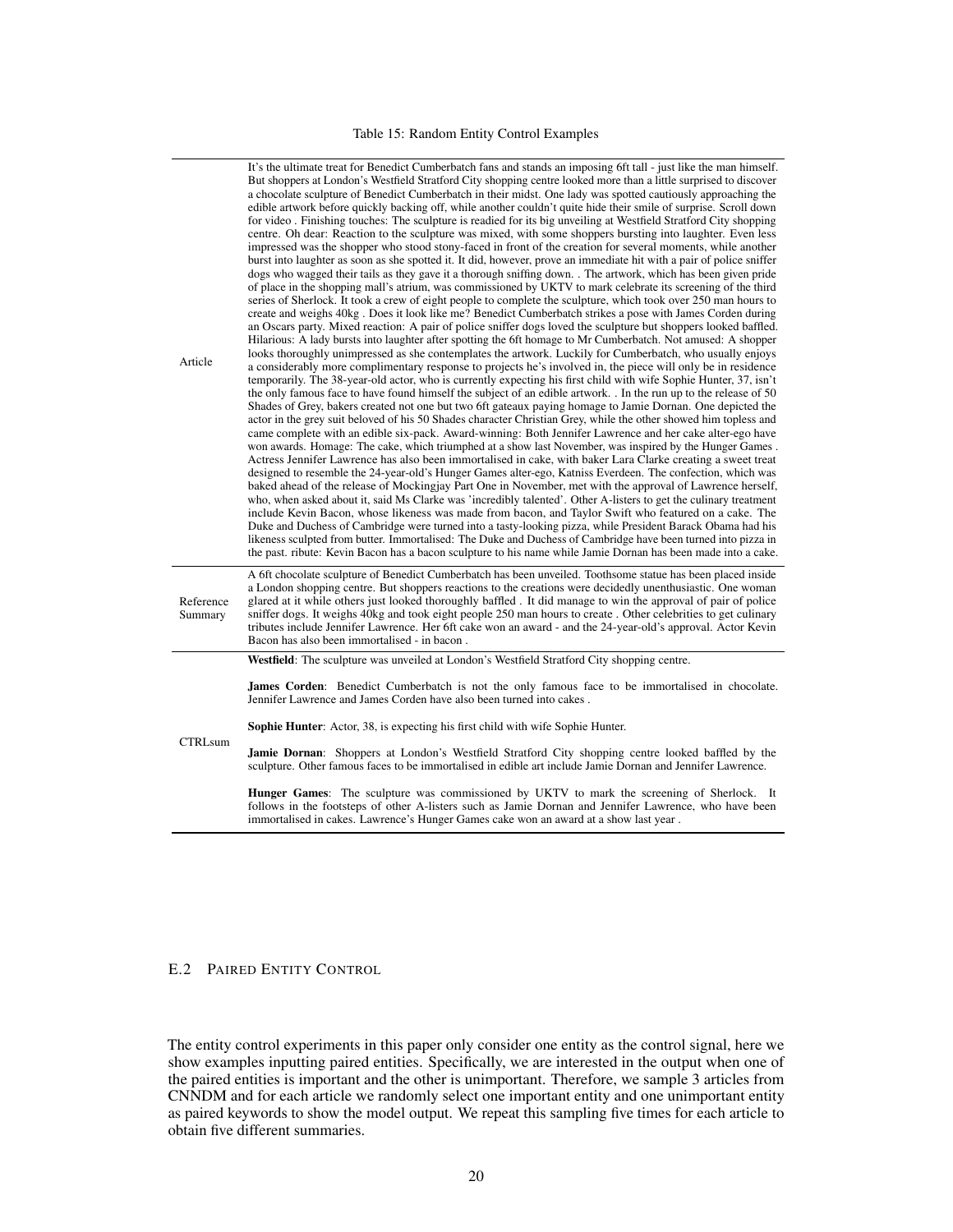#### Table 16: Random Paired Entity Control Examples

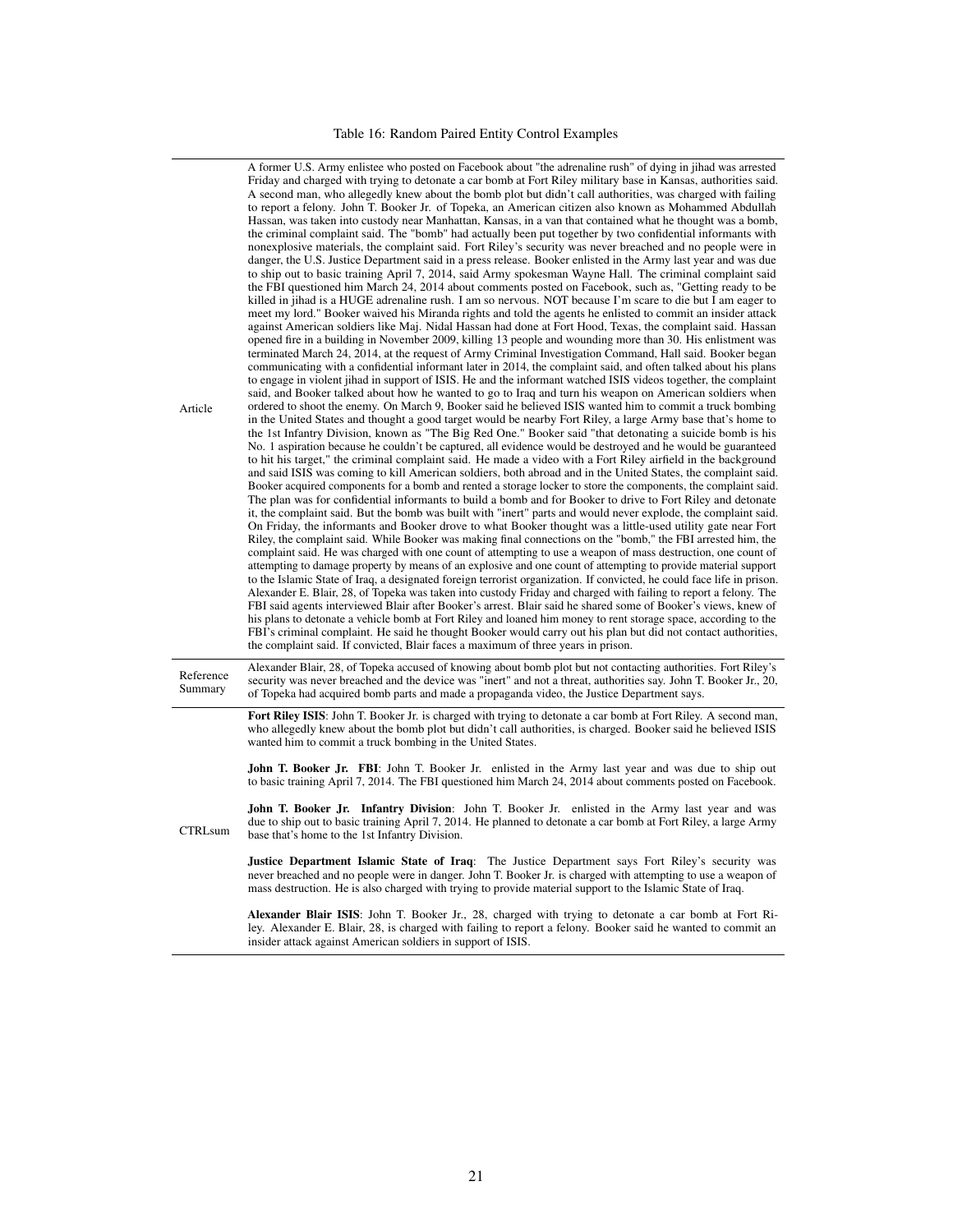# Table 17: Random Paired Entity Control Examples

| Article              | Ander Herrera has caught the eye in recent weeks after cementing a spot in Manchester United's starting line-up<br>but it appears he does not actually have a clear sight at goal. Herrera netted a brace against Aston Villa on<br>Saturday afternoon without actually looking at Brad Guzan's goal as his eyes appeared to be shut when making<br>contact with the ball. In fact, six of Herrera's seven goals have been scored without him even having to glimpse<br>at either the ball or the opposition's net. Manchester United star Ander Herrera scores his side's opening goal<br>against Aston Villa with his eyes shut. The Spanish midfielder appears to have his eyes closed as he strikes at<br>Brad Guzan's goal. Aston Villa and England midfielder Fabian Delph attempts to block Herrera's left-footed<br>shot. His eyes were wide open when he struck an impressive first-time shot against Yeovil in the third round<br>of the FA Cup back in January. However his double against Aston Villa and his goals against Queens Park<br>Rangers, Leicester, Preston and Swansea all came without Manchester United's summer signing having to make<br>eye contact with the ball. Herrera appears to have a history of shooting with his eyes closed as the image of his<br>goal for Spain's Under 20 side back in 2009 shows. Herrera hits the back of the net while representing Spain's<br>Under 20 side against Tahiti. The former Athletic Bilbao joined the Red Devils for £29 million in the summer<br>due to his vision and creativity in midfield. Louis van Gaal heaped praise on the 25-year-old's shooting ability<br>after Saturday's Premier League encounter at Old Trafford, by stating: 'He has a very good kicking technique<br>and he should be more composed,' Van Gaal said to MUTV. 'I said to him 'you have to control the ball before<br>you shoot'. 'I said that to him again in yesterday's training session, and then I kissed him at half-time because<br>he had controlled the ball for the first time in his life and then he shot.'. Herrera's eyes were also shut for<br>Manchester United's third goal against Aston Villa on Saturday. His only Manchester United goal scored with<br>his eyes wide open came against Yeovil Town back in January . Herrera scored in Manchester United's 4-0 win<br>over Queens Park Rangers without looking at the ball. The former Athletic Bilbao man flicked the ball past<br>Preston's players without having his eyes on the ball. Herrera scored in Manchester United's 2-1 defeat by<br>Swansea City at the Liberty Stadium in February. He also netted in Manchester United's shock 5-3 defeat at the<br>hands of Premier League strugglers Leicester. |
|----------------------|--------------------------------------------------------------------------------------------------------------------------------------------------------------------------------------------------------------------------------------------------------------------------------------------------------------------------------------------------------------------------------------------------------------------------------------------------------------------------------------------------------------------------------------------------------------------------------------------------------------------------------------------------------------------------------------------------------------------------------------------------------------------------------------------------------------------------------------------------------------------------------------------------------------------------------------------------------------------------------------------------------------------------------------------------------------------------------------------------------------------------------------------------------------------------------------------------------------------------------------------------------------------------------------------------------------------------------------------------------------------------------------------------------------------------------------------------------------------------------------------------------------------------------------------------------------------------------------------------------------------------------------------------------------------------------------------------------------------------------------------------------------------------------------------------------------------------------------------------------------------------------------------------------------------------------------------------------------------------------------------------------------------------------------------------------------------------------------------------------------------------------------------------------------------------------------------------------------------------------------------------------------------------------------------------------------------------------------------------------------------------------------------------------------------------------------------------------------------------------------------------------------------------------------------------------------------------------------------------------------------------------------------------------------------------------------------------------------------------------------------------|
| Reference<br>Summary | Ander Herrera has scored seven goals for Man United since joining in June. Herrera's eyes have been shut when<br>striking the ball for six of his goals. His superb strike against Yeovil Town has been only goal with eyes open.<br>Herrera netted a brace in Manchester United's 3-1 win over Aston Villa.                                                                                                                                                                                                                                                                                                                                                                                                                                                                                                                                                                                                                                                                                                                                                                                                                                                                                                                                                                                                                                                                                                                                                                                                                                                                                                                                                                                                                                                                                                                                                                                                                                                                                                                                                                                                                                                                                                                                                                                                                                                                                                                                                                                                                                                                                                                                                                                                                                     |
| <b>CTRLsum</b>       | Ander Herrera Van Gaal: Ander Herrera has scored six of his seven goals without looking at the ball. Louis<br>van Gaal has praised the Spanish midfielder's shooting ability.<br>Yeovil Town Swansea City: Ander Herrera scored his side's opening goal against Aston Villa with<br>his eyes shut. The 25-year-old has also scored without looking at either the ball or the opposition's net in games<br>against QPR, Leicester City, Swansea and Yeovil Town.<br>Manchester United Queens Park Rangers: Ander Herrera appeared to have his eyes closed as he<br>scored against Aston Villa on Saturday. The 25-year-old has scored six of his seven goals without looking at the<br>ball. Herrera also netted with his eyes open in Manchester United's 4-0 win over Queens Park Rangers.<br><b>Aston Villa MUTV</b> : Ander Herrera scored a brace against Aston Villa on Saturday. But the Spanish<br>midfielder appeared to have his eyes closed. Louis van Gaal told MUTV that Herrera should be 'more<br>composed'.<br><b>Herrera Athletic Bilbao:</b> Ander Herrera has scored six of his seven goals with his eyes closed. The<br>former Athletic Bilbao man joined Manchester United for £29 million in the summer.                                                                                                                                                                                                                                                                                                                                                                                                                                                                                                                                                                                                                                                                                                                                                                                                                                                                                                                                                                                                                                                                                                                                                                                                                                                                                                                                                                                                                                                                                                                    |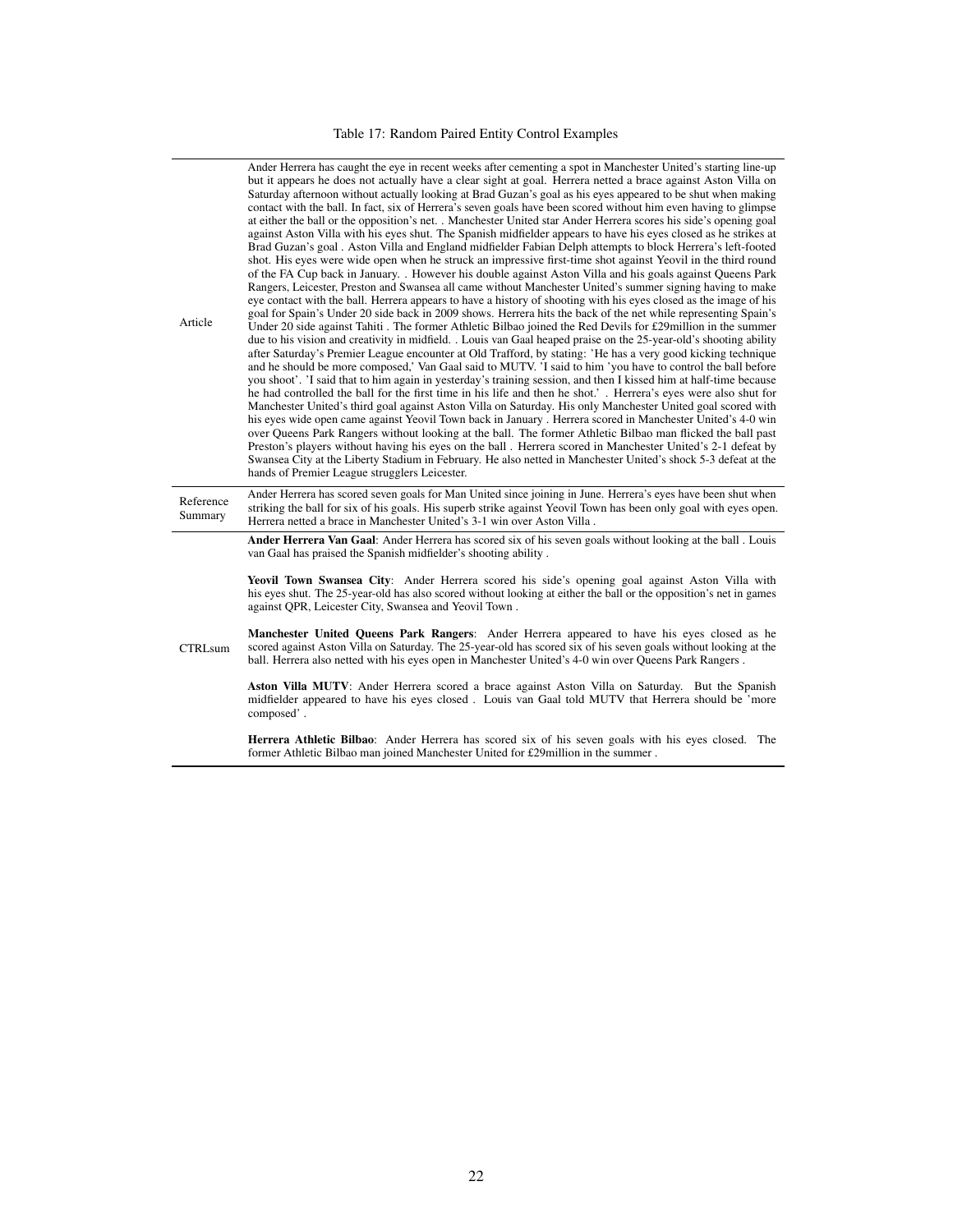# Table 18: Random Paired Entity Control Examples

| Article              | A husband accused of trying to murder his cheating wife was ready to let her have sex with another man once<br>a month as long as she stayed with him, his trial heard yesterday. A close friend told how Joseph O'Riordan,<br>74, had confided in him about the extraordinary plan for his 47-year-old wife Mandy. O'Riordan, a councillor<br>and former nightclub owner, stabbed her eight times in a jealous rage after finding out she had been having an<br>affair with a postman. Extraordinary deal: Joseph O'Riordan stabbed his wife of ten years Amanda (left) with<br>a seven inch kitchen knife eight times - yesterday Brighton Crown Court heard he was considering allowing<br>her to have affairs. She suffered life-threatening injuries after being knifed in the torso, chest, arms and back.<br>The jury was also shown dramatic footage of the moment police arrived at the couple's home to be greeted by a<br>'calm' O'Riordan opening the door. The revelation of his proposal for keeping his wife of ten years came from<br>Alfred Harris. He told how O'Riordan had confided five days before the attack that he believed she was having<br>an affair. O'Riordan was 'choked up and emotional' when he said: 'I think Amanda is playing away. She's<br>getting her nails and hair done more regularly, she's been on a diet and doesn't want sex.'. Asking for a suit:<br>O'Riordan sent his wife this letter from his prison cell. The following day, added Mr Harris, the men met for a<br>pub lunch in O'Riordan's home village of Polegate, East Sussex. 'I saw Joe and he told me that Amanda had<br>been seeing someone else – a guy who drove a van. Joe said he loved Amanda to bits and if she wanted to have<br>sex with someone else once a month that would be okay as long as she stayed with him.'. In a statement read to<br>Brighton Crown Court, Mr Harris also described the couple as 'loving and close'. He was 'so shocked' to learn<br>that O'Riordan had attacked his wife at their flat on a residential care home estate. The jury saw images of four<br>police officers, one of whom was wearing a lapel camera, arriving shortly before 10pm last October 22 after<br>racing to the scene. . PC Dave Catt said they drew their 'incapacitating' sprays fearing the knifeman would be<br>still holding his weapon. They were greeted by O'Riordan wearing a blood-spattered light blue shirt and holding<br>a cordless phone on which he had phoned for an ambulance. Mr Catt said O'Riordan admitted: 'I found out<br>that she was having an affair and I lost it.'. Mrs O'Riordan was moaning and lying on a bed, holding a towel to<br>her stomach with a deep chest wound and serious wounds to her hand and back. Paramedics arrived moments<br>later and took her to hospital. Jurors looked at two screens as images of her husband's arrest and subsequent<br>detention at a police station were shown. Growing suspicion: Giving evidence yesterday Alfred Harris – a friend<br>of the couple for more than six years – told how O'Riordan had confided in him that he believed his wife was<br>having an affair. Yesterday, jurors at Brighton Crown Court (above) were shown dramatic footage of the moment<br>police arrived at the couple's home to be greeted by a 'calm' Mr O'Riordan opening the door. PC Stuart Kenway<br>told how, as O'Riordan had opened the door, he 'appeared calm and composed and the situation was surreal'<br>as he then said: 'She is in the bedroom – do you want the knife?' Officers were directed to a 7in blade with a<br>black handle which was in the kitchen. Dr Stephen Drage, an intensive care consultant with Brighton and Sussex<br>University Hospitals, told the jury how seriously Mrs O'Riordan was hurt. 'It is quite clear she was bleeding to<br>death,' he said. 'She underwent life-saving surgery which took six hours.'. O'Riordan denies attempted murder.<br>The trial continues. Sorry we are not currently accepting comments on this article. |
|----------------------|----------------------------------------------------------------------------------------------------------------------------------------------------------------------------------------------------------------------------------------------------------------------------------------------------------------------------------------------------------------------------------------------------------------------------------------------------------------------------------------------------------------------------------------------------------------------------------------------------------------------------------------------------------------------------------------------------------------------------------------------------------------------------------------------------------------------------------------------------------------------------------------------------------------------------------------------------------------------------------------------------------------------------------------------------------------------------------------------------------------------------------------------------------------------------------------------------------------------------------------------------------------------------------------------------------------------------------------------------------------------------------------------------------------------------------------------------------------------------------------------------------------------------------------------------------------------------------------------------------------------------------------------------------------------------------------------------------------------------------------------------------------------------------------------------------------------------------------------------------------------------------------------------------------------------------------------------------------------------------------------------------------------------------------------------------------------------------------------------------------------------------------------------------------------------------------------------------------------------------------------------------------------------------------------------------------------------------------------------------------------------------------------------------------------------------------------------------------------------------------------------------------------------------------------------------------------------------------------------------------------------------------------------------------------------------------------------------------------------------------------------------------------------------------------------------------------------------------------------------------------------------------------------------------------------------------------------------------------------------------------------------------------------------------------------------------------------------------------------------------------------------------------------------------------------------------------------------------------------------------------------------------------------------------------------------------------------------------------------------------------------------------------------------------------------------------------------------------------------------------------------------------------------------------------------------------------------------------------------------------------------------------------------------------------------------------------------------------------------------------------------------------------------------------------------------------------------------------------------------------------------------------------------------------------------------------------------------------------------------------------------------------------------------------------------------------------------|
| Reference<br>Summary | Joseph O'Riordan, 73, stabbed wife eight times after discovering her affair. She was left with life-threatening<br>injuries to her torso, chest, arms and back. Yesterday Brighton Crown Court heard about deal he was ready to<br>offer her. He had told friend about the idea while in the pub just days before stabbing.                                                                                                                                                                                                                                                                                                                                                                                                                                                                                                                                                                                                                                                                                                                                                                                                                                                                                                                                                                                                                                                                                                                                                                                                                                                                                                                                                                                                                                                                                                                                                                                                                                                                                                                                                                                                                                                                                                                                                                                                                                                                                                                                                                                                                                                                                                                                                                                                                                                                                                                                                                                                                                                                                                                                                                                                                                                                                                                                                                                                                                                                                                                                                                                                                                                                                                                                                                                                                                                                                                                                                                                                                                                                                                                                                |
|                      | <b>Joseph O'Riordan Alfred Harris:</b> Joseph O'Riordan, 74, is accused of stabbing wife Mandy, 47, eight times.<br>Friend Alfred Harris told how he had told him about the extraordinary plan.                                                                                                                                                                                                                                                                                                                                                                                                                                                                                                                                                                                                                                                                                                                                                                                                                                                                                                                                                                                                                                                                                                                                                                                                                                                                                                                                                                                                                                                                                                                                                                                                                                                                                                                                                                                                                                                                                                                                                                                                                                                                                                                                                                                                                                                                                                                                                                                                                                                                                                                                                                                                                                                                                                                                                                                                                                                                                                                                                                                                                                                                                                                                                                                                                                                                                                                                                                                                                                                                                                                                                                                                                                                                                                                                                                                                                                                                            |
|                      | Brighton Crown Court Stephen Drage: Joseph O'Riordan, 74, accused of stabbing wife Mandy, 47,<br>eight times. Brighton Crown Court heard he was considering allowing her to have affairs. Dr Stephen Drage, an<br>intensive care consultant, told jury how she was 'clearly hurt'                                                                                                                                                                                                                                                                                                                                                                                                                                                                                                                                                                                                                                                                                                                                                                                                                                                                                                                                                                                                                                                                                                                                                                                                                                                                                                                                                                                                                                                                                                                                                                                                                                                                                                                                                                                                                                                                                                                                                                                                                                                                                                                                                                                                                                                                                                                                                                                                                                                                                                                                                                                                                                                                                                                                                                                                                                                                                                                                                                                                                                                                                                                                                                                                                                                                                                                                                                                                                                                                                                                                                                                                                                                                                                                                                                                          |
| <b>CTRLsum</b>       | <b>Joseph O'Riordan Catt</b> : Joseph O'Riordan, 74, is accused of stabbing wife Mandy, 47, eight times.<br>PC Dave Catt said he 'lost it' when he found out about the affair.                                                                                                                                                                                                                                                                                                                                                                                                                                                                                                                                                                                                                                                                                                                                                                                                                                                                                                                                                                                                                                                                                                                                                                                                                                                                                                                                                                                                                                                                                                                                                                                                                                                                                                                                                                                                                                                                                                                                                                                                                                                                                                                                                                                                                                                                                                                                                                                                                                                                                                                                                                                                                                                                                                                                                                                                                                                                                                                                                                                                                                                                                                                                                                                                                                                                                                                                                                                                                                                                                                                                                                                                                                                                                                                                                                                                                                                                                             |
|                      | <b>Stuart Kenway Joseph O'Riordan:</b> Joseph O'Riordan, 74, is accused of stabbing wife Mandy, 47,<br>eight times. PC Stuart Kenway told how he 'appeared calm and composed'.                                                                                                                                                                                                                                                                                                                                                                                                                                                                                                                                                                                                                                                                                                                                                                                                                                                                                                                                                                                                                                                                                                                                                                                                                                                                                                                                                                                                                                                                                                                                                                                                                                                                                                                                                                                                                                                                                                                                                                                                                                                                                                                                                                                                                                                                                                                                                                                                                                                                                                                                                                                                                                                                                                                                                                                                                                                                                                                                                                                                                                                                                                                                                                                                                                                                                                                                                                                                                                                                                                                                                                                                                                                                                                                                                                                                                                                                                             |
|                      | <b>Brighton Crown Court Amanda:</b> Joseph O'Riordan, 74, is accused of stabbing wife Amanda, 47,<br>eight times. He denies attempted murder at Brighton Crown Court.                                                                                                                                                                                                                                                                                                                                                                                                                                                                                                                                                                                                                                                                                                                                                                                                                                                                                                                                                                                                                                                                                                                                                                                                                                                                                                                                                                                                                                                                                                                                                                                                                                                                                                                                                                                                                                                                                                                                                                                                                                                                                                                                                                                                                                                                                                                                                                                                                                                                                                                                                                                                                                                                                                                                                                                                                                                                                                                                                                                                                                                                                                                                                                                                                                                                                                                                                                                                                                                                                                                                                                                                                                                                                                                                                                                                                                                                                                      |

## E.3 LENGTH CONTROL

For length control, we randomly sample 3 test articles from CNNDM and for each article we generate five different-length summaries.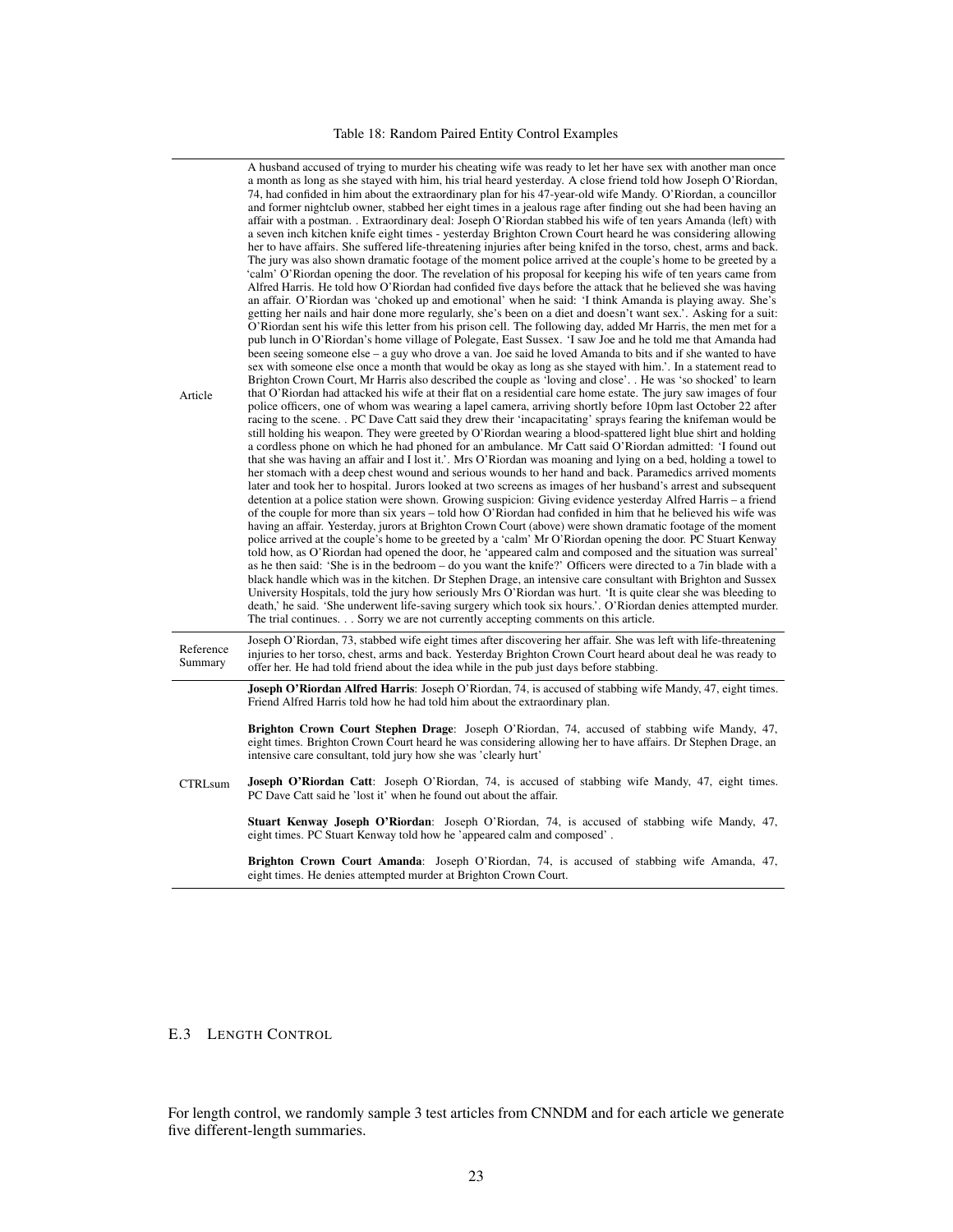Table 19: Random Length Control Examples. Control tokens are bolded.

| Article              | Film director David Lynch has confirmed he will no longer direct the revival of "Twin Peaks" – a cult 1990s<br>television show that was set to return in 2016. The offbeat TV series, created by Lynch and Mark Frost, featured<br>a quirky FBI agent who went to the Pacific Northwest town of Twin Peaks to investigate the mysterious murder<br>of a high school girl named Laura Palmer. The groundbreaking series is considered one of the most influential<br>shows in television history. Lynch broke the news about his departure in a series of tweets, saying that the show's<br>third season will continue without him. He said he felt the network was not offering enough money to produce<br>the show "the way it needed to be done." Lynch also wrote that he had personally called the actors over the<br>weekend to let them know he would no longer be directing. Showtime Network, which will air the nine-episode<br>comeback, released a statement saying they were "saddened" by Lynch's decision. "We were saddened to read<br>David Lynch's statement today since we believed we were working towards solutions with David and his reps<br>on the few remaining deal points," read the statement. "Showtime also loves the world of Twin Peaks and we<br>continue to hold out hope that we can bring it back in all its glory with both of its extraordinary creators, David<br>Lynch and Mark Frost, at its helm." Showtime announced they would produce a third season in October last<br>year. Actor Kyle MacLachlan, who played the coffee-obsessed FBI agent Dale Cooper in the original series, had<br>confirmed he would reprise the lead role for the new season.                                                                                                                                                                                                                                                                                                                                                                                                                                                                                                                                                                                                                                                                                                                                                                                                                                                                 |
|----------------------|-------------------------------------------------------------------------------------------------------------------------------------------------------------------------------------------------------------------------------------------------------------------------------------------------------------------------------------------------------------------------------------------------------------------------------------------------------------------------------------------------------------------------------------------------------------------------------------------------------------------------------------------------------------------------------------------------------------------------------------------------------------------------------------------------------------------------------------------------------------------------------------------------------------------------------------------------------------------------------------------------------------------------------------------------------------------------------------------------------------------------------------------------------------------------------------------------------------------------------------------------------------------------------------------------------------------------------------------------------------------------------------------------------------------------------------------------------------------------------------------------------------------------------------------------------------------------------------------------------------------------------------------------------------------------------------------------------------------------------------------------------------------------------------------------------------------------------------------------------------------------------------------------------------------------------------------------------------------------------------------------------------------------------------------------------------------------------------------------------------------------------------------------------------------------------------------------------------------------------------------------------------------------------------------------------------------------------------------------------------------------------------------------------------------------------------------------------------------------------------------------------------------------------------------------------------------|
| Reference<br>Summary | David Lynch says he won't be directing new episodes of Twin Peaks. Showtime "saddened" over decision,<br>which involved a dispute over money.                                                                                                                                                                                                                                                                                                                                                                                                                                                                                                                                                                                                                                                                                                                                                                                                                                                                                                                                                                                                                                                                                                                                                                                                                                                                                                                                                                                                                                                                                                                                                                                                                                                                                                                                                                                                                                                                                                                                                                                                                                                                                                                                                                                                                                                                                                                                                                                                                     |
| <b>CTRLsum</b>       | (Length bucket 0) director David Lynch longer direct revival Twin Peaks return 2016   season   Showtime:<br>Film director David Lynch will no longer direct the revival of "Twin Peaks" Showtime announced they would<br>produce a third season in October last year. The show was set to return in 2016.<br>(Length bucket 1) director David Lynch longer direct revival Twin Peaks set return 2016   season  <br>Showtime Network saddened: Film director David Lynch will no longer direct the revival of "Twin Peaks"<br>Showtime Network say they are "saddened" by the decision. The show was set to return for a third season in 2016.<br>(Length bucket 2) director David Lynch confirmed longer direct revival Twin Peaks set return<br>2016   series   season continue   Showtime Network saddened: Film director David Lynch has confirmed he<br>will no longer direct the revival of "Twin Peaks" The series was set to return in 2016. Lynch broke the news<br>about his departure in a series of tweets. He said the show's third season will continue without him. Showtime<br>Network said they were "saddened" by Lynch's decision.<br>(Length bucket 3) director David Lynch confirmed longer direct revival Twin Peaks 1990s set re-<br>turn 2016   series   season continue   Showtime Network saddened decision: SFilm director David Lynch<br>has confirmed he will no longer direct the revival of "Twin Peaks" The 1990s TV series was set to return in 2016.<br>Lynch broke the news about his departure in a series of tweets. The show's third season will continue without<br>him. Showtime Network said they were "saddened" by Lynch's decision.<br>(Length bucket 4) director David Lynch confirmed longer direct revival Twin Peaks cult 1990s set<br>return 2016   series Mark Frost FBI agent murder   tweets season continue   Showtime Network<br>statement saddened decision   Kyle: Film director David Lynch has confirmed he will no longer direct the<br>revival of "Twin Peaks" The cult 1990s TV series, created by Lynch and Mark Frost, was set to return in 2016.<br>Lynch broke the news about his departure in a series of tweets, saying that the show's third season will continue<br>without him. Showtime Network, which will air the nine-episode comeback, released a statement saying they<br>were "saddened" by Lynch's decision. Actor Kyle MacLachlan, who played the coffee-obsessed FBI agent Dale<br>Cooper in the original series, had confirmed he would reprise the lead role for the new season. |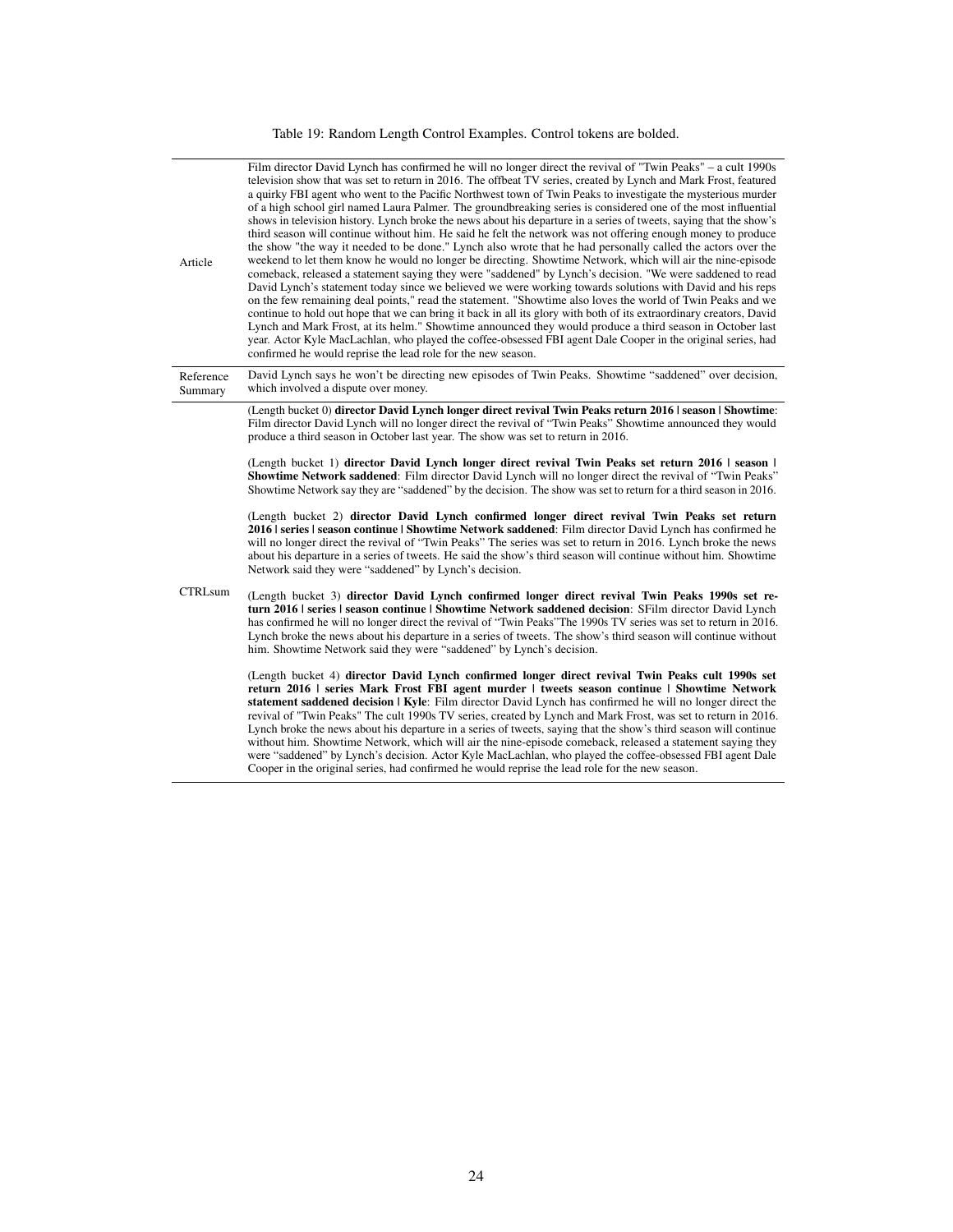Table 20: Random Length Control Examples. Control tokens are bolded.

| Article              | Washington (CNN) An Iranian military observation aircraft flew within 50 yards of an armed U.S. Navy helicopter<br>over the Persian Gulf this month, sparking concern that top Iranian commanders might not be in full control<br>of local forces, CNN has learned. The incident, which has not been publicly disclosed, troubled U.S. military<br>officials because the unsafe maneuver could have triggered a serious incident. It also surprised U.S. commanders<br>because in recent months Iranian forces have conducted exercises and operations in the region in a professional<br>manner, one U.S. military official told CNN. "We think this might have been locally ordered," the official said.<br>The incident took place as the U.S. and other world powers meet with Iran in Switzerland to negotiate a deal<br>limiting Tehran's nuclear program. At the same time, Iran has been active in supporting proxies in several<br>hotspots in the Persian Gulf and neighboring regions. The Navy MH-60R armed helicopter was flying from the<br>deck of the USS Carl Vinson on a routine patrol in international airspace, the official said. An unarmed Iranian<br>observation Y-12 aircraft approached. The Iranian aircraft made two passes at the helicopter, coming within 50<br>yards, before the helicopter moved off, according to the official. The official said the helicopter deliberately<br>broke off and flew away in a 'predictable' manner so the Iranians could not misinterpret any U.S. intentions. The<br>Navy helicopter was in radio contact with the ship during the encounter, but there was no contact between the<br>two aircraft and no shots were fired. The Navy crew took photos of the incident but the military is not releasing<br>them. The U.S. administration is considering a potential demarche protest against Iran, the official said. CNN<br>has reached out to Iranian officials but has not received a response. This type of Iranian observation aircraft<br>generally operates over the Gulf several times a month. But after the recent incident, U.S. naval intelligence<br>did not see it again for two weeks, leading to the conclusion that the incident may have been ordered by a local<br>commander who was then reprimanded by higher-ups. The Pentagon has noted for the last several years that<br>most encounters with the Iranian military at sea or in air are conducted professionally, but that some missions run<br>by Iranian Revolutionary Guard Corps forces have been too aggressive against U.S. forces in the area. The U.S.<br>military's concern has been that one of these incidents could escalate into a military encounter. This incident<br>"might have been buffoonery" the official said, but there is always a risk from such actions. The incident comes<br>as the Navy patrols the Gulf of Aden to watch for Iranian ships the U.S. believes are trying to bring weapons to<br>resupply the Houthi rebels in Yemen. The Navy would share such intelligence with Saudi Arabia, a second U.S.<br>official told CNN. |
|----------------------|--------------------------------------------------------------------------------------------------------------------------------------------------------------------------------------------------------------------------------------------------------------------------------------------------------------------------------------------------------------------------------------------------------------------------------------------------------------------------------------------------------------------------------------------------------------------------------------------------------------------------------------------------------------------------------------------------------------------------------------------------------------------------------------------------------------------------------------------------------------------------------------------------------------------------------------------------------------------------------------------------------------------------------------------------------------------------------------------------------------------------------------------------------------------------------------------------------------------------------------------------------------------------------------------------------------------------------------------------------------------------------------------------------------------------------------------------------------------------------------------------------------------------------------------------------------------------------------------------------------------------------------------------------------------------------------------------------------------------------------------------------------------------------------------------------------------------------------------------------------------------------------------------------------------------------------------------------------------------------------------------------------------------------------------------------------------------------------------------------------------------------------------------------------------------------------------------------------------------------------------------------------------------------------------------------------------------------------------------------------------------------------------------------------------------------------------------------------------------------------------------------------------------------------------------------------------------------------------------------------------------------------------------------------------------------------------------------------------------------------------------------------------------------------------------------------------------------------------------------------------------------------------------------------------------------------------------------------------------------------------------------------------------------------------------------------------------------------------------------------|
| Reference<br>Summary | Iranian plane came within 50 yards of U.S. Navy Sea Hawk copter. Navy copter was on patrol in international<br>airspace. U.S. official think Iranian plane may have been under orders of local commander.                                                                                                                                                                                                                                                                                                                                                                                                                                                                                                                                                                                                                                                                                                                                                                                                                                                                                                                                                                                                                                                                                                                                                                                                                                                                                                                                                                                                                                                                                                                                                                                                                                                                                                                                                                                                                                                                                                                                                                                                                                                                                                                                                                                                                                                                                                                                                                                                                                                                                                                                                                                                                                                                                                                                                                                                                                                                                                    |
| <b>CTRLsum</b>       | (Length bucket 0) Iranian military aircraft flew 50 yards armed U.S. Navy helicopter Gulf commanders:<br>An Iranian military observation aircraft flew within 50 yards of an armed U.S. Navy helicopter over the Persian<br>Gulf this month. The incident, which has not been publicly disclosed, has sparked concern that top Iranian<br>commanders might not be in full control of local forces.                                                                                                                                                                                                                                                                                                                                                                                                                                                                                                                                                                                                                                                                                                                                                                                                                                                                                                                                                                                                                                                                                                                                                                                                                                                                                                                                                                                                                                                                                                                                                                                                                                                                                                                                                                                                                                                                                                                                                                                                                                                                                                                                                                                                                                                                                                                                                                                                                                                                                                                                                                                                                                                                                                           |
|                      | (Length bucket 1) Iranian military observation aircraft flew 50 yards armed U.S. Navy helicopter<br><b>Gulf Iranian commanders forces:</b> An Iranian military observation aircraft flew within 50 yards of an armed<br>U.S. Navy helicopter over the Persian Gulf. The incident sparked concern that top Iranian commanders might<br>not be in full control of local forces.                                                                                                                                                                                                                                                                                                                                                                                                                                                                                                                                                                                                                                                                                                                                                                                                                                                                                                                                                                                                                                                                                                                                                                                                                                                                                                                                                                                                                                                                                                                                                                                                                                                                                                                                                                                                                                                                                                                                                                                                                                                                                                                                                                                                                                                                                                                                                                                                                                                                                                                                                                                                                                                                                                                                |
|                      | (Length bucket 2) Iranian military observation aircraft flew 50 yards armed U.S. Navy helicopter<br>Persian Gulf Iranian commanders control forces   incident: An Iranian military observation aircraft flew<br>within 50 yards of an armed U.S. Navy helicopter over the Persian Gulf. The incident sparked concern that top<br>Iranian commanders might not be in full control of local forces.                                                                                                                                                                                                                                                                                                                                                                                                                                                                                                                                                                                                                                                                                                                                                                                                                                                                                                                                                                                                                                                                                                                                                                                                                                                                                                                                                                                                                                                                                                                                                                                                                                                                                                                                                                                                                                                                                                                                                                                                                                                                                                                                                                                                                                                                                                                                                                                                                                                                                                                                                                                                                                                                                                            |
|                      | (Length bucket 3) Iranian military observation aircraft flew 50 yards armed U.S. Navy helicopter<br>Persian Gulf Iranian commanders control forces   incident   Iran   protest: An Iranian military observation<br>aircraft flew within 50 yards of an armed U.S. Navy helicopter over the Persian Gulf. The incident sparked<br>concern that top Iranian commanders might not be in full control of local forces. Iran has been active in<br>supporting proxies in several hotspots in the region. The U.s. administration is considering a potential demarche<br>protest against Iran.                                                                                                                                                                                                                                                                                                                                                                                                                                                                                                                                                                                                                                                                                                                                                                                                                                                                                                                                                                                                                                                                                                                                                                                                                                                                                                                                                                                                                                                                                                                                                                                                                                                                                                                                                                                                                                                                                                                                                                                                                                                                                                                                                                                                                                                                                                                                                                                                                                                                                                                     |
|                      | (Length bucket 4) Iranian military observation aircraft flew 50 yards armed U.S. Navy helicopter<br>Persian Gulf Iranian commanders control local forces   incident officials   official   ordered   Iran   USS  <br>considering demarche protest   Navy Aden: An Iranian military observation aircraft flew within 50 yards of<br>an armed U.S. Navy helicopter over the Persian Gulf. The Navy MH-60R armed helicopter was flying from the<br>deck of the USS Carl Vinson on a routine patrol in international airspace. The incident sparked concern that<br>top Iranian commanders might not be in full control of local forces. "We think this might have been locally<br>ordered," the official said. CNN has reached out to Iranian officials but has not received a response. Incident<br>comes as the Navy patrols the Gulf of Aden to watch for Iranian ships. The administration is considering a<br>potential demarche protest against Iran.                                                                                                                                                                                                                                                                                                                                                                                                                                                                                                                                                                                                                                                                                                                                                                                                                                                                                                                                                                                                                                                                                                                                                                                                                                                                                                                                                                                                                                                                                                                                                                                                                                                                                                                                                                                                                                                                                                                                                                                                                                                                                                                                                     |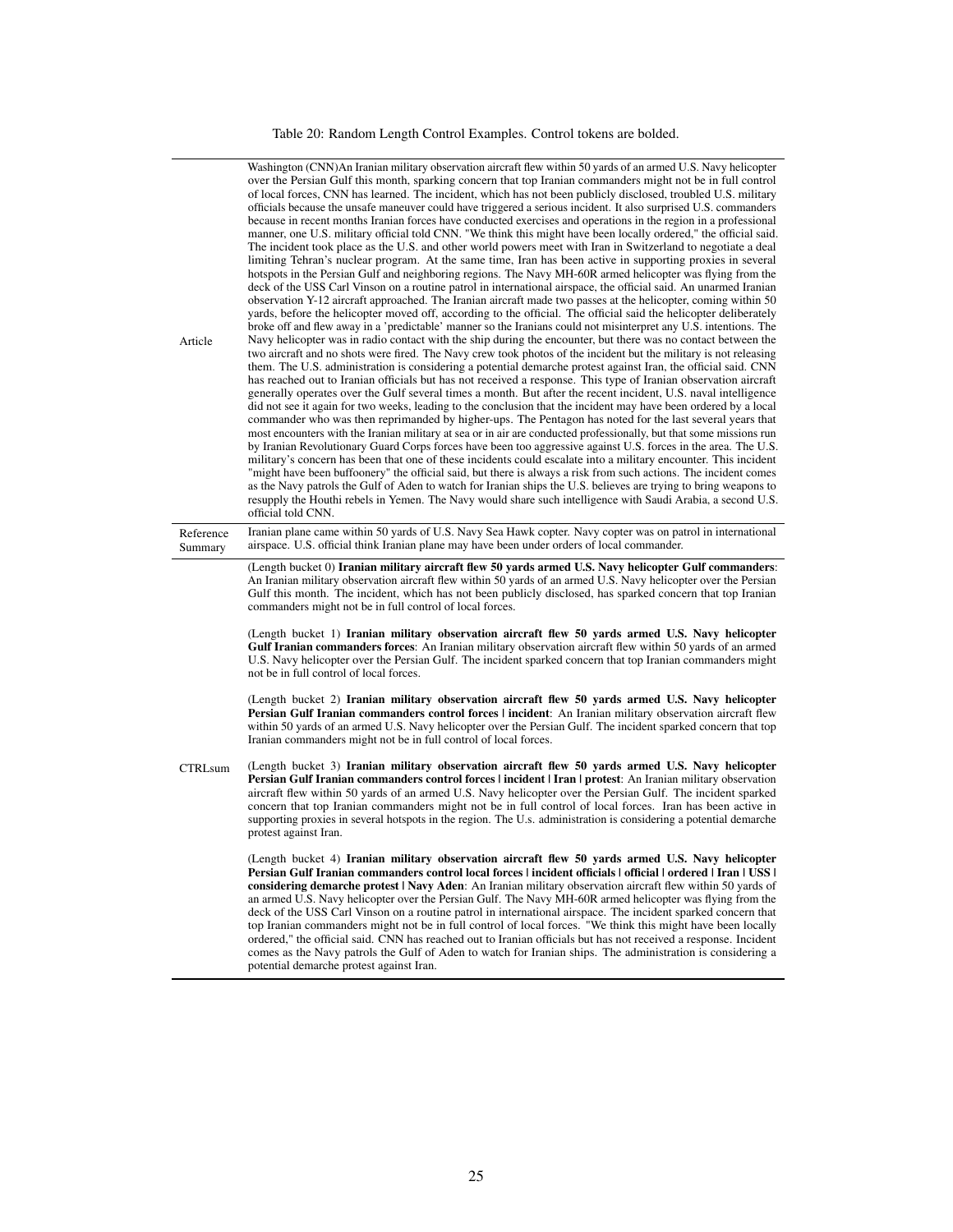#### Table 21: Random Length Control Examples. Control tokens are bolded.

| Article              | It's a sight that draws giggles and curious stares from tourists and other first-timers – an unusual festival where<br>revellers carry gigantic phalluses through the streets of a Japanese city. But for the residents of Kawasaki, who<br>lug erotic shapes of all different sizes, this odd tradition is not a joke. Shinto Kanamara Matsuri started as a small<br>tradition but has grown into a popular a tourist attraction, with participants praying to a god of fertility, child birth<br>and protection from sexually transmitted infections. Participants carry a gigantic phallus through the streets of<br>Kawasaki, Japan during the Shinto Kanamara Matsuri festival. The sight of three large phalluses being paraded<br>through neighbourhoods in the city south of Tokyo draws giggles from tourists. Shinto Kanamara Matsuri, the<br>Festival of the Steel Phallus, started as a small tradition but has grown into a popular a tourist attraction. Known<br>as the Festival of the Steel Phallus, it is held every spring at the phallus-shaped Kanayama Shrine. Festivalgoers<br>parade through the streets with three giant phalluses, while spectators lick lollies or snack on sausages or<br>vegetables shaped as male and female genitalia. Rainy weather didn't ruin the mood at this year's festival, which<br>had a massive collection of foreigners, according to Japanese website RocketNews24. They watched as groups<br>of locals carried three heavy phalluses modelled after a mikoshi portable shrine, which is commonly used in<br>Shinto festivals. Residents of Kawasaki carry phalluses of all different sizes while participating in a tradition that<br>began nearly 40 years ago. Participants pray to a god who is said to help with fertility, child birth and protection<br>from sexually transmitted infections. Rainy weather didn't ruin the mood at this year's festival, which attracted<br>thousands of spectators from Japan and abroad. Spectators can buy lollies, sausages and vegetables shaped as<br>male and female genitalia while watching the unusual parade. The three mikoshi carried through the streets for<br>hours are the Kanamara Boat Mikoshi (tall and black), the Elizabeth Mikoshi (big and pink) and the Kanamara<br>Big Mikoshi (squat and wooden), RocketNews24 reported. In addition to the parade there are performances<br>and music, and the festival itself raises money and awareness for HIV research. The festival started nearly<br>40 years ago, and the Kanayama Shrine was once a popular place for prostitutes to pray for protection from<br>sexually transmitted infections. Today, people visit the shrine to pray for everything from fertility and business<br>prosperity to wedded bliss and good health. In addition to the parade there are performances and music, and the<br>festival itself raises money and awareness for HIV research. The Kanayama Shrine was once a popular place for<br>prostitutes to pray for protection from sexually transmitted infections. Today, people visit the shrine to pray for<br>everything from fertility and business prosperity to wedded bliss and good health. Groups of locals carried three<br>heavy phalluses modelled after a mikoshi portable shrine, which is commonly used in Shinto festivals. |
|----------------------|-----------------------------------------------------------------------------------------------------------------------------------------------------------------------------------------------------------------------------------------------------------------------------------------------------------------------------------------------------------------------------------------------------------------------------------------------------------------------------------------------------------------------------------------------------------------------------------------------------------------------------------------------------------------------------------------------------------------------------------------------------------------------------------------------------------------------------------------------------------------------------------------------------------------------------------------------------------------------------------------------------------------------------------------------------------------------------------------------------------------------------------------------------------------------------------------------------------------------------------------------------------------------------------------------------------------------------------------------------------------------------------------------------------------------------------------------------------------------------------------------------------------------------------------------------------------------------------------------------------------------------------------------------------------------------------------------------------------------------------------------------------------------------------------------------------------------------------------------------------------------------------------------------------------------------------------------------------------------------------------------------------------------------------------------------------------------------------------------------------------------------------------------------------------------------------------------------------------------------------------------------------------------------------------------------------------------------------------------------------------------------------------------------------------------------------------------------------------------------------------------------------------------------------------------------------------------------------------------------------------------------------------------------------------------------------------------------------------------------------------------------------------------------------------------------------------------------------------------------------------------------------------------------------------------------------------------------------------------------------------------------------------------------------------------------------------------------------------------------------------------------------------------------------------------------------------------------------------------------------------------------------------------------------------------------------------------------------------------------|
| Reference<br>Summary | Shinto Kanamara Matsuri started as a small tradition but has grown into a popular tourist attraction. Known<br>as the Festival of the Steel Phallus, participants pray to a god of fertility and protection from infections. Rainy<br>weather didn't ruin the mood at this year's festival, which attracted a large crowd of holidaymakers.                                                                                                                                                                                                                                                                                                                                                                                                                                                                                                                                                                                                                                                                                                                                                                                                                                                                                                                                                                                                                                                                                                                                                                                                                                                                                                                                                                                                                                                                                                                                                                                                                                                                                                                                                                                                                                                                                                                                                                                                                                                                                                                                                                                                                                                                                                                                                                                                                                                                                                                                                                                                                                                                                                                                                                                                                                                                                                                                                                                                         |
|                      | (Length bucket 0) Shinto Kanamara Matsuri started tradition god fertility child birth protection<br><b>infections</b>   Steel: Shinto Kanamara Matsuri, the Festival of the Steel Phallus, started as a small tradition.<br>Participants pray to a god of fertility, child birth and protection from sexually transmitted infections.                                                                                                                                                                                                                                                                                                                                                                                                                                                                                                                                                                                                                                                                                                                                                                                                                                                                                                                                                                                                                                                                                                                                                                                                                                                                                                                                                                                                                                                                                                                                                                                                                                                                                                                                                                                                                                                                                                                                                                                                                                                                                                                                                                                                                                                                                                                                                                                                                                                                                                                                                                                                                                                                                                                                                                                                                                                                                                                                                                                                               |
| <b>CTRLsum</b>       | (Length bucket 1) Shinto Kanamara Matsuri started tradition praying god fertility child birth pro-<br>tection sexually infections   Festival Steel: Shinto Kanamara Matsuri, the Festival of the Steel Phallus, started<br>as a small tradition. Participants pray to a god of fertility, child birth and protection from sexually transmitted<br>infections.                                                                                                                                                                                                                                                                                                                                                                                                                                                                                                                                                                                                                                                                                                                                                                                                                                                                                                                                                                                                                                                                                                                                                                                                                                                                                                                                                                                                                                                                                                                                                                                                                                                                                                                                                                                                                                                                                                                                                                                                                                                                                                                                                                                                                                                                                                                                                                                                                                                                                                                                                                                                                                                                                                                                                                                                                                                                                                                                                                                       |
|                      | (Length bucket 2) Shinto Kanamara Matsuri started tradition popular tourist praying god fertility<br>child birth protection sexually infections   Festival Steel Phallus: Shinto Kanamara Matsuri, the Festival of<br>the Steel Phallus, started as a small tradition but has grown into a popular a tourist attraction. Participants pray<br>to a god of fertility, child birth and protection from sexually transmitted infections.                                                                                                                                                                                                                                                                                                                                                                                                                                                                                                                                                                                                                                                                                                                                                                                                                                                                                                                                                                                                                                                                                                                                                                                                                                                                                                                                                                                                                                                                                                                                                                                                                                                                                                                                                                                                                                                                                                                                                                                                                                                                                                                                                                                                                                                                                                                                                                                                                                                                                                                                                                                                                                                                                                                                                                                                                                                                                                               |
|                      | (Length bucket 3) Shinto Kanamara Matsuri started tradition popular tourist attraction praying<br>god fertility child birth protection sexually transmitted infections   Festival Steel Phallus: Shinto<br>Kanamara Matsuri, the Festival of the Steel Phallus, started as a small tradition but has grown into a popular a<br>tourist attraction. Participants pray to a god of fertility, child birth and protection from sexually transmitted<br>infections.                                                                                                                                                                                                                                                                                                                                                                                                                                                                                                                                                                                                                                                                                                                                                                                                                                                                                                                                                                                                                                                                                                                                                                                                                                                                                                                                                                                                                                                                                                                                                                                                                                                                                                                                                                                                                                                                                                                                                                                                                                                                                                                                                                                                                                                                                                                                                                                                                                                                                                                                                                                                                                                                                                                                                                                                                                                                                     |
|                      | (Length bucket 4) phalluses   Shinto Kanamara Matsuri started small tradition grown popular<br>tourist attraction praying god fertility child birth protection sexually transmitted infections   Kawasaki<br>Japan Matsuri festival   Tokyo   Festival Steel Phallus   40: Shinto Kanamara Matsuri started as a small<br>tradition 40 years ago. It has grown into a popular tourist attraction in Kawasaki, Japan. The Festival of the Steel<br>Phallus is held every spring at the Kanayama Shrine. Participants carry three phalluses through neighbourhoods<br>south of Tokyo. They are praying to a god of fertility, child birth and protection from sexually transmitted<br>infections. Thousands of tourists attended this year's festival, which raised money for HIV research.                                                                                                                                                                                                                                                                                                                                                                                                                                                                                                                                                                                                                                                                                                                                                                                                                                                                                                                                                                                                                                                                                                                                                                                                                                                                                                                                                                                                                                                                                                                                                                                                                                                                                                                                                                                                                                                                                                                                                                                                                                                                                                                                                                                                                                                                                                                                                                                                                                                                                                                                                            |

# E.4 CONTRIBUTION SUMMARIZATION ON SCIENTIFIC PAPERS

Here we show three random examples from the arXiv test set. Note that this is the test set from [\(Cohan](#page-9-2) [et al., 2018\)](#page-9-2) instead of the contribution test data collected by us, because we want to show the difference between reference summaries (i.e. the paper abstract) in existing standard paper summarization dataset and our output contribution summaries. We truncate the source articles since they are too long to display.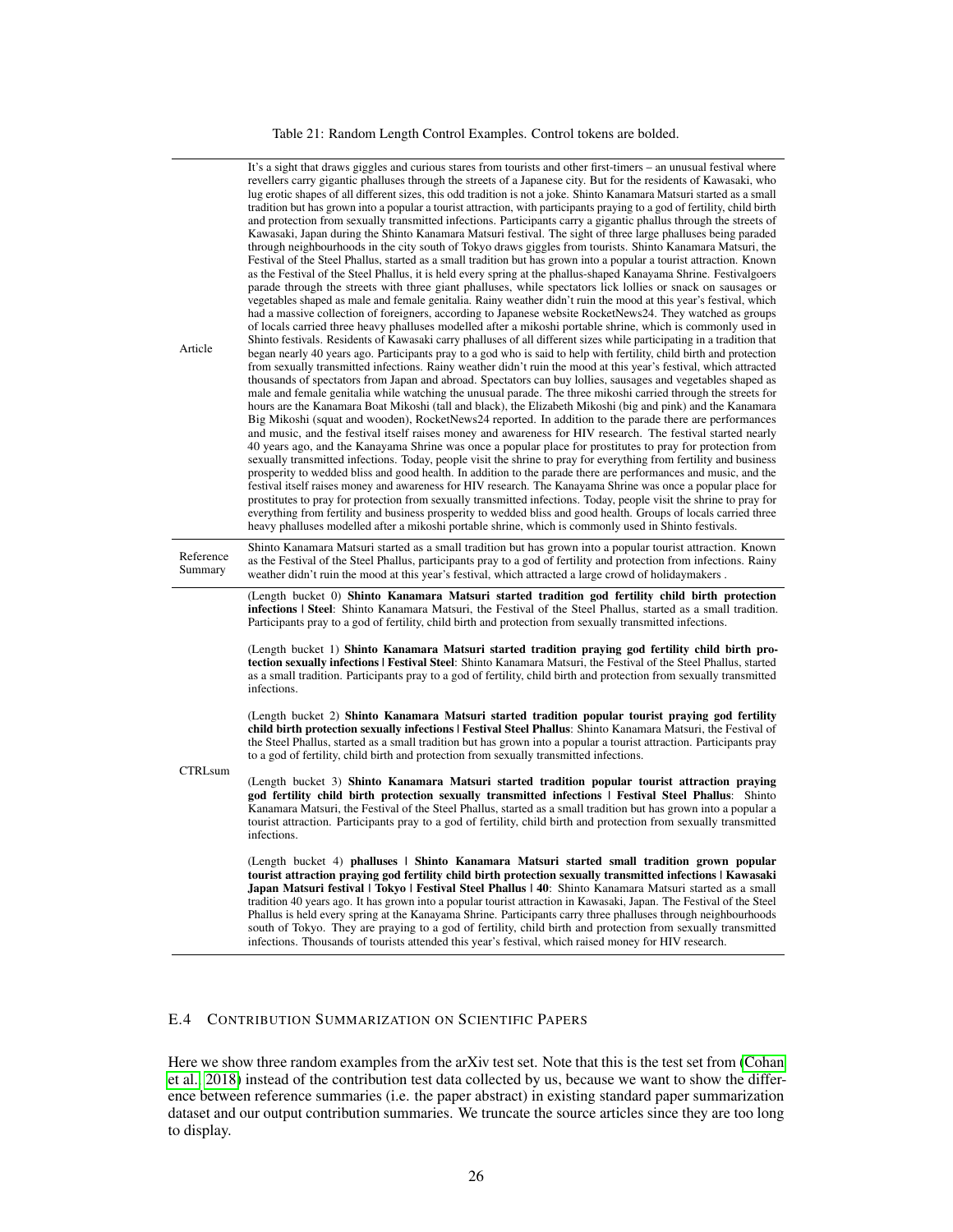Table 22: Random Contribution Summarization Examples. Control tokens are bolded. "[]" denote that the tokens are used as both keywords and prompts.

| Article              | synchronization of neural activity appears in different parts of the mammalian cerebral cortex @xcite, and<br>underlies different neural processes in both normal and anomalous brain functions @xcite. it has been suggested<br>that synchronization plays a vital role in information processing in the brain, e.g., processing information from<br>different sensory systems to form a coherent and unified perception of the external world @xcite. on the other<br>hand, synchronization has been detected in pathological conditions such as parkinson s disease @xcite. and<br>epileptic seizures have long been considered resulting from excessive synchronized brain activity @xcite, though<br>some recent studies suggest that this picture may be an over - simplification @xcite. therefore understanding<br>the mechanisms of synchronization may be a critical step in elucidating how neural systems work $@$ xcite, it has<br>stimulated a great deal of theoretical and numerical works, such as the studies on the effects of the topological<br>properties of underlying networks @xcite and the dynamical properties of synaptic coupling @xcite. it was<br>recently shown that the response time of synaptic couplings influences the stability of synchronized oscillation<br>in the nonlocally coupled hodgkin - huxley $(hh)$ equations @xcite. if the response time of synaptic coupling<br>is slower, synchronized activity of the systems is instable for excitatory coupling. however, the underlying<br>dynamical mechanism of the influence is not clear. in experimental studies $@$ xcite, it has been suggested<br>that the generation of prolonged epileptiform neuronal synchronization is favored by lower efficacy of synaptic<br>transmission. the numerical studies @xcite in a detailed computational model revealed that seizure - like activity<br>occurs when the excitatory synapses are weakened, and the results were confirmed experimentally in mouse<br>neocortical slices. according to the common accepted assumption that synchronization of neuronal activity<br>underlies seizures, the dynamical mechanism of synchronization may be useful for understanding the way the<br>biological neural system works in this work, we numerically investigated the dynamical mechanism underlying<br>the influence of synaptic efficacy on firing synchronization in hh neuron networks. to do this, we first studied<br>the dynamics of the response of hh neuron to excitatory synaptic current, when the efficacy of synapse is low<br>, namely, strength is weak and duration is short, the limit cycle is stable to the perturbation of the synaptic<br>current. when synaptic efficacy is high, synaptic current can induce the transition of the neurons from limit<br>cycle to fixed point or transient state. the transition is determined by dynamics of neuron s ionic channel. the<br>decrease of synaptic current depresses the feedback of sodium ionic current which is responsible for the initiation<br>of the spike. For simplicity we will refer to the transitions as spike death. in neuronal networks, synaptic input<br>of a neuron is the accumulation of the currents received from all presynaptic neurons, when the coherence of<br>firing time of neurons is enhanced by the excitatory interaction, the synaptic input of neurons transforms from<br>the fluctuating waveform into the pulse shape like the signal produced by one synapse. if synaptic efficacy is<br>high, the input signal can induce spike death of the neuron. then spike death disorders the adjustment of the<br>rhythm of neurons and prevents neurons from firing spikes synchronously . in contrast, for synapses of lower<br>efficacy, the duration of synaptic current is too short to induce spike death of neurons. additionally, the firing<br>synchronization is different from synchronous activity of oscillators for the existence of the transitions of neuron<br>s state. the paper is organized as follows the hh neuron model and the synaptic coupling were introduced in<br>sec. the response of a hh neuron to synaptic current was investigated in sec. the influence of the dynamics of<br>neurons on firing synchrony was shown in sec. |
|----------------------|-------------------------------------------------------------------------------------------------------------------------------------------------------------------------------------------------------------------------------------------------------------------------------------------------------------------------------------------------------------------------------------------------------------------------------------------------------------------------------------------------------------------------------------------------------------------------------------------------------------------------------------------------------------------------------------------------------------------------------------------------------------------------------------------------------------------------------------------------------------------------------------------------------------------------------------------------------------------------------------------------------------------------------------------------------------------------------------------------------------------------------------------------------------------------------------------------------------------------------------------------------------------------------------------------------------------------------------------------------------------------------------------------------------------------------------------------------------------------------------------------------------------------------------------------------------------------------------------------------------------------------------------------------------------------------------------------------------------------------------------------------------------------------------------------------------------------------------------------------------------------------------------------------------------------------------------------------------------------------------------------------------------------------------------------------------------------------------------------------------------------------------------------------------------------------------------------------------------------------------------------------------------------------------------------------------------------------------------------------------------------------------------------------------------------------------------------------------------------------------------------------------------------------------------------------------------------------------------------------------------------------------------------------------------------------------------------------------------------------------------------------------------------------------------------------------------------------------------------------------------------------------------------------------------------------------------------------------------------------------------------------------------------------------------------------------------------------------------------------------------------------------------------------------------------------------------------------------------------------------------------------------------------------------------------------------------------------------------------------------------------------------------------------------------------------------------------------------------------------------------------------------------------------------------------------------------------------------------------------------------------------------------------------------------------------------------------------------------------------------------------------------------------------------------------------------------------------------------------------------------------------------------------------------------------------------------------------------------------------------------------------------------------------------------------------------------------------------------------------------------------------------------------------------------------------------------------------------------------------------------------------------------------------------------------------------------|
| Reference<br>Summary | we investigated the influence of efficacy of synaptic interaction on firing synchronization in excitatory neuronal<br>networks. we found spike death phenomena, namely, the state of neurons transits from limit cycle to fixed<br>point or transient state. the phenomena occur under the perturbation of excitatory synaptic interaction that has a<br>high efficacy, we showed that the decrease of synaptic current results in spike death through depressing the<br>feedback of sodium ionic current. in the networks with spike death property the degree of synchronization is<br>lower and unsensitive to the heterogeneity of neurons. the mechanism of the influence is that the transition of<br>neuron state disrupts the adjustment of the rhythm of neuron oscillation and prevents further increase of firing<br>synchronization.                                                                                                                                                                                                                                                                                                                                                                                                                                                                                                                                                                                                                                                                                                                                                                                                                                                                                                                                                                                                                                                                                                                                                                                                                                                                                                                                                                                                                                                                                                                                                                                                                                                                                                                                                                                                                                                                                                                                                                                                                                                                                                                                                                                                                                                                                                                                                                                                                                                                                                                                                                                                                                                                                                                                                                                                                                                                                                                                                                                                                                                                                                                                                                                                                                                                                                                                                                                                                                                                  |
| <b>CTRLsum</b>       | [the main contributions of this paper are $: (1)$ ]: we investigated the dynamical mechanism underlying the<br>influence of synaptic efficacy on firing synchrony in hodgkin - huxley neuron networks; $(2)$ we found that the<br>dynamics of synaptic current plays an important role in determining the stability of firing synchronization.                                                                                                                                                                                                                                                                                                                                                                                                                                                                                                                                                                                                                                                                                                                                                                                                                                                                                                                                                                                                                                                                                                                                                                                                                                                                                                                                                                                                                                                                                                                                                                                                                                                                                                                                                                                                                                                                                                                                                                                                                                                                                                                                                                                                                                                                                                                                                                                                                                                                                                                                                                                                                                                                                                                                                                                                                                                                                                                                                                                                                                                                                                                                                                                                                                                                                                                                                                                                                                                                                                                                                                                                                                                                                                                                                                                                                                                                                                                                                                    |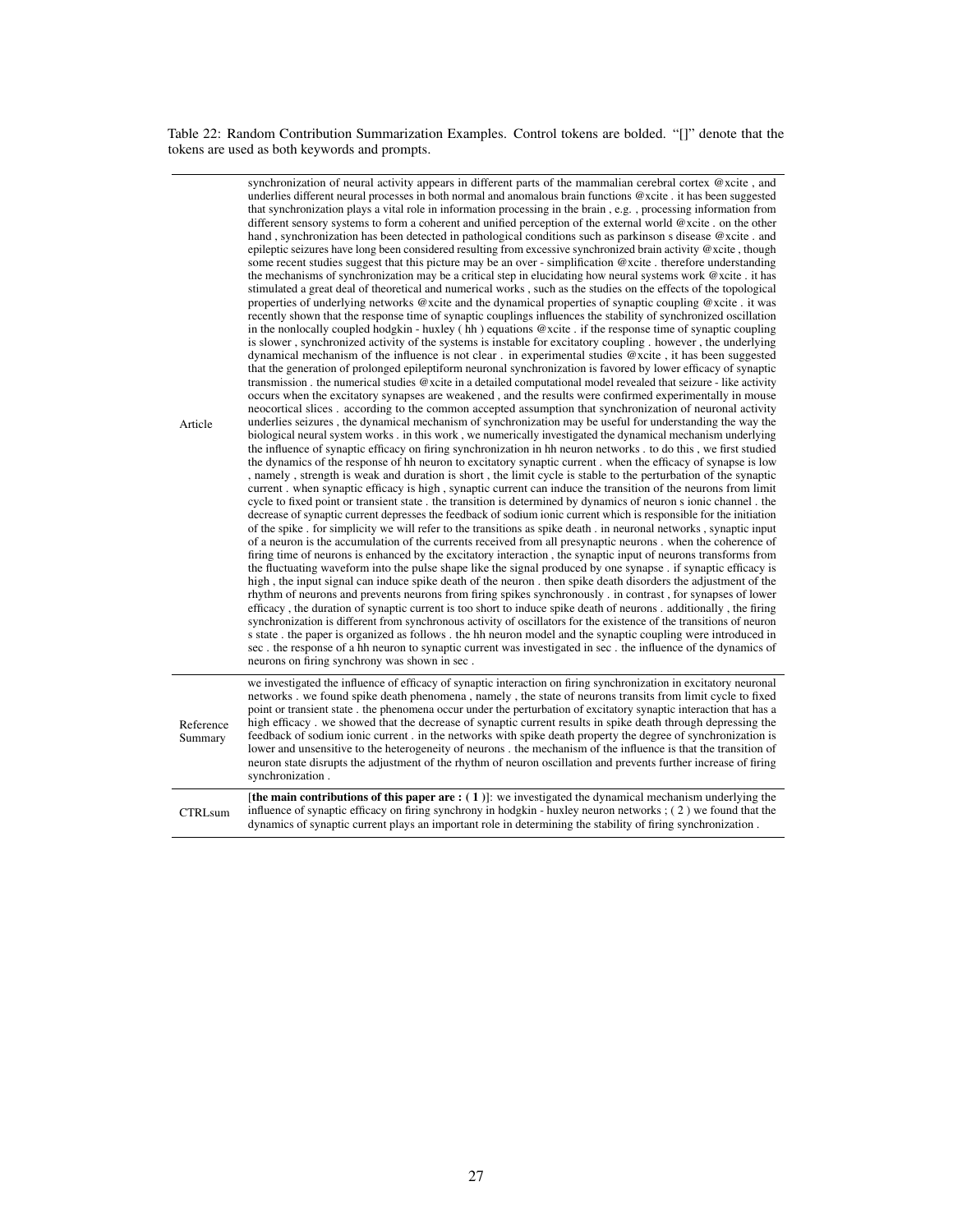Table 23: Random Contribution Summarization Examples. Control tokens are bolded. "[]" denote that the tokens are used as both keywords and prompts.

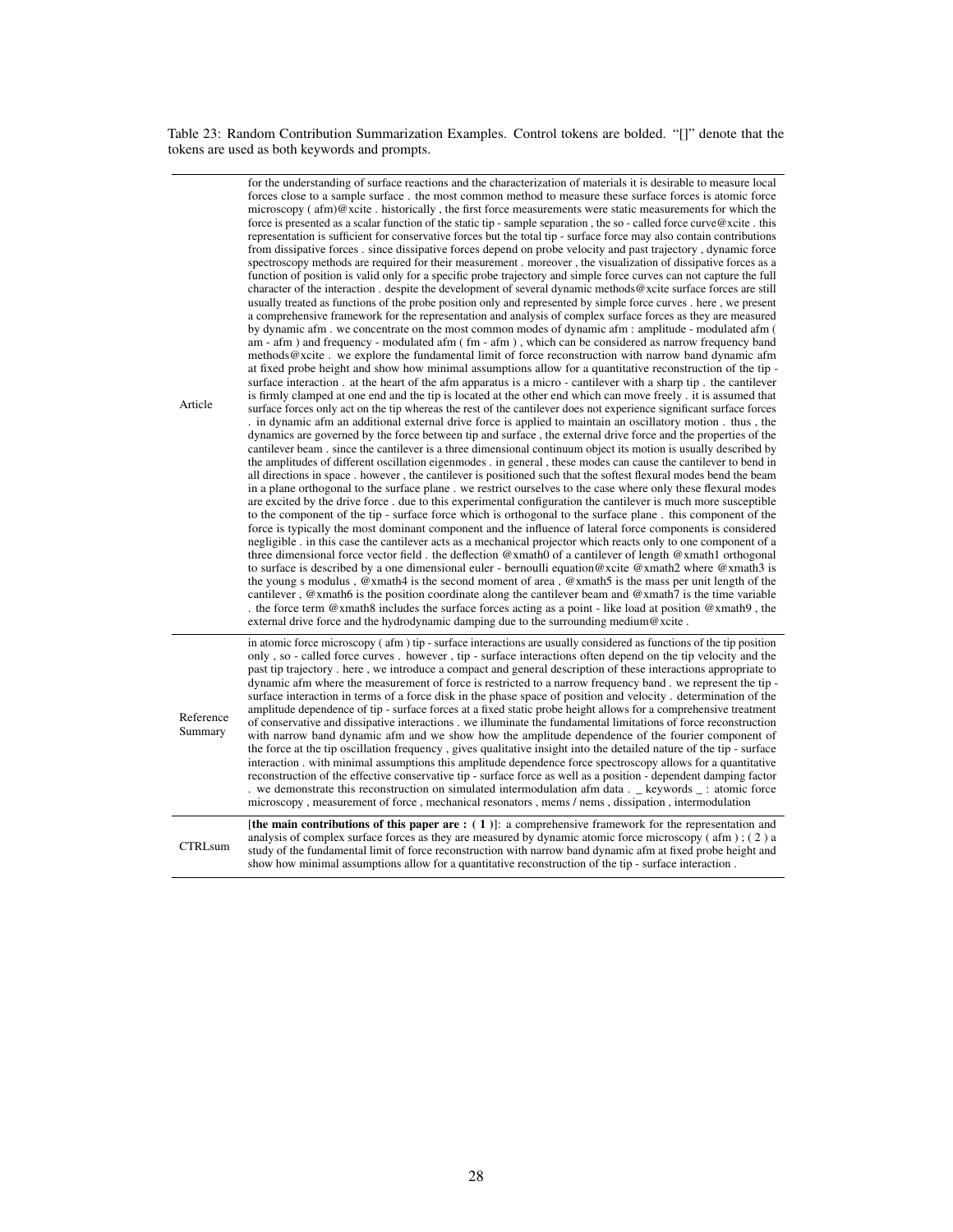Table 24: Random Contribution Summarization Examples. Control tokens are bolded. "[]" denote that the tokens are used as both keywords and prompts.

| Article              | in this paper we discuss the mathematical aspects of the problems originating in the solution of nonlinear systems<br>of hyperbolic partial differential equations these equations describe a large variety of physical phenomena,<br>such as , gasdynamics , magnetohydrodynamics (mhd), shallow water equations, elasticity equations, etc.<br>being nonlinear, these systems usually require numerical methods for their solution. presence of discontinuous<br>solutions motivates the necessity of the development of reliable numerical methods based on the fundamental<br>mathematical properties of hyperbolic systems. although such methods are rather well developed for the euler<br>gasdynamic equations in the conservation law form, their extension to more complicated hyperbolic systems is<br>not straightforward. it requires a mathematical justification of the solution uniqueness, a formulation of the<br>selection principles for relevant solutions, and, finally, an investigation of their physical validity. most of high<br>- resolution methods for gasdynamic equations use the exact or some of the approximate self - similar riemann<br>problem solutions to determine fluxes through the computational cell surfaces. similar methods are expected to<br>be developed for various types of hyperbolic systems. in this case we must construct the elementary self - similar<br>solution using only admissible discontinuities (entropy consistent, evolutionary, etc.). basically the choice<br>of the solution must be made on the basis of the structure of the solution of the extended problem @xcite. all<br>mentioned above makes very important the study of discontinuous solutions behavior under vanishing viscosity<br>and dispersion to create a proper background for the development of high - resolution numerical methods for<br>hyperbolic systems more complicated than the euler equations of gasdynamics . we discuss several analytical<br>and numerical solutions in the mentioned fields which illustrate the complexity of the selection problem and<br>outline the methods of its solution. tvd upwind and symmetric differencing schemes have recently become very<br>efficient tool for solving complex multi - shocked gasdynamic flows. this is due to their robustness for strong<br>shock wave calculations. the extension of these schemes to the equations of the ideal magnetohydrodynamics is<br>not simple. first, the exact solution @xcite of the mhd riemann problem is too multivariant to be used in regular<br>calculations . second, several different approximate solvers @xcite, @xcite, @xcite, @xcite, @xcite, @xcite<br>, and @xcite applied to mhd equations are now at the stage of investigation and comparison. this investigation<br>requires i) determination of a proper slope limiting method in the parameter interpolation procedure necessary<br>to obtain nonoscillatory schemes of the order of accuracy higher than one; ii) development of an efficient<br>entropy correction method necessary to exclude rarefaction shocks; and, finally, iii) solution of the problem of<br>excluding the origin of nonevolutionary solutions in ideal mhd calculations. the system of governing equations<br>for a mhd flow of an ideal, infinitely conducting, perfect plasma in the cartesian coordinate system @xmath0,<br>$@xmath1$ , $@xmath2$ with the use of the conventional notations reads (one fluid approximation): $@xmath3$<br>where @xmath4 is the vector of conservative variables and @xmath5, @xmath6, and @xmath7 are the flux<br>vectors , we introduced here the source term @xmath8 in the form @xmath9 this form of the system can be<br>used to satisfy the divergence - free condition by convecting away the magnetic charge from the computational<br>region @xcite. otherwise, any other well - known method can be used to eliminate the magnetic charge. to<br>determine a numerical flux @xmath10 normal to the computational cell boundary ( $@x$ math11 is a unit outward<br>vector normal to the cell surface) one can use the formulas based on the solution of the linearized problem<br>@xmath12. ] here @xmath13 and @xmath14 are the matrices formed by the right and by the left eigenvectors,<br>respectively, of the frozen jacobian matrix @xmath15 the matrix @xmath16 is a diagonal matrix consisting of<br>the frozen jacobian matrix eigenvalue moduli . the superscripts $@x$ math 17 and $@x$ math 18 denote the values at<br>the right- and at the left - hand side of the cell boundary. |
|----------------------|--------------------------------------------------------------------------------------------------------------------------------------------------------------------------------------------------------------------------------------------------------------------------------------------------------------------------------------------------------------------------------------------------------------------------------------------------------------------------------------------------------------------------------------------------------------------------------------------------------------------------------------------------------------------------------------------------------------------------------------------------------------------------------------------------------------------------------------------------------------------------------------------------------------------------------------------------------------------------------------------------------------------------------------------------------------------------------------------------------------------------------------------------------------------------------------------------------------------------------------------------------------------------------------------------------------------------------------------------------------------------------------------------------------------------------------------------------------------------------------------------------------------------------------------------------------------------------------------------------------------------------------------------------------------------------------------------------------------------------------------------------------------------------------------------------------------------------------------------------------------------------------------------------------------------------------------------------------------------------------------------------------------------------------------------------------------------------------------------------------------------------------------------------------------------------------------------------------------------------------------------------------------------------------------------------------------------------------------------------------------------------------------------------------------------------------------------------------------------------------------------------------------------------------------------------------------------------------------------------------------------------------------------------------------------------------------------------------------------------------------------------------------------------------------------------------------------------------------------------------------------------------------------------------------------------------------------------------------------------------------------------------------------------------------------------------------------------------------------------------------------------------------------------------------------------------------------------------------------------------------------------------------------------------------------------------------------------------------------------------------------------------------------------------------------------------------------------------------------------------------------------------------------------------------------------------------------------------------------------------------------------------------------------------------------------------------------------------------------------------------------------------------------------------------------------------------------------------------------------------------------------------------------------------------------------------------------------------------------------------------------------------------------------------------------------------------------------------------------------------------------------------------------------------------------------------------------------------------------------------------------------------------------------------------------------------------------------------------------------------------------------------------------------------------------------------------------------------------------------------------------------------------------------------------------------------------------------------------------------------------------------------|
| Reference<br>Summary | a number of physical phenomena are described by nonlinear hyperbolic equations . presence of discontinuous<br>solutions motivates the necessity of development of reliable numerical methods based on the fundamental<br>mathematical properties of hyperbolic systems. construction of such methods for systems more complicated<br>than the euler gas dynamic equations requires the investigation of existence and uniqueness of the self - similar<br>solutions to be used in the development of discontinuity - capturing high - resolution numerical methods. this<br>frequently necessitates the study of the behavior of discontinuities under vanishing viscosity and dispersion. we<br>discuss these problems in the application to the magnetohydrodynamic equations, nonlinear waves in elastic<br>media, and electromagnetic wave propagation in magnetics.                                                                                                                                                                                                                                                                                                                                                                                                                                                                                                                                                                                                                                                                                                                                                                                                                                                                                                                                                                                                                                                                                                                                                                                                                                                                                                                                                                                                                                                                                                                                                                                                                                                                                                                                                                                                                                                                                                                                                                                                                                                                                                                                                                                                                                                                                                                                                                                                                                                                                                                                                                                                                                                                                                                                                                                                                                                                                                                                                                                                                                                                                                                                                                                                                                                                                                                                                                                                                                                                                                                                                                                                                                                                                                                                                             |
| <b>CTRLsum</b>       | [the main contributions of this paper are $: (1)$ ]: the mathematical aspects of the problems originating in<br>the solution of nonlinear systems of hyperbolic partial differential equations; $(2)$ the study of discontinuous<br>solutions behavior under vanishing viscosity and dispersion to create a proper background for the development<br>of high - resolution numerical methods for hyperbola systems more complicated than the euler equations of<br>gasdynamics; and (3) solution of the problem of excluding the origin of nonevolutionary solutions in ideal<br>magnetohydrodynamics calculations.                                                                                                                                                                                                                                                                                                                                                                                                                                                                                                                                                                                                                                                                                                                                                                                                                                                                                                                                                                                                                                                                                                                                                                                                                                                                                                                                                                                                                                                                                                                                                                                                                                                                                                                                                                                                                                                                                                                                                                                                                                                                                                                                                                                                                                                                                                                                                                                                                                                                                                                                                                                                                                                                                                                                                                                                                                                                                                                                                                                                                                                                                                                                                                                                                                                                                                                                                                                                                                                                                                                                                                                                                                                                                                                                                                                                                                                                                                                                                                                                                   |

# E.5 INVENTION PURPOSE SUMMARIZATION ON PATENT FILINGS

Here we show three random examples from the BIGPATENT test set. Note that this is the test set from origial BIGPATENT, because we want to show the difference between reference summaries in existing standard dataset and our output purpose summaries. We truncate the source articles since they are too long to display.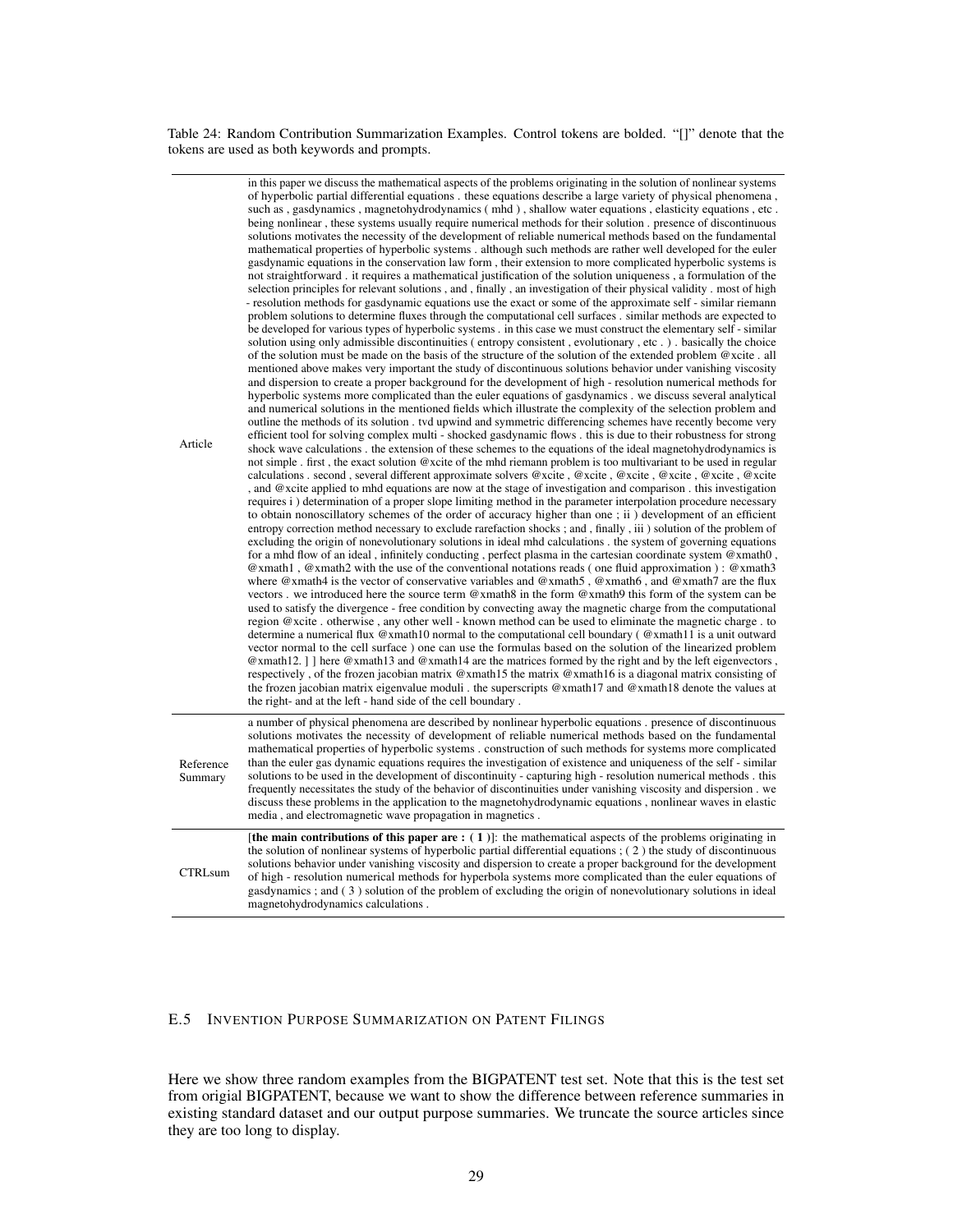Table 25: Random Invention Purpose Summarization Examples. Control tokens are bolded. "[]" denote that the tokens are used as both keywords and prompts.

| Article              | referring to the drawings and, in particular to fig1 therein illustrated is a prior art surgical support mesh 10<br>. mesh 10 may be manufactured from monofilament or multifilament yarns . prior art mesh 10, as shown<br>, includes multifilament horizontally - extending yarns 12 and multifilament vertically - extending yarns 14<br>woven together to form a support trellis. the use of multifilament yarns, such as yarns 12 and 14, provides a<br>mesh having greater pliability and suppleness than the use of monofilament yarns. these characteristics result<br>from both the smaller diameter of the individual filaments and the interstitial spaces or voids that are located<br>between such filaments in particular, the flexibility of a filament (or fiber) generally increases as its diameter<br>decreases, because the solid cross - sectional area of the filaments of a multifilament yarn is less than the cross -<br>sectional area of a monofilament yarn of equivalent diameter, the multifilament yarn will have a greater degree<br>of flexibility and pliability than that of the monofilament yarn as shown in fig1 a, each of multifilament yarns<br>12 and 14 is composed of a plurality of filaments 16 that are intermingled or bundled together to form the yarn.<br>interstitial spaces 18, which are pockets of air, are formed between adjacent filaments of the yarn. although<br>these voids contribute to the softness and pliability of the formed mesh, they also provide a natural breeding<br>ground for bacteria or other infectious material. surgical mesh is, of course, thoroughly sterilized prior to<br>implantation. nevertheless, surgeons typically prefer the use of monofilament - designed mesh to minimize any<br>risk of infection . as a result, the advantages associated with multifilament - designed mesh (i.e., softness<br>and pliability which result in better assimilation of the mesh into the body) are typically sacrificed. it has<br>been discovered herein that a surgical support mesh having both the softness and pliability of a multifilament -<br>designed mesh and the infection resistance of a monofilament - designed mesh may be produced. particularly,<br>it has been discovered that a support trellis formed of multifilament yarn wherein the interstitial voids located<br>between adjacent filaments are enclosed within an infection - impervious matrix exhibits the desired resistance to<br>harboring of infectious matter without significant loss of flexibility particularly, the matrix, which completely<br>encloses the interstitial voids between the filaments of the yarn, provides an effective barrier to the passage<br>of infectious matter between the interior and exterior of the yarn. accordingly, any voids remaining in the<br>yarn after encapsulation of such yarn are enclosed (and thereby sealed) within the resultant matrix. a first<br>embodiment of the present invention is shown in fig2, particularly, this first embodiment includes a support<br>trellis 20 formed of multifilament yarns 22 and 24 which overlap at cross - over junctions 25. subsequent to<br>forming of the trellis, such trellis is encapsulated within a matrix 26, which is preferably a flexible material that<br>continuously surrounds the exterior of the yarns thereby enclosing interstitial voids 27 located between filaments<br>28 (see fig2 a). in one embodiment, the matrix is formed from a polymeric resin, as shown in fig2 a, the resin<br>can be applied to the yarn in such a manner as to not allow the resin to substantially penetrate into the yarn.<br>particularly, the penetration of the resin can be controlled through the application procedure, e.g., quantity of<br>resin applied and / or encapsulating time. in such an embodiment, the interstitial spaces are enclosed (rather<br>than filled) within the continuous matrix . however, it is contemplated that the resin can be allowed to penetrate<br>into the yarn, thereby substantially filling the void space located therein. in another embodiment of the present<br>invention, individual yarns 29, as shown in fig3 are encapsulated within matrix 30 prior to forming of the<br>support trellis. fig3 a shows a compressed yarn 29 which provides a trellis having a reduced thickness. as a<br>result of the encapsulation, interstitial voids 32 remaining in the yarn are enclosed (and thereby sealed) within<br>the matrix. |
|----------------------|------------------------------------------------------------------------------------------------------------------------------------------------------------------------------------------------------------------------------------------------------------------------------------------------------------------------------------------------------------------------------------------------------------------------------------------------------------------------------------------------------------------------------------------------------------------------------------------------------------------------------------------------------------------------------------------------------------------------------------------------------------------------------------------------------------------------------------------------------------------------------------------------------------------------------------------------------------------------------------------------------------------------------------------------------------------------------------------------------------------------------------------------------------------------------------------------------------------------------------------------------------------------------------------------------------------------------------------------------------------------------------------------------------------------------------------------------------------------------------------------------------------------------------------------------------------------------------------------------------------------------------------------------------------------------------------------------------------------------------------------------------------------------------------------------------------------------------------------------------------------------------------------------------------------------------------------------------------------------------------------------------------------------------------------------------------------------------------------------------------------------------------------------------------------------------------------------------------------------------------------------------------------------------------------------------------------------------------------------------------------------------------------------------------------------------------------------------------------------------------------------------------------------------------------------------------------------------------------------------------------------------------------------------------------------------------------------------------------------------------------------------------------------------------------------------------------------------------------------------------------------------------------------------------------------------------------------------------------------------------------------------------------------------------------------------------------------------------------------------------------------------------------------------------------------------------------------------------------------------------------------------------------------------------------------------------------------------------------------------------------------------------------------------------------------------------------------------------------------------------------------------------------------------------------------------------------------------------------------------------------------------------------------------------------------------------------------------------------------------------------------------------------------------------------------------------------------------------------------------------------------------------------------------------------------------------------------------------------------------------------------------------------------------------------------------------------------------------------------------------------------------------------------------------------------------------------------------------------------------------------------------------------------------------------------------------------------------------------------------------------------------------------------------------------------------------------------------------------------------------------------------------------------------------------|
| Reference<br>Summary | a soft and pliable surgical support mesh exhibiting increased resistance to inhabitation of infectious matter. the<br>mesh includes a support trellis formed of multifilament yarns wherein the interstitial voids located between the<br>filaments of said yarns are enclosed within an infection - impervious matrix, the meshes may be designed to be<br>extremely thin yet retain the requisite strength for repairing soft tissue, which allows for a low profile when<br>folded for delivery.                                                                                                                                                                                                                                                                                                                                                                                                                                                                                                                                                                                                                                                                                                                                                                                                                                                                                                                                                                                                                                                                                                                                                                                                                                                                                                                                                                                                                                                                                                                                                                                                                                                                                                                                                                                                                                                                                                                                                                                                                                                                                                                                                                                                                                                                                                                                                                                                                                                                                                                                                                                                                                                                                                                                                                                                                                                                                                                                                                                                                                                                                                                                                                                                                                                                                                                                                                                                                                                                                                                                                                                                                                                                                                                                                                                                                                                                                                                                                                                                                                            |
| <b>CTRLsum</b>       | <b>The purpose of the present invention is</b> : to provide a surgical mesh that is resistant to the growth of bacteria<br>and other infectious matter. this is accomplished by encapsulating the interstitial spaces located between the<br>filaments of the yarn within a matrix.                                                                                                                                                                                                                                                                                                                                                                                                                                                                                                                                                                                                                                                                                                                                                                                                                                                                                                                                                                                                                                                                                                                                                                                                                                                                                                                                                                                                                                                                                                                                                                                                                                                                                                                                                                                                                                                                                                                                                                                                                                                                                                                                                                                                                                                                                                                                                                                                                                                                                                                                                                                                                                                                                                                                                                                                                                                                                                                                                                                                                                                                                                                                                                                                                                                                                                                                                                                                                                                                                                                                                                                                                                                                                                                                                                                                                                                                                                                                                                                                                                                                                                                                                                                                                                                            |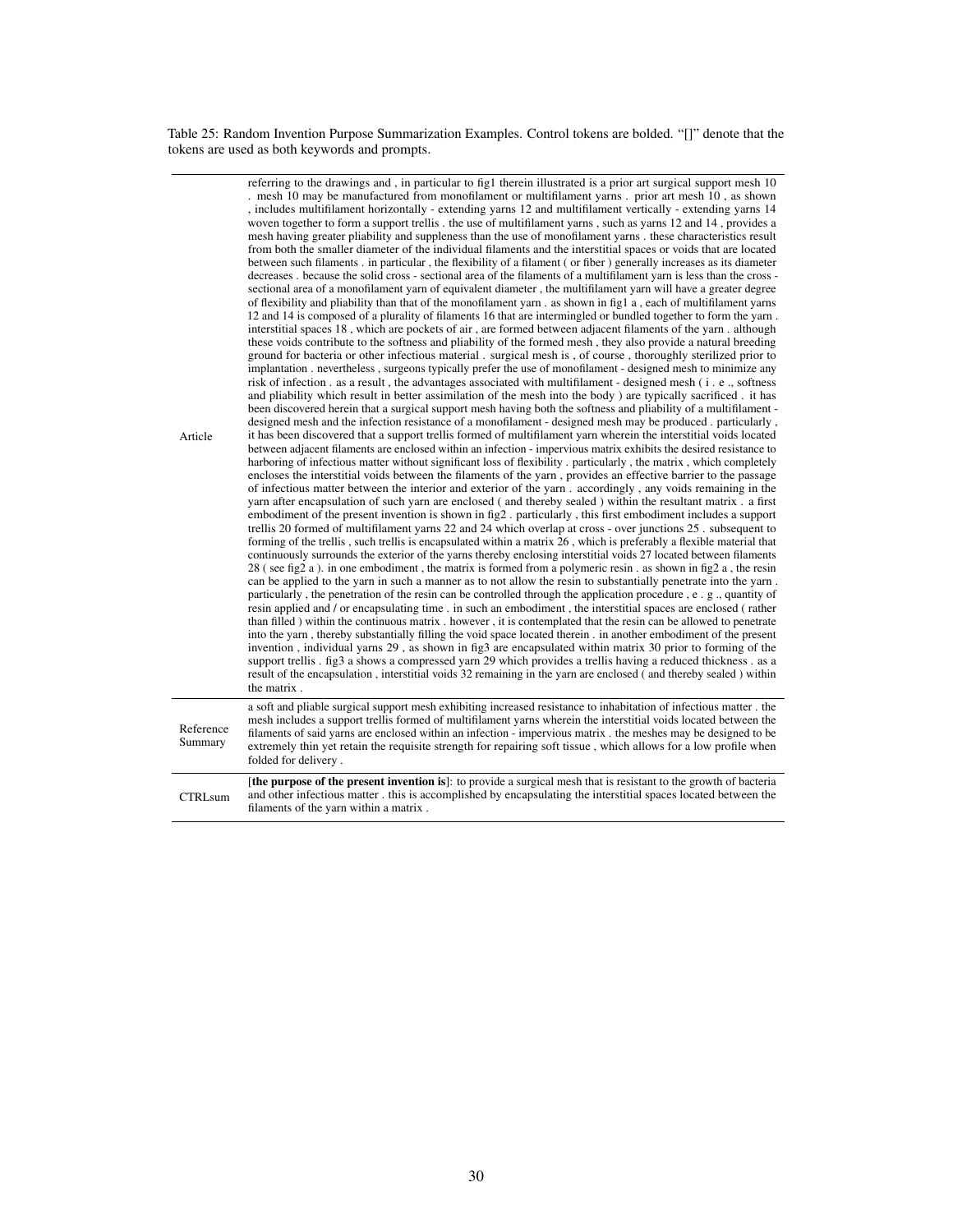Table 26: Random Invention Purpose Summarization Examples. Control tokens are bolded. "[]" denote that the tokens are used as both keywords and prompts.

| Article              | fig1 shows a multicolor web fed rotary printing press 1 in accordance with the invention. the press 1 includes<br>four tower arrangements 2 a, 2 b, 2 c and 2 d for printing a single color or a multicolor image on the webs 4 a, 4<br>b, 4 c and 4 d . the webs 4 a, 4 b, 4 c and 4 d travel in a substantially linear direction through each of the towers<br>2 a - 2 d . for example, the web can travel along a substantially vertical path, as shown in fig1. alternatively,<br>as those skilled in the art will appreciate, the web path can be in a substantially horizontal direction, or in a<br>substantially linear path at any desired angle relative to the vertical direction shown . the towers 2 a - 2 d each<br>include four printing units $6c$ , $6m$ , $6y$ and $6b$ for respectively printing an image in cyan, magenta, yellow<br>and black on both sides of each web 4 a - 4 d. other colors besides cyan, magenta, yellow and black can be<br>used . the webs 4 can be, for example, between 1200 and 1600 millimeters wide . each of the printing units 6<br>c, 6 m, 6 y and 6 b in a tower can be moved along a respective web 4 by a lifting and positioning system 8<br>shown in fig2. the lifting and positioning system 8 includes a spindle drive 10, which has a fixed spindle 12<br>spanning a range 14 over which the printing units $6c$ , $6m$ , $6y$ and $6b$ can be moved. each of the printing<br>units $6c$ , $6m$ , $6y$ and $6b$ includes a ball screw 16, which is rotatably supported in a housing 18. the ball<br>screw 16 can be rotated by a motor 20 as shown in fig2. fig2 shows one set of a spindle drive 10, fixed spindle<br>12, ball screws 16, and motors 20, but preferably each tower 2 is provided with several sets, one set for each<br>corner of the print unit housing 18. the motors 20 are controlled by a motor control unit 22, which receives<br>commands from a remote control 24. by pressing a button on the remote control 24, an operator can control<br>the rotation of the motors 20 and thereby the movement direction and position of each printing unit 6 b, 6 y,<br>6 m and 6 c in a tower 2 . rail systems (not shown) fixed to a side frame of each tower 2 can also be used to<br>precisely guide movements of the printing units 6 in the tower. as shown in fig1 and 2, the position of each of<br>the printing units 6 along the webs 4 and fixed spindles 12 can be controlled by the operator to allow access to a<br>desired part of a printing unit $6$ . for example, in fig1 the operator has moved the print unit $6$ b of tower 2 b into<br>a position where a printing plate of the print unit 6 b can be most easily accessed. after the printing plate has<br>been accessed, the operator can move the print unit 6 b into a different position so that inker units in an upper<br>part of the printing unit 6 b can be easily accessed. two or more printing units 6 in tower 2 can also be moved as<br>a group. for example, if the operator wants to access the plate cylinder of the printing unit 6 m of tower 2 b<br>shown in fig1 he can simply move the two printing units 6 y, 6 m upwardly together until the top surface 28 of<br>the printing unit 6 y contacts the bottom surface 30 of the printing unit 6 b. thereafter, the operator can move<br>the group of printing units $6 b$ , $6 y$ and $6 m$ upwards into the position shown in tower 2 c of fig1 where the plate<br>cylinder of the printing unit 6 m can be easily accessed. although fig1 and 2 show four printing units 6 for each<br>tower 2, different numbers of printing units can be used for each tower. fig1 shows that the lower three printing<br>units 6 of the tower 2 b are beneath an operating floor 26. preferably at least two of the printing units can be<br>lowered beneath the operating floor 26, and a printing press in accordance with the invention can be configured<br>so that all of the printing units in a tower can be lowered beneath an operating floor. the operating floor can be a<br>floor of a print shop, or can be an elevated platform. |
|----------------------|--------------------------------------------------------------------------------------------------------------------------------------------------------------------------------------------------------------------------------------------------------------------------------------------------------------------------------------------------------------------------------------------------------------------------------------------------------------------------------------------------------------------------------------------------------------------------------------------------------------------------------------------------------------------------------------------------------------------------------------------------------------------------------------------------------------------------------------------------------------------------------------------------------------------------------------------------------------------------------------------------------------------------------------------------------------------------------------------------------------------------------------------------------------------------------------------------------------------------------------------------------------------------------------------------------------------------------------------------------------------------------------------------------------------------------------------------------------------------------------------------------------------------------------------------------------------------------------------------------------------------------------------------------------------------------------------------------------------------------------------------------------------------------------------------------------------------------------------------------------------------------------------------------------------------------------------------------------------------------------------------------------------------------------------------------------------------------------------------------------------------------------------------------------------------------------------------------------------------------------------------------------------------------------------------------------------------------------------------------------------------------------------------------------------------------------------------------------------------------------------------------------------------------------------------------------------------------------------------------------------------------------------------------------------------------------------------------------------------------------------------------------------------------------------------------------------------------------------------------------------------------------------------------------------------------------------------------------------------------------------------------------------------------------------------------------------------------------------------------------------------------------------------------------------------------------------------------------------------------------------------------------------------------------------------------------------------------------------------------------------------------------------------------------------------------------------------------------------------------------------------------------------------------------------------------------------------------------------------------------------------------------------------------------------------------------------------------------------------------------------------------------------------------------------------------------------------------------------------------------------------------------------------------------------------------------------------------------------------------------------------------------------------------------------------------------------------------------------------------------------------------------------------------------|
| Reference<br>Summary | the present invention is directed to a multicolor web fed rotary printing press having printing units that can be<br>moved along a linear section of a web by a positioning mechanism to allow easy access to each of the printing<br>units . the easy access to the printing units significantly reduces maintenance costs and downtime of the press.<br>in addition, the invention provides a printing press that has a reduced overall size and allows the printing units<br>to be arranged in a nested formation during printing operations. this nested formation reduces fanout and paper<br>waste . the linear web section can be oriented vertically or horizontally.                                                                                                                                                                                                                                                                                                                                                                                                                                                                                                                                                                                                                                                                                                                                                                                                                                                                                                                                                                                                                                                                                                                                                                                                                                                                                                                                                                                                                                                                                                                                                                                                                                                                                                                                                                                                                                                                                                                                                                                                                                                                                                                                                                                                                                                                                                                                                                                                                                                                                                                                                                                                                                                                                                                                                                                                                                                                                                                                                                                                                                                                                                                                                                                                                                                                                                                                                                                                                                                                                |
| <b>CTRL</b> sum      | [the purpose of the present invention is]: to provide a web fed rotary printing press that allows an operator to<br>access a desired part of a printing unit more easily than in the past.                                                                                                                                                                                                                                                                                                                                                                                                                                                                                                                                                                                                                                                                                                                                                                                                                                                                                                                                                                                                                                                                                                                                                                                                                                                                                                                                                                                                                                                                                                                                                                                                                                                                                                                                                                                                                                                                                                                                                                                                                                                                                                                                                                                                                                                                                                                                                                                                                                                                                                                                                                                                                                                                                                                                                                                                                                                                                                                                                                                                                                                                                                                                                                                                                                                                                                                                                                                                                                                                                                                                                                                                                                                                                                                                                                                                                                                                                                                                                                   |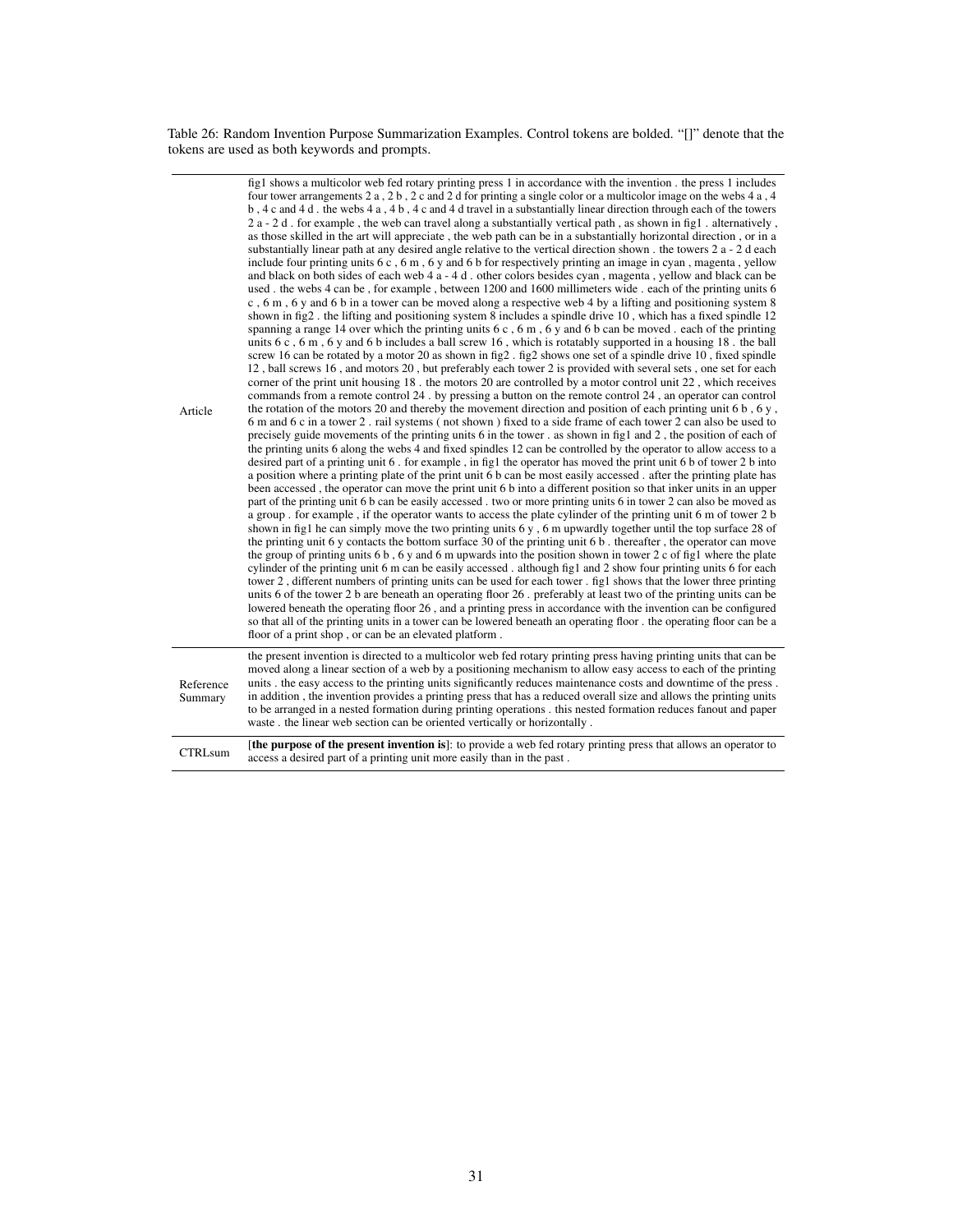Table 27: Random Invention Purpose Summarization Examples. Control tokens are bolded. "[]" denote that the tokens are used as both keywords and prompts.

| Article              | referring now to the drawings and more particularly to fig1 $-3$ , a fluid system 10 is illustrated and includes<br>a variable displacement axial piston pump 12 that receives fluid from a tank 14 via a conduit 16 and delivers<br>pressurized fluid via a supply conduit 18 to a fluid control valve 20 and selectively through work conduits 22<br>24 to a fluid actuator 26. in the subject arrangement, the variable displacement axial piston pump 12 is a<br>unidirectional pump that rotates in a counterclockwise direction as driven by a power input shaft 27. the fluid<br>system 10 also includes first and second pressure sensors 28, 30 respectively connected to the tank conduit 16<br>and the supply conduit 18. the pressure sensors 28, 30 are operative to sense the pressure in the respective lines<br>and deliver an electrical signal to a controller 32 through electrical lines 34, 36, a position sensor 40 is mounted<br>on the variable displacement axial piston pump 12 and operative to sense the displacement of the pump and<br>deliver a signal representative thereof to the controller 32 via an electrical line 42, various other components<br>could be used in the subject fluid system 10 without departing from the essence of the subject invention. for<br>example, several control valves 20 and associated fluid actuators 26 could be used. likewise, other sensors of<br>various types and styles could be used. the variable displacement axial piston pump 12 includes a housing 44<br>having a head portion 46 and a body portion 48. the head portion 46 defines an inlet port passage 50 that is<br>connected to the conduit 16 and an outlet port passage 52 that is connected to the supply conduit 18. in the<br>subject arrangement, a port plate 54 is disposed between the head portion 46 and the body portion 48.<br>construction of the porting within the port plate 54 is more clearly illustrated in fig3 and will be discussed more<br>fully below. it is recognized that the porting illustrated in fig3 could be made within the head portion 46 without<br>departing from the essence of the subject invention. a rotating group 56 is disposed within the body portion 48<br>and includes a barrel 58 having a plurality of cylinder bores 59 defined therein spaced from one another around<br>an axis of rotation 60 of the barrel 58 . each of the cylinder bores 59 is oriented within the barrel 58 parallel with<br>the axis of rotation 60, a plurality of piston assemblies 62 are operatively associated with the barrel 58 and each<br>one of the plurality of piston assemblies 62 includes a piston 64 slideably disposed in the respective ones of the<br>plurality of cylinder bores 59, each one of the plurality of piston assemblies 62 also has a shoe 66 pivotably<br>attached to one end of each piston 64 in a conventional manner. the barrel 58 has an end surface 68 that is in<br>mating, sealing contact with the port plate 54 to provide communication between the cylinder bores 58 and<br>the respective inlet and outlet port passages 50, 52 of the head portion 46. a closed chamber 70 is defined in<br>each cylinder bore 59 of the barrel 58 between the end of the piston 64 and the end surface 68 thereof. referring<br>to fig3 the porting between the barrel 58 and inlet and outlet port passages 50, 52 of the head portion 46 is<br>more clearly illustrated. for explanation purposes only, the "270" degree position illustrated in fig3 relates to<br>a position on the right side of the drawing of fig1 and the " $0$ " degree position illustrated in fig3 relates to a |
|----------------------|----------------------------------------------------------------------------------------------------------------------------------------------------------------------------------------------------------------------------------------------------------------------------------------------------------------------------------------------------------------------------------------------------------------------------------------------------------------------------------------------------------------------------------------------------------------------------------------------------------------------------------------------------------------------------------------------------------------------------------------------------------------------------------------------------------------------------------------------------------------------------------------------------------------------------------------------------------------------------------------------------------------------------------------------------------------------------------------------------------------------------------------------------------------------------------------------------------------------------------------------------------------------------------------------------------------------------------------------------------------------------------------------------------------------------------------------------------------------------------------------------------------------------------------------------------------------------------------------------------------------------------------------------------------------------------------------------------------------------------------------------------------------------------------------------------------------------------------------------------------------------------------------------------------------------------------------------------------------------------------------------------------------------------------------------------------------------------------------------------------------------------------------------------------------------------------------------------------------------------------------------------------------------------------------------------------------------------------------------------------------------------------------------------------------------------------------------------------------------------------------------------------------------------------------------------------------------------------------------------------------------------------------------------------------------------------------------------------------------------------------------------------------------------------------------------------------------------------------------------------------------------------------------------------------------------------------------------------------------------------------------------------------------------------------------------------------------------------------------------------------------------------------------------------------------------------------------------------------------------------------------------------------------------------------------------------------------------------------------------------------------------------------------------------------------------------------------------------------------------------------------------------------------------------------------------------------------------------------------------------------------------------------------------------------------------------------------|
|                      | position on the right side of the drawing of fig2. an arcuate slot 72 is defined in the port plate 54 and provides<br>communication between the plurality of closed chambers 70 and the inlet port passage 50. a plurality of slots 74<br>are defined in the port plate 54 circumferentially spaced from the arcuate slot 72 and provides communication<br>between the plurality of closed chambers 70 and the outlet port passage 52.                                                                                                                                                                                                                                                                                                                                                                                                                                                                                                                                                                                                                                                                                                                                                                                                                                                                                                                                                                                                                                                                                                                                                                                                                                                                                                                                                                                                                                                                                                                                                                                                                                                                                                                                                                                                                                                                                                                                                                                                                                                                                                                                                                                                                                                                                                                                                                                                                                                                                                                                                                                                                                                                                                                                                                                                                                                                                                                                                                                                                                                                                                                                                                                                                                                             |
| Reference<br>Summary | a variable displacement axial piston pump is typically used to receive fluid from a tank and supply pressurized<br>fluid through a control valve to move an actuator. the present variable displacement axial piston pump has<br>a swashplate arrangement that is capable of being angled in two different directions to control the pressure<br>transitions between the low pressure inlet port passage and the higher pressure outlet port passage as cylinder<br>bores in a barrel of a rotating group rotate through trapped volume regions situated between inlet and outlet<br>port passages of the axial piston pump . movement of the swashplate arrangement in two different directions<br>provides smooth pressure transitions and increases the operating efficiency of the variable displacement axial<br>piston pump.                                                                                                                                                                                                                                                                                                                                                                                                                                                                                                                                                                                                                                                                                                                                                                                                                                                                                                                                                                                                                                                                                                                                                                                                                                                                                                                                                                                                                                                                                                                                                                                                                                                                                                                                                                                                                                                                                                                                                                                                                                                                                                                                                                                                                                                                                                                                                                                                                                                                                                                                                                                                                                                                                                                                                                                                                                                                 |
| <b>CTRLsum</b>       | [the purpose of the present invention is]: to provide a variable displacement axial piston pump that is capable<br>of delivering a variable amount of pressurized fluid in response to a change in the displacement of the pump.                                                                                                                                                                                                                                                                                                                                                                                                                                                                                                                                                                                                                                                                                                                                                                                                                                                                                                                                                                                                                                                                                                                                                                                                                                                                                                                                                                                                                                                                                                                                                                                                                                                                                                                                                                                                                                                                                                                                                                                                                                                                                                                                                                                                                                                                                                                                                                                                                                                                                                                                                                                                                                                                                                                                                                                                                                                                                                                                                                                                                                                                                                                                                                                                                                                                                                                                                                                                                                                                   |

# E.6 QUESTION-GUIDED SUMMARIZATION

We randomly sample 3 articles from NewsQA and show five questions and answers from CTRLsum for each article. We also show the gold answers to these questions.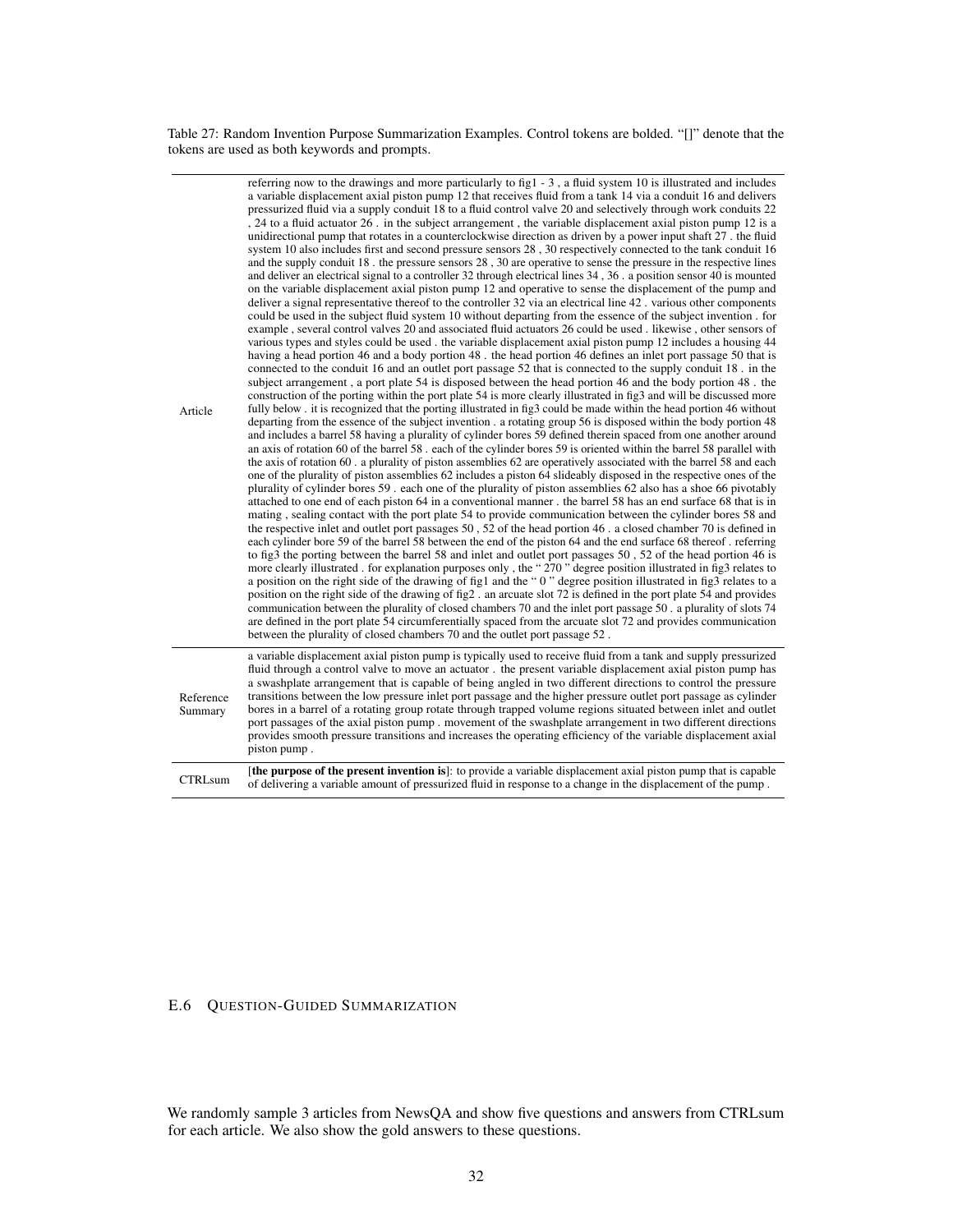Table 28: Random Examples on Question-guided summarization. Control tokens are bolded. "[]" denote that the tokens are used as both keywords and prompts.

| Article        | TEHRAN, Iran (CNN) – Iran's parliament speaker has criticized U.S. President-elect Barack Obama for saying<br>that Iran's development of a nuclear weapon is unacceptable. Iranian President Mahmoud Ahmadinejad has<br>outlined where he thinks U.S. policy needs to change. Ali Larijani said Saturday that Obama should apply his<br>campaign message of change to U.S. dealings with Iran. "Obama must know that the change that he talks about<br>is not simply a superficial changing of colors or tactics," Larijani said in comments carried by the semi-official<br>Mehr News Agency. "What is expected is a change in strategy, not the repetition of objections to Iran's nuclear<br>program, which will be taking a step in the wrong direction." In his first post-election news conference Friday<br>afternoon, Obama reiterated that he believes a nuclear-armed Iran would be "unacceptable." He also said he<br>would help mount an international effort to prevent it from happening. Larijani said that U.S. behavior toward<br>Iran "will not change so simply" but that Obama's election showed internal conditions in the United States have<br>shifted. He added that Iran does not mind if the United States provides other Persian Gulf countries with nuclear<br>technology, but "you should know that you cannot prevent the Islamic Republic [from reaching its goals in the<br>nuclear field]," according to the news agency. Obama cautioned Friday that it had only been a few days since<br>the election and that he was not in office. "Obviously, how we approach and deal with a country like Iran is<br>not something that we should simply do in a knee-jerk fashion. I think we've got to think it through," Obama<br>said. "But I have to reiterate once again that we only have one president at a time. And I want to be very careful<br>that we are sending the right signals to the world as a whole that I am not the president, and I won't be until<br>January 20th." Larijani was speaking two days after Iranian President Mahmoud Ahmadinejad congratulated<br>Obama, the first time an Iranian leader has offered such wishes to a U.S. president-elect since the 1979 Islamic<br>Revolution. One analyst said the welcome was a gesture from the hard-line president that he is open to a more<br>conciliatory relationship with the United States. Ahmadinejad said Tehran "welcomes basic and fair changes in<br>U.S. policies and conducts," according to the state-run Islamic Republic News Agency on Thursday. Relations<br>between the United States and Iran have historically been chilly and have been further strained in recent years<br>over Iran's nuclear program. Tehran insists that the program exists for peaceful purposes, but the United States<br>and other Western nations are concerned by Iran's refusal to halt uranium enrichment activities. CNN's Shirzad<br>Bozorgmehr contributed to this report. |
|----------------|--------------------------------------------------------------------------------------------------------------------------------------------------------------------------------------------------------------------------------------------------------------------------------------------------------------------------------------------------------------------------------------------------------------------------------------------------------------------------------------------------------------------------------------------------------------------------------------------------------------------------------------------------------------------------------------------------------------------------------------------------------------------------------------------------------------------------------------------------------------------------------------------------------------------------------------------------------------------------------------------------------------------------------------------------------------------------------------------------------------------------------------------------------------------------------------------------------------------------------------------------------------------------------------------------------------------------------------------------------------------------------------------------------------------------------------------------------------------------------------------------------------------------------------------------------------------------------------------------------------------------------------------------------------------------------------------------------------------------------------------------------------------------------------------------------------------------------------------------------------------------------------------------------------------------------------------------------------------------------------------------------------------------------------------------------------------------------------------------------------------------------------------------------------------------------------------------------------------------------------------------------------------------------------------------------------------------------------------------------------------------------------------------------------------------------------------------------------------------------------------------------------------------------------------------------------------------------------------------------------------------------------------------------------------------------------------------------------------------------------------------------------------------------------------------------------------------------------------------------------------------------------------------------------------------------------------------------------------------------------|
|                | [Q: Iran criticizes who? A:]: U.S. President-elect Barack Obama.<br>Gold Answer: U.S. President-elect Barack Obama                                                                                                                                                                                                                                                                                                                                                                                                                                                                                                                                                                                                                                                                                                                                                                                                                                                                                                                                                                                                                                                                                                                                                                                                                                                                                                                                                                                                                                                                                                                                                                                                                                                                                                                                                                                                                                                                                                                                                                                                                                                                                                                                                                                                                                                                                                                                                                                                                                                                                                                                                                                                                                                                                                                                                                                                                                                                   |
|                | [Q: What are US and Iran relations tensioned about? A: ]: Iran's nuclear program.<br>Gold Answer: nuclear program.                                                                                                                                                                                                                                                                                                                                                                                                                                                                                                                                                                                                                                                                                                                                                                                                                                                                                                                                                                                                                                                                                                                                                                                                                                                                                                                                                                                                                                                                                                                                                                                                                                                                                                                                                                                                                                                                                                                                                                                                                                                                                                                                                                                                                                                                                                                                                                                                                                                                                                                                                                                                                                                                                                                                                                                                                                                                   |
| <b>CTRLsum</b> | [Q: Who said Obama should apply campaign message? A: ]: Ali Larijani, Iran's parliament speaker.<br>Gold Answer: Ali Larijani                                                                                                                                                                                                                                                                                                                                                                                                                                                                                                                                                                                                                                                                                                                                                                                                                                                                                                                                                                                                                                                                                                                                                                                                                                                                                                                                                                                                                                                                                                                                                                                                                                                                                                                                                                                                                                                                                                                                                                                                                                                                                                                                                                                                                                                                                                                                                                                                                                                                                                                                                                                                                                                                                                                                                                                                                                                        |
|                | [Q: What should Obama apply according to speaker? A: ]: Change in strategy, not the repetition of<br>objections.                                                                                                                                                                                                                                                                                                                                                                                                                                                                                                                                                                                                                                                                                                                                                                                                                                                                                                                                                                                                                                                                                                                                                                                                                                                                                                                                                                                                                                                                                                                                                                                                                                                                                                                                                                                                                                                                                                                                                                                                                                                                                                                                                                                                                                                                                                                                                                                                                                                                                                                                                                                                                                                                                                                                                                                                                                                                     |
|                | Gold Answer: his campaign message of change                                                                                                                                                                                                                                                                                                                                                                                                                                                                                                                                                                                                                                                                                                                                                                                                                                                                                                                                                                                                                                                                                                                                                                                                                                                                                                                                                                                                                                                                                                                                                                                                                                                                                                                                                                                                                                                                                                                                                                                                                                                                                                                                                                                                                                                                                                                                                                                                                                                                                                                                                                                                                                                                                                                                                                                                                                                                                                                                          |
|                | [Q: What kind of weapons are being discussed? A: ]: Nuclear weapons.<br><b>Gold Answer: nuclear</b>                                                                                                                                                                                                                                                                                                                                                                                                                                                                                                                                                                                                                                                                                                                                                                                                                                                                                                                                                                                                                                                                                                                                                                                                                                                                                                                                                                                                                                                                                                                                                                                                                                                                                                                                                                                                                                                                                                                                                                                                                                                                                                                                                                                                                                                                                                                                                                                                                                                                                                                                                                                                                                                                                                                                                                                                                                                                                  |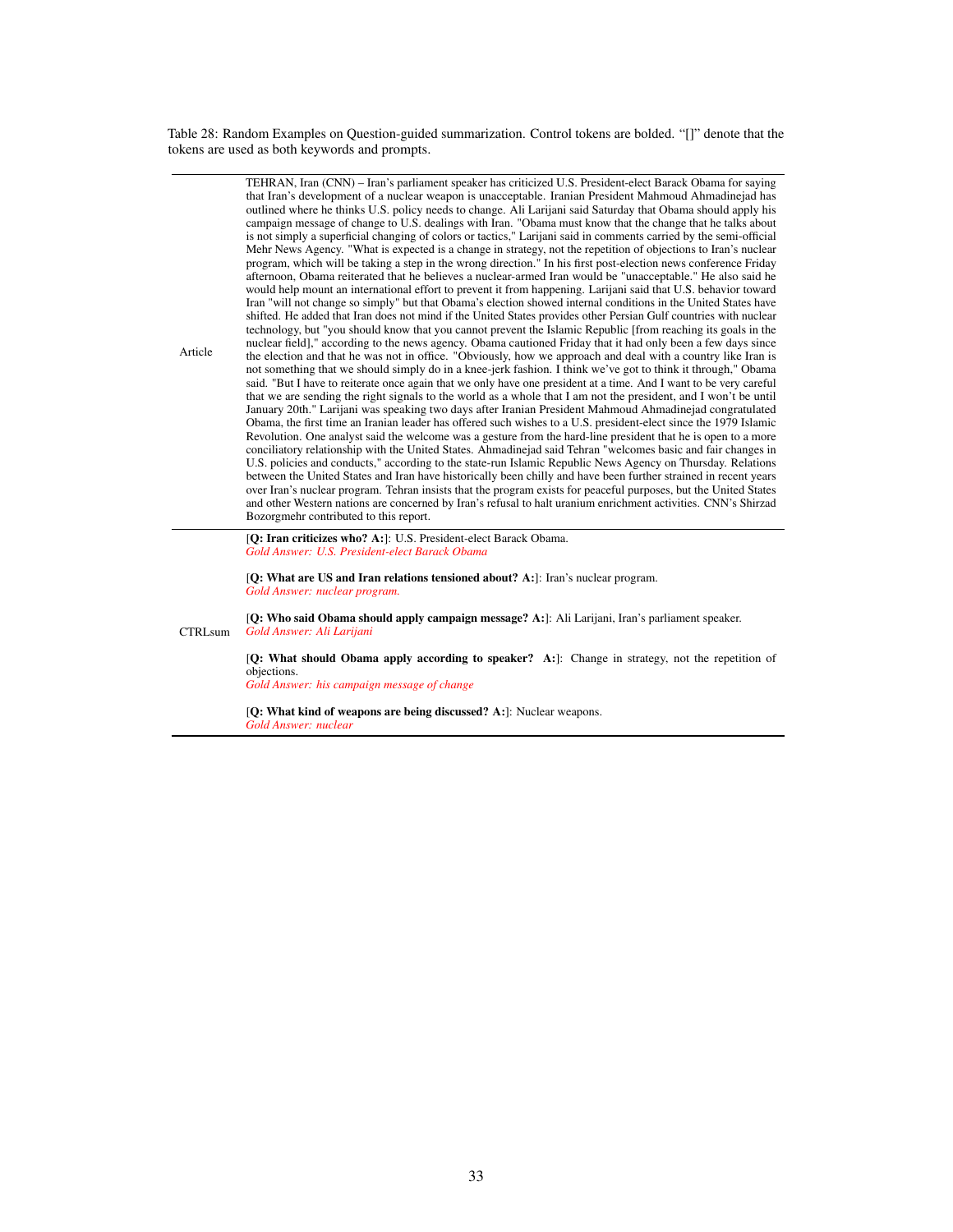Table 29: Random Examples on Question-guided summarization. Control tokens are bolded. "[]" denote that the tokens are used as both keywords and prompts.



[Q: What is the VBS following? A:]: Wildland firefighters who work around active forest fires. *Gold Answer: a crew of Grayback forest-firefighters*